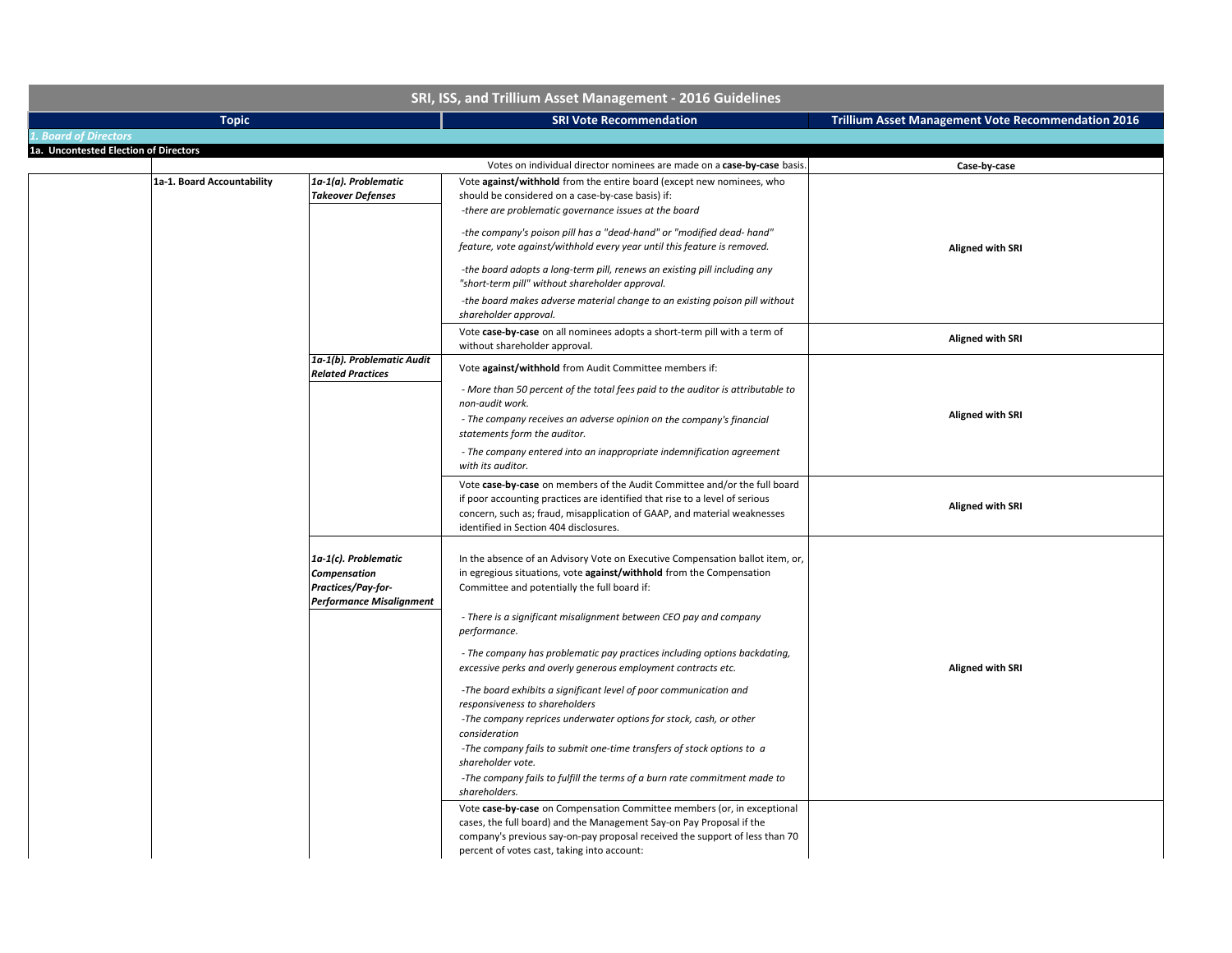|                                                                           | -The company's response, including: (a) disclosure of engagement efforts<br>with major institutional investors regarding the issues that contributed to the<br>low level of support; (b) specific actions taken to address the issues that<br>contributed to the low level of support; (c) other recent compensation actions<br>taken by the company.<br>- Whether the issues raised are recurring or isolated<br>-The company's ownership structure<br>- Whether the support level was less than 50 percent, which would warrant<br>the highest degree of responsiveness                                                                                              | Refer                   |
|---------------------------------------------------------------------------|------------------------------------------------------------------------------------------------------------------------------------------------------------------------------------------------------------------------------------------------------------------------------------------------------------------------------------------------------------------------------------------------------------------------------------------------------------------------------------------------------------------------------------------------------------------------------------------------------------------------------------------------------------------------|-------------------------|
| 1a-1(d). Environmental,<br><b>Social and Governance</b><br>(ESG) Failures | Vote against/withhold from directors individually, committee members, or<br>potentially the entire board due to:                                                                                                                                                                                                                                                                                                                                                                                                                                                                                                                                                       | <b>Aligned with SRI</b> |
|                                                                           | -material failures of governance, stewardship, risk oversight, or fiduciary<br>responsibilities at the company, including failure to adequately guard against<br>or manage ESG risks.<br>The SRI and Sustainability Policies incorporate additional criteria to evaluate<br>risk oversight. Specifically, the ISS the policies' approaches to proxy voting<br>include employing the use of ESG risk indicators to identify moderate to<br>severe ESG risk factors at public companies, and holding board members<br>accountable for failure to sufficiently oversee, manage, or guard against<br>material ESG risks at over 5000 global firms in the MSCI World Index. | <b>Aligned with SRI</b> |
|                                                                           | -failure to replace management as appropriate                                                                                                                                                                                                                                                                                                                                                                                                                                                                                                                                                                                                                          | <b>Aligned with SRI</b> |
|                                                                           | -egregious actions related to the director(s)' service on other boards that<br>raise substantial doubt about his or her ability to effectively oversee<br>management and serve the best interests of shareholders at any company                                                                                                                                                                                                                                                                                                                                                                                                                                       | <b>Aligned with SRI</b> |
| 1a-1(e). Unilateral<br><b>Bylaw/Charter</b><br><b>Amendments</b>          | Generally vote against or withhold from directors individually, committee<br>members, or the entire board (except new<br>nominees, who should be considered case by-case) if the board amends the<br>company's bylaws or charter without<br>shareholder approval in a manner that materially diminishes shareholders'<br>rights or that could adversely impact<br>shareholders, considering the following factors:                                                                                                                                                                                                                                                     |                         |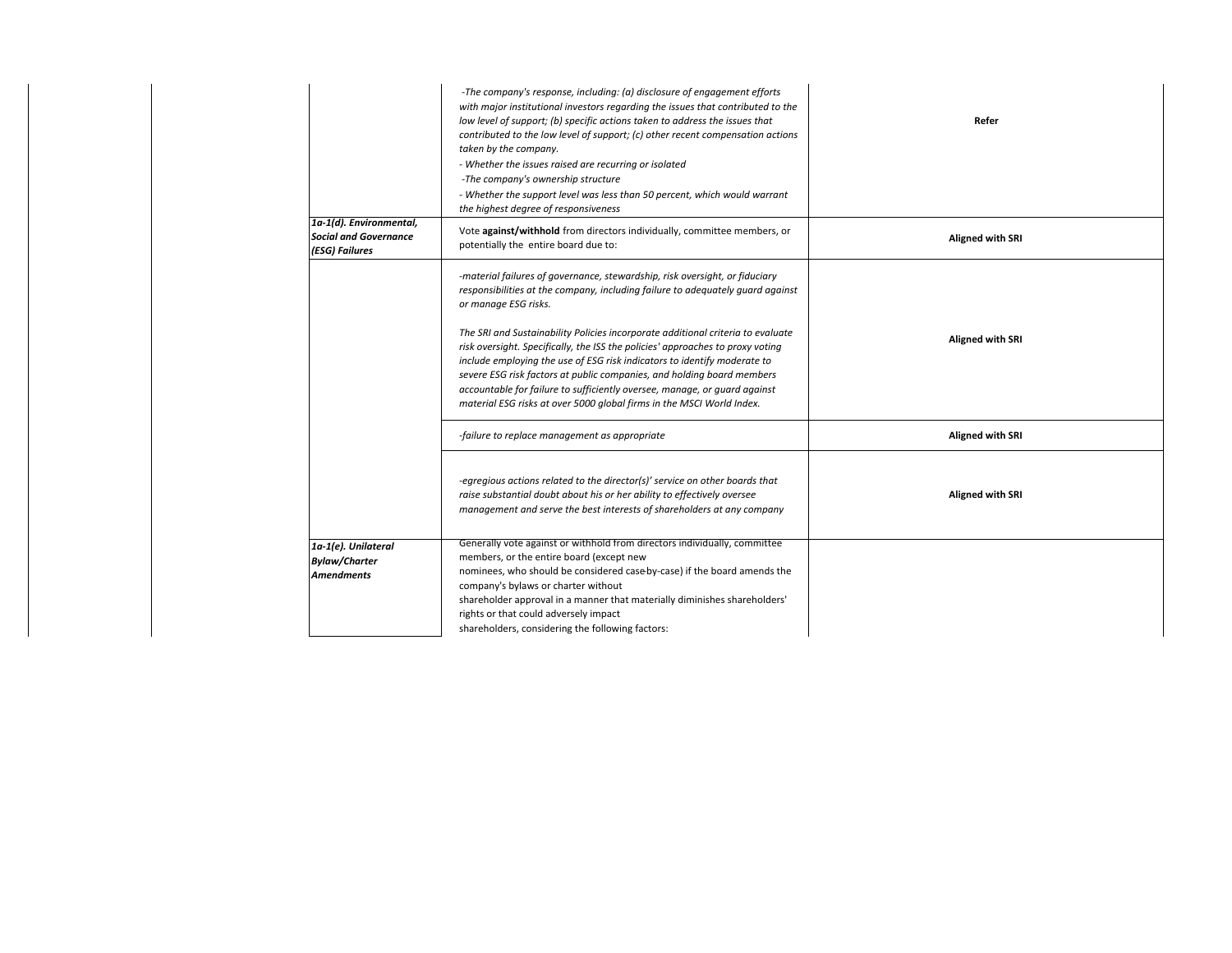|  | -The board's rationale for adopting the bylaw/charter amendment without<br>shareholder ratification<br>-Disclosure by the company of any significant engagement with shareholders<br>regarding the amendment;<br>-The level of impairment of shareholders' rights caused by the board's<br>unilateral amendment to the bylaws/charter;<br>-The board's track record with regard to unilateral board action on<br>bylaw/charter amendments or other<br>entrenchment provisions;<br>-The company's ownership structure;<br>-The company's existing governance provisions;<br>-The timing of the board's amendment to the bylaws/charter in connection<br>with a significant business<br>development; and,<br>-Other factors, as deemed appropriate, that may be relevant to determine the<br>impact of the amendment on<br>shareholders.<br>Unless the adverse amendment is reversed or submitted to a binding<br>shareholder vote, in subsequent years vote caseby-<br>case on director nominees. Generally vote against (except new nominees, who<br>should be considered case-by-case)<br>if the directors:<br>-Classified the board;<br>-Adopted supermajority vote requirements to amend the bylaws or charter;<br>or<br>individually, committee members, or the<br>entire board (except new nominees, who should be considered case by-case)<br>if, prior to or in connection with the<br>company's public offering, the company or its board adopts bylaw or charter<br>provisions adverse to shareholders' rights,<br>considering the following factors:<br>-The level of impairment of shareholders' rights caused by the provision;<br>-The company's or the board's rationale for adopting the provision;<br>-The provision's impact on the ability to change the governance structure in<br>the future (e.g., limitations on<br>shareholder right to amend the bylaws or charter, or supermajority vote<br>requirements to amend the bylaws or<br>charter);<br>-The ability of shareholders to hold directors accountable through annual<br>director elections, or whether the<br>company has a classified board structure; and,<br>-A public commitment to put the provision to a shareholder vote within three<br>years of the date of the initial public<br>offering.<br>Unless the adverse provision is reversed or submitted to a vote of public<br>shareholders, vote case-by-case on director<br>nominees in subsequent years.<br>Vote case-by-case on individual directors, committee members, or the entire<br>board of directors as appropriate if: | Aligned with SRI (Recommended)                                        |
|--|-------------------------------------------------------------------------------------------------------------------------------------------------------------------------------------------------------------------------------------------------------------------------------------------------------------------------------------------------------------------------------------------------------------------------------------------------------------------------------------------------------------------------------------------------------------------------------------------------------------------------------------------------------------------------------------------------------------------------------------------------------------------------------------------------------------------------------------------------------------------------------------------------------------------------------------------------------------------------------------------------------------------------------------------------------------------------------------------------------------------------------------------------------------------------------------------------------------------------------------------------------------------------------------------------------------------------------------------------------------------------------------------------------------------------------------------------------------------------------------------------------------------------------------------------------------------------------------------------------------------------------------------------------------------------------------------------------------------------------------------------------------------------------------------------------------------------------------------------------------------------------------------------------------------------------------------------------------------------------------------------------------------------------------------------------------------------------------------------------------------------------------------------------------------------------------------------------------------------------------------------------------------------------------------------------------------------------------------------------------------------------------------------------------------------------------------------------------------------------------------------------------------------------------------------------------------------|-----------------------------------------------------------------------|
|  | a. The board failed to act on a shareholder proposal that received the support<br>of a majority of the shares cast in the previous year. Factors that will be<br>considered are:                                                                                                                                                                                                                                                                                                                                                                                                                                                                                                                                                                                                                                                                                                                                                                                                                                                                                                                                                                                                                                                                                                                                                                                                                                                                                                                                                                                                                                                                                                                                                                                                                                                                                                                                                                                                                                                                                                                                                                                                                                                                                                                                                                                                                                                                                                                                                                                        | Vote against/withhold from the entire board (except new nominees, who |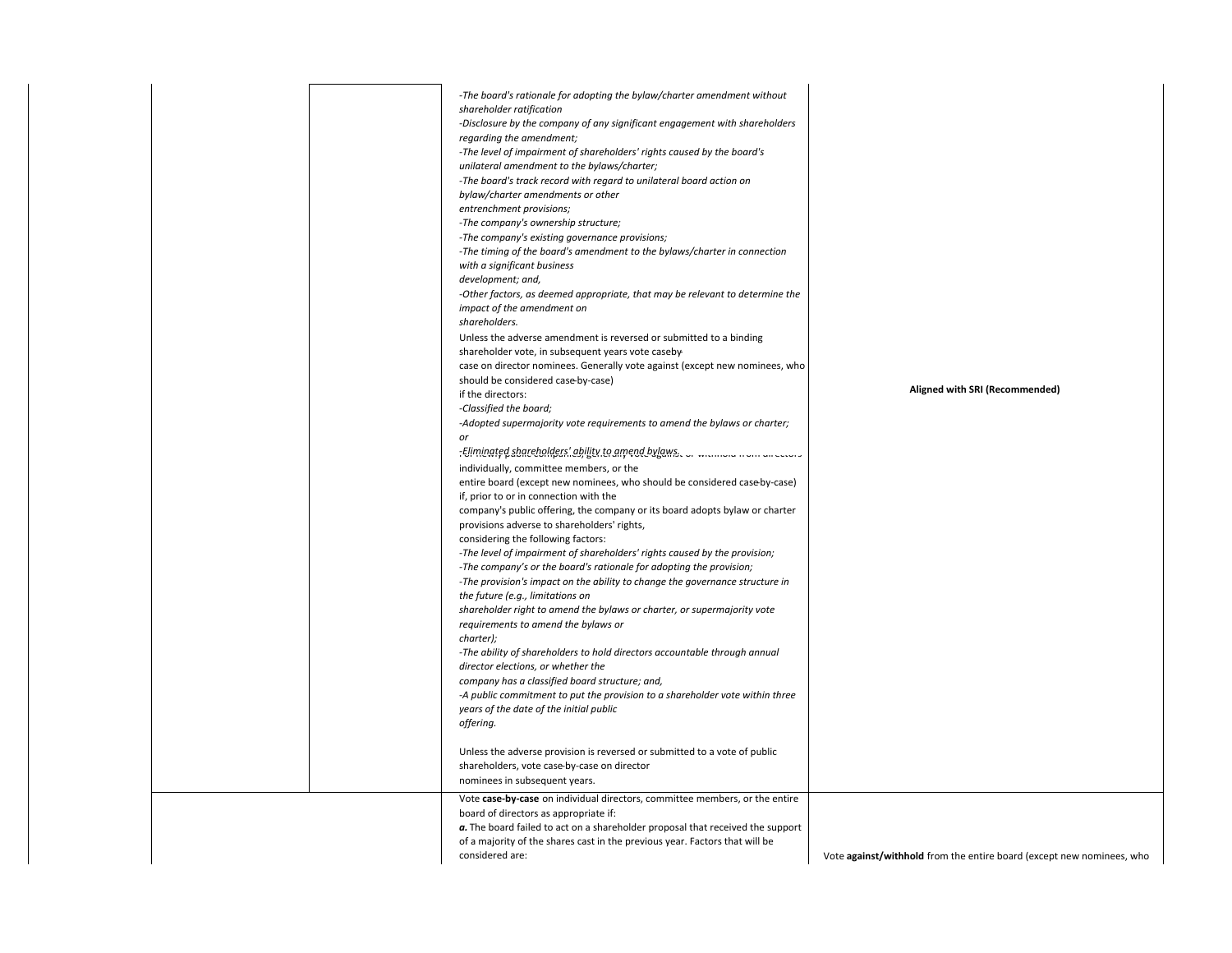|                             | -Disclosed outreach efforts by the board to shareholders in the wake of the<br>vote;<br>-Rationale provided in the proxy statement for the level of implementation;<br>-The subject matter of the proposal;<br>-The level of support for and opposition to the resolution in past meetings;<br>-Actions taken by the board in response to the majority vote and its<br>engagement with shareholders;<br>-The continuation of the underlying issue as a voting item on the ballot (as<br>either shareholder or management proposals); and<br>-Other factors as appropriate.                                                                                                                                            | should be considered on a case-by-case basis) if: (i) The board failed to act on a<br>shareholder proposal that received approval by 20% or more of the shares<br>outstanding by the previous year and was supported by Trillium (a<br>management proposal with other than a for recommendation by management<br>will not be considered as sufficient action taken); or (ii) The board failed to act<br>on a shareholder proposal that received approval by 20% or more of the<br>shares cast by the previous year and was supported by Trillium (a<br>management proposal with other than a for recommendation by management<br>will not be considered as sufficient action taken) |
|-----------------------------|-----------------------------------------------------------------------------------------------------------------------------------------------------------------------------------------------------------------------------------------------------------------------------------------------------------------------------------------------------------------------------------------------------------------------------------------------------------------------------------------------------------------------------------------------------------------------------------------------------------------------------------------------------------------------------------------------------------------------|-------------------------------------------------------------------------------------------------------------------------------------------------------------------------------------------------------------------------------------------------------------------------------------------------------------------------------------------------------------------------------------------------------------------------------------------------------------------------------------------------------------------------------------------------------------------------------------------------------------------------------------------------------------------------------------|
|                             | b. The board failed to act on takeover offers where the majority of shares are<br>tendered;                                                                                                                                                                                                                                                                                                                                                                                                                                                                                                                                                                                                                           | Refer                                                                                                                                                                                                                                                                                                                                                                                                                                                                                                                                                                                                                                                                               |
| 1a-2. Board Responsiveness  | c. At the previous board election, any director received more than 50 percent<br>withhold/against votes of the shares cast and the company has failed to<br>address the issue(s) that caused the high withhold/against vote;                                                                                                                                                                                                                                                                                                                                                                                                                                                                                          | Aligned with SRI                                                                                                                                                                                                                                                                                                                                                                                                                                                                                                                                                                                                                                                                    |
|                             | d. The board implements an advisory vote on executive compensation on a<br>less frequent basis than the frequency that received the majority of votes cast<br>at the most recent shareholder meeting at which shareholders voted on the<br>say-on-pay frequency; or                                                                                                                                                                                                                                                                                                                                                                                                                                                   | <b>Aligned with SRI</b>                                                                                                                                                                                                                                                                                                                                                                                                                                                                                                                                                                                                                                                             |
|                             | e. The board implements an advisory vote on executive compensation on a<br>less frequent basis than the frequency that received a plurality, but not a<br>majority, of the votes cast at the most recent shareholder meeting at which<br>shareholders voted on the say-on-pay frequency, taking into account:<br>-The board's rationale for selecting a frequency that is different from the<br>frequency that received a plurality;<br>-The company's ownership structure and vote results;<br>-Social Advisory Services' analysis of whether there are compensation<br>concerns or a history of problematic compensation practices; and<br>-The previous year's support level on the company's say-on-pay proposal. | Refer                                                                                                                                                                                                                                                                                                                                                                                                                                                                                                                                                                                                                                                                               |
|                             | Vote against/withhold from the entire slate of directors if the full board is<br>less than majority independent.                                                                                                                                                                                                                                                                                                                                                                                                                                                                                                                                                                                                      | <b>Aligned with SRI</b>                                                                                                                                                                                                                                                                                                                                                                                                                                                                                                                                                                                                                                                             |
| 1a-3. Director Independence | Vote against/withhold from Inside Directors and Affiliated Outside Directors if<br>they serve on the key committees.                                                                                                                                                                                                                                                                                                                                                                                                                                                                                                                                                                                                  | <b>Aligned with SRI</b>                                                                                                                                                                                                                                                                                                                                                                                                                                                                                                                                                                                                                                                             |
|                             | Vote against/withhold from Inside Directors and Affiliated Outside Directors if<br>the company lacks an audit, compensation, or nominating committees and the<br>full board serves the function of that committee.                                                                                                                                                                                                                                                                                                                                                                                                                                                                                                    | <b>Aligned with SRI</b>                                                                                                                                                                                                                                                                                                                                                                                                                                                                                                                                                                                                                                                             |
|                             | Vote against/withhold from individual directors (except new nominees) who<br>serve as members of the nominating committee and have failed to establish<br>gender and/or racial diversity on the board. If the company does not have a<br>formal nominating committee, vote against/withhold votes from the entire<br>board of directors.                                                                                                                                                                                                                                                                                                                                                                              | Vote against/withhold from the entire board for a lack of diversity, where<br>diverse is defined as 30% of the board being women and/or persons of color,<br>and having at least one woman and one person of color on the board.                                                                                                                                                                                                                                                                                                                                                                                                                                                    |
|                             | Concuellu unto conjunt luithheald from directors (ovenut nou inominese, who                                                                                                                                                                                                                                                                                                                                                                                                                                                                                                                                                                                                                                           |                                                                                                                                                                                                                                                                                                                                                                                                                                                                                                                                                                                                                                                                                     |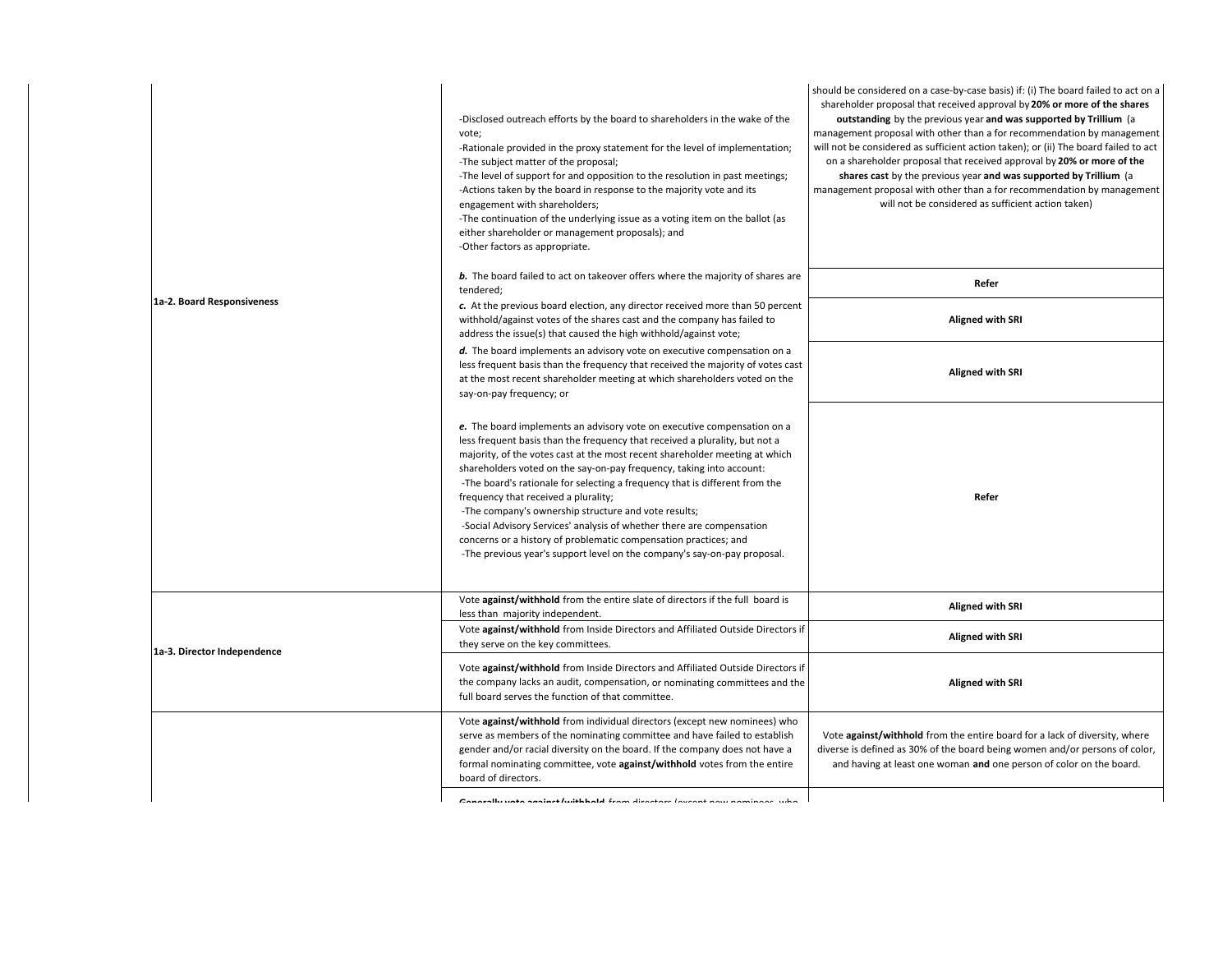| 1a-4. Director Diversity/Competence | <b>Generally vote against/withhold</b> from directors (except new nominees, who<br>should be considered case-by-case) who attend less than 75 percent of the<br>aggregate of their board and committee meetings for the period for which<br>they served, unless an acceptable reason for absences is disclosed in the proxy<br>or another SEC filing. Acceptable reasons for director absences are generally<br>limited to the following: medical issues/illness; family engagements; and if the<br>director's total service was three meeting or fewer and the director missed<br>only one meeting.<br>If the proxy disclosure is unclear and insufficient to determine whether a<br>director attended at least 75 percent of the aggregate of his/her board and<br>committee meetings during his/her period of service, vote against/withhold<br>from the director(s) in question. | <b>Aligned with SRI</b> |
|-------------------------------------|--------------------------------------------------------------------------------------------------------------------------------------------------------------------------------------------------------------------------------------------------------------------------------------------------------------------------------------------------------------------------------------------------------------------------------------------------------------------------------------------------------------------------------------------------------------------------------------------------------------------------------------------------------------------------------------------------------------------------------------------------------------------------------------------------------------------------------------------------------------------------------------|-------------------------|
|                                     | Vote against/withhold from individual directors who sit on more than 6 public<br>company boards, or are CEOs and sit on more than 2 public boards besides<br>their own (withhold only at outside boards).                                                                                                                                                                                                                                                                                                                                                                                                                                                                                                                                                                                                                                                                            | <b>Aligned with SRI</b> |
|                                     | For meetings on or after Feb. 1, 2017, vote against/withhold from individual<br>directors who sit on more than 5 public company boards, or are CEOs and sit<br>on more than 2 public companies besides their own (withhold only at outside<br>boards).                                                                                                                                                                                                                                                                                                                                                                                                                                                                                                                                                                                                                               | <b>Aligned with SRI</b> |

**1b. Board‐Related**

| 1b-1. Classification/Declassification of the Board   | Vote for proposals to repeal classified boards and to elect all directors<br>annually.                                                                                                                                                                                                                                                                                                                                   | <b>Aligned with SRI</b> |
|------------------------------------------------------|--------------------------------------------------------------------------------------------------------------------------------------------------------------------------------------------------------------------------------------------------------------------------------------------------------------------------------------------------------------------------------------------------------------------------|-------------------------|
|                                                      | Vote against proposals to classify (stagger) the board of directors.                                                                                                                                                                                                                                                                                                                                                     | <b>Aligned with SRI</b> |
| 1b-2. Majority Vote Threshold for Director Elections | Vote against if no carve-out for plurality in contested elections is included.                                                                                                                                                                                                                                                                                                                                           | <b>Aligned with SRI</b> |
| 1b3. Cumulative Voting                               | Vote against management proposals to eliminate cumulative voting.                                                                                                                                                                                                                                                                                                                                                        | <b>Aligned with SRI</b> |
| 1b-4. Director and Officer Liability Protection      | Vote against proposals to limit or eliminate entirely director and officer<br>liability for: (i) a breach of the duty of care, (ii) acts or omissions not in good<br>faith or involving intentional misconduct or knowing violations of the law, (iii)<br>acts involving the unlawful purchases or redemptions of stock, (iv) the<br>payment of unlawful dividends, or (v) the receipt of improper personal<br>benefits. | <b>Aligned with SRI</b> |
|                                                      | Vote against indemnification proposals that would expand coverage beyond<br>just legal expenses to acts, such as negligence, that are more serious violations<br>of fiduciary obligations than mere carelessness.                                                                                                                                                                                                        | <b>Aligned with SRI</b> |
| 1b-5. Director and Officer Indemnification           | Vote against proposals that would expand the scope of indemnification to<br>provide for mandatory indemnification of company officials in connection with<br>acts that previously the company was permitted to provide indemnification for<br>at the discretion of the company's board (i.e., "permissive indemnification")<br>but that previously the company was not required to indemnify.                            | <b>Aligned with SRI</b> |
|                                                      | Vote for only those proposals that provide such expanded coverage in cases<br>when a director's or officer's legal defense was unsuccessful if: (i) the director<br>was found to have acted in good faith and in a manner that the director<br>reasonably believed was in the best interests of the company, and (ii) only if<br>the director's legal expenses would be covered.                                         | <b>Aligned with SRI</b> |
|                                                      | Vote against proposals that provide that directors may be removed only for<br>cause.                                                                                                                                                                                                                                                                                                                                     | <b>Aligned with SRI</b> |
|                                                      | Vote for proposals to restore shareholder ability to remove directors with or<br>without cause.                                                                                                                                                                                                                                                                                                                          | <b>Aligned with SRI</b> |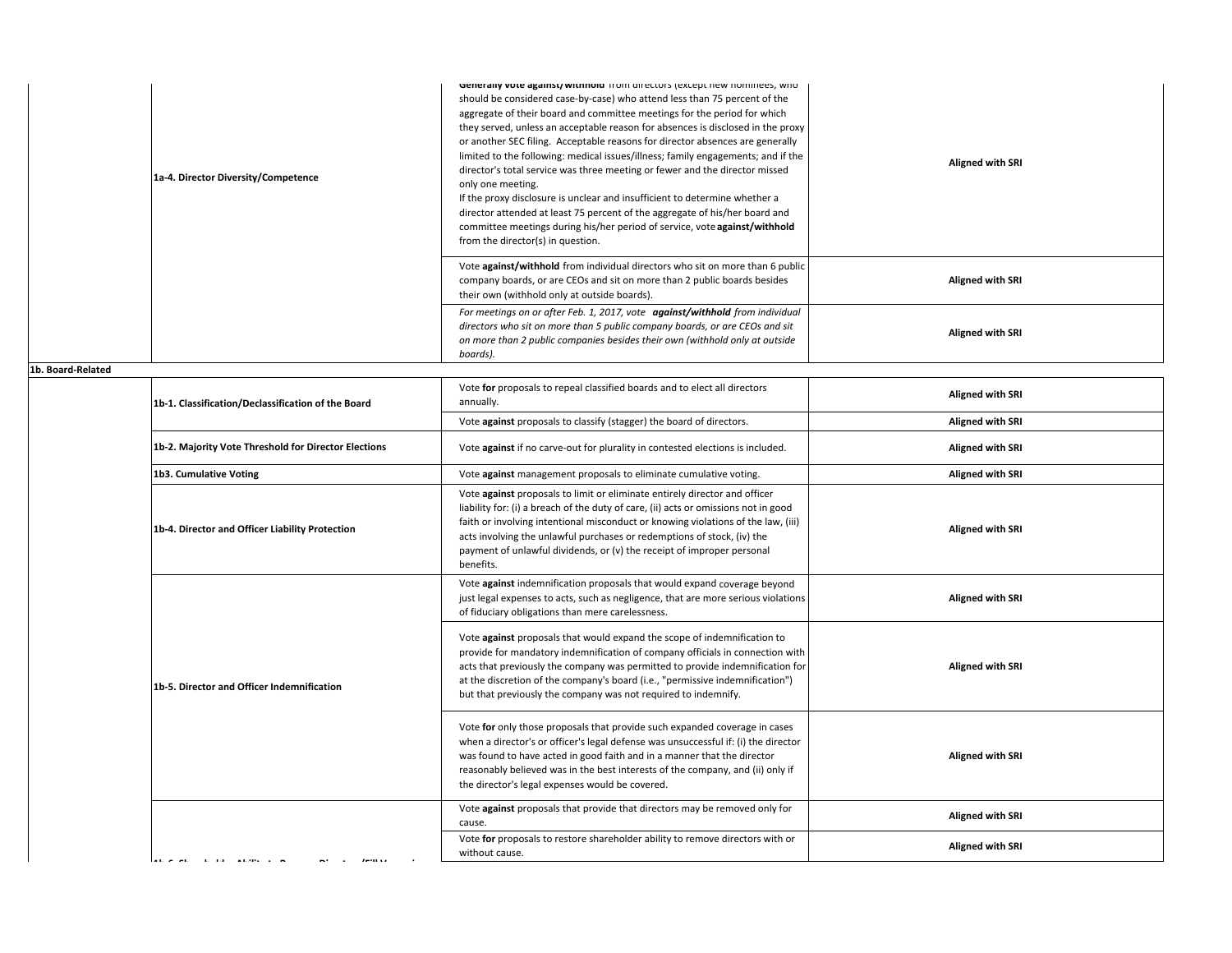| [1b-6. Shareholder Ability to Remove Directors/Fill Vacancies | Vote against proposals that provide that only continuing directors may elect<br>replacements to fill board vacancies.                                                                                                                                                                                                        | Aligned with SRI        |
|---------------------------------------------------------------|------------------------------------------------------------------------------------------------------------------------------------------------------------------------------------------------------------------------------------------------------------------------------------------------------------------------------|-------------------------|
|                                                               | Vote for proposals that permit shareholders to elect directors to fill board<br>vacancies.                                                                                                                                                                                                                                   | <b>Aligned with SRI</b> |
|                                                               | Vote for proposals that seek to fix the size of the board.                                                                                                                                                                                                                                                                   | <b>Aligned with SRI</b> |
| 1b-7. Board Size                                              | Vote case-by-case on proposals that seek to change the size or range of the<br>board.                                                                                                                                                                                                                                        | <b>Aligned with SRI</b> |
|                                                               | Vote against proposals that give management the ability to alter the size of<br>the board without shareholder approval.                                                                                                                                                                                                      | <b>Aligned with SRI</b> |
| 1b-8. Establish/Amend Nominee Qualifications                  | Vote case-by-case on proposals that establish or amend director<br>qualifications. Votes should be based on how reasonable the criteria are and to<br>what degree they may preclude dissident nominees from joining the board.                                                                                               | Refer                   |
| 1b-9. Term Limits                                             | Vote against management proposals to limit the tenure of outside directors<br>through term limits. However, scrutinize boards where the average tenure of<br>all directors exceeds 15 years for independence from management and for<br>sufficient turnover to ensure that new perspectives are being added to the<br>board. | <b>Aligned with SRI</b> |
| 1b-10. Age Limits                                             | Vote against management proposal to limit the tenure of outside directors<br>through mandatory retirement ages.                                                                                                                                                                                                              | Aligned with SRI        |

**1c. Board‐Related Shareholder Proposals/Initiatives**

| noider Proposais/Initiatives                                                        |                                                                                                                                                                                                                                                                                                                                                                                                                                                                                                                                                                                                                                                                                                                                                                                                                                                                                                                                                    |                         |
|-------------------------------------------------------------------------------------|----------------------------------------------------------------------------------------------------------------------------------------------------------------------------------------------------------------------------------------------------------------------------------------------------------------------------------------------------------------------------------------------------------------------------------------------------------------------------------------------------------------------------------------------------------------------------------------------------------------------------------------------------------------------------------------------------------------------------------------------------------------------------------------------------------------------------------------------------------------------------------------------------------------------------------------------------|-------------------------|
| 1c-1. Proxy Contests- Voting for Director Nominees in<br><b>Contested Elections</b> | Vote case-by-case on the election of directors in contested elections,<br>considering the following factors: (i) Long-term financial performance of the<br>target company relative to its industry; (ii) Management's track record; (iii)<br>Background to the contested election; (iv) Nominee qualifications and any<br>compensatory arrangements; (v) Strategic plan of dissident slate and quality of<br>critique against management; (vi) Likelihood that the proposed goals and<br>objectives can be achieved (both slates); and (vii) Stock ownership positions.<br>In the case of candidates nominated pursuant to proxy access, vote case-by-<br>case considering any applicable factors listed above or additional factors which<br>may be relevant, including those that are specific to the company, to the<br>nominee(s) and/or to the nature of the election (such as whether or not there<br>are more candidates than board seats). | Refer                   |
| 1c-2. Annual Election (Declassification) of the Board                               | Vote for shareholder proposals to repeal classified (staggered) boards and to<br>elect all directors annually.                                                                                                                                                                                                                                                                                                                                                                                                                                                                                                                                                                                                                                                                                                                                                                                                                                     | <b>Aligned with SRI</b> |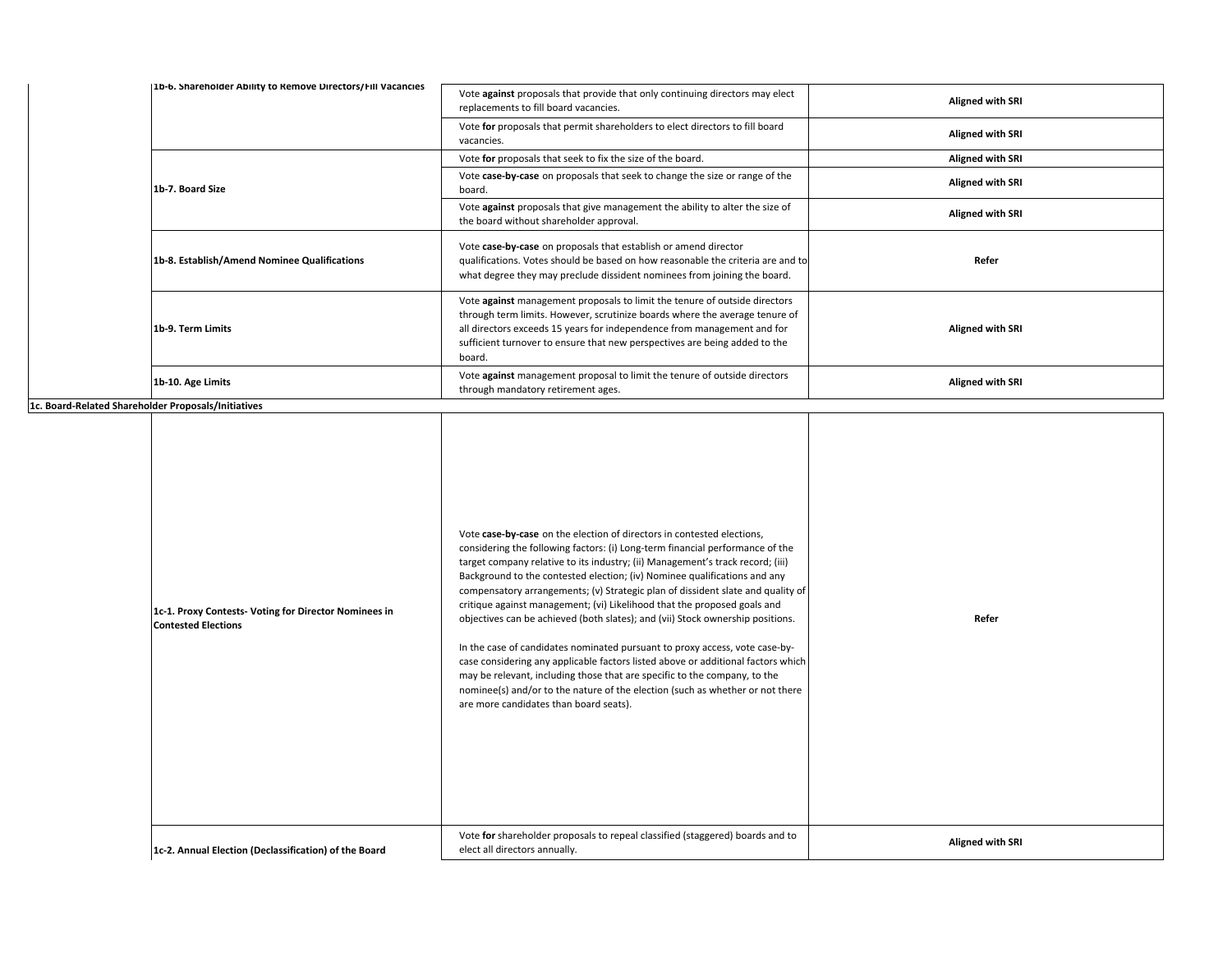|                                                       | Vote against proposals to classify the board.                                                                                                                                                                                                                                                                                                                                                                                                                                                                                                                                                                                                                   | <b>Aligned with SRI</b> |
|-------------------------------------------------------|-----------------------------------------------------------------------------------------------------------------------------------------------------------------------------------------------------------------------------------------------------------------------------------------------------------------------------------------------------------------------------------------------------------------------------------------------------------------------------------------------------------------------------------------------------------------------------------------------------------------------------------------------------------------|-------------------------|
| 1c-3. Majority Threshold Voting Shareholder Proposals | Vote for precatory and binding resolutions requesting that the board change<br>the company's bylaws to stipulate that directors need to be elected with an<br>affirmative majority of votes cast, provided it does not conflict with the state<br>law where the company is incorporated. Binding resolutions need to allow for<br>a carve-out for a plurality vote standard when there are more nominees than<br>board seats.                                                                                                                                                                                                                                   | <b>Aligned with SRI</b> |
| 1c-4. Cumulative Voting                               | Vote for shareholder proposals to restore or permit cumulative voting.                                                                                                                                                                                                                                                                                                                                                                                                                                                                                                                                                                                          | <b>Aligned with SRI</b> |
| 1c-5. Majority of Independent Directors               | Vote for shareholder proposals asking that a majority or more of directors be<br>independent unless the board composition already meets the proposed<br>threshold by Social Advisory Services' definition of independent outsider.                                                                                                                                                                                                                                                                                                                                                                                                                              | <b>Aligned with SRI</b> |
|                                                       | Vote for shareholder proposals to strengthen the definition of independence<br>for board directors.                                                                                                                                                                                                                                                                                                                                                                                                                                                                                                                                                             | <b>Aligned with SRI</b> |
| 1c-6. Establishment of Independent Committees         | Vote for shareholder proposals asking that board audit, compensation, and/or<br>nominating committees be composed exclusively of independent directors.                                                                                                                                                                                                                                                                                                                                                                                                                                                                                                         | <b>Aligned with SRI</b> |
| 1c-7. Independent Board Chair                         | Vote for shareholder proposals that would require the board chair to be<br>independent of management.                                                                                                                                                                                                                                                                                                                                                                                                                                                                                                                                                           | <b>Aligned with SRI</b> |
| 1c-8. Establishment of Board Committees               | Generally vote for shareholder proposals to establish a new board committee<br>to address broad corporate policy topics or to provide a forum for ongoing<br>dialogue on issues such as the environment, human or labor rights,<br>shareholder relations, occupational health and safety, etc. when the formation<br>of such committees appears to be a potentially effective method of protecting<br>or enhancing shareholder value.                                                                                                                                                                                                                           | Refer                   |
|                                                       | Vote case-by-case on proposals that establish or amend director<br>qualifications. Votes should be based on how reasonable the criteria are and to<br>what degree they may preclude dissident nominees from joining the board.                                                                                                                                                                                                                                                                                                                                                                                                                                  | Refer                   |
| 1c-9. Establish/Amend Nominee Qualifications          | Vote case-by-case on shareholder resolutions seeking a director nominee<br>candidate who possesses a particular subject matter expertise, considering: (i)<br>The company's board committee structure, existing subject matter expertise,<br>and board nomination provisions relative to that of its peers; (ii) The<br>company's existing board and management oversight mechanisms regarding<br>the issue for which board oversight is sought; (iii) The company's disclosure<br>and performance relating to the issue for which board oversight is sought and<br>any significant related controversies; and (iv) The scope and structure of the<br>proposal. | Refer                   |
| 1c-10. Board Policy on Shareholder Engagement         | Vote for shareholders proposals requesting that the board establish an internal<br>mechanism/process, which may include a committee, in order to improve<br>communications between directors and shareholders.                                                                                                                                                                                                                                                                                                                                                                                                                                                  | <b>Aligned with SRI</b> |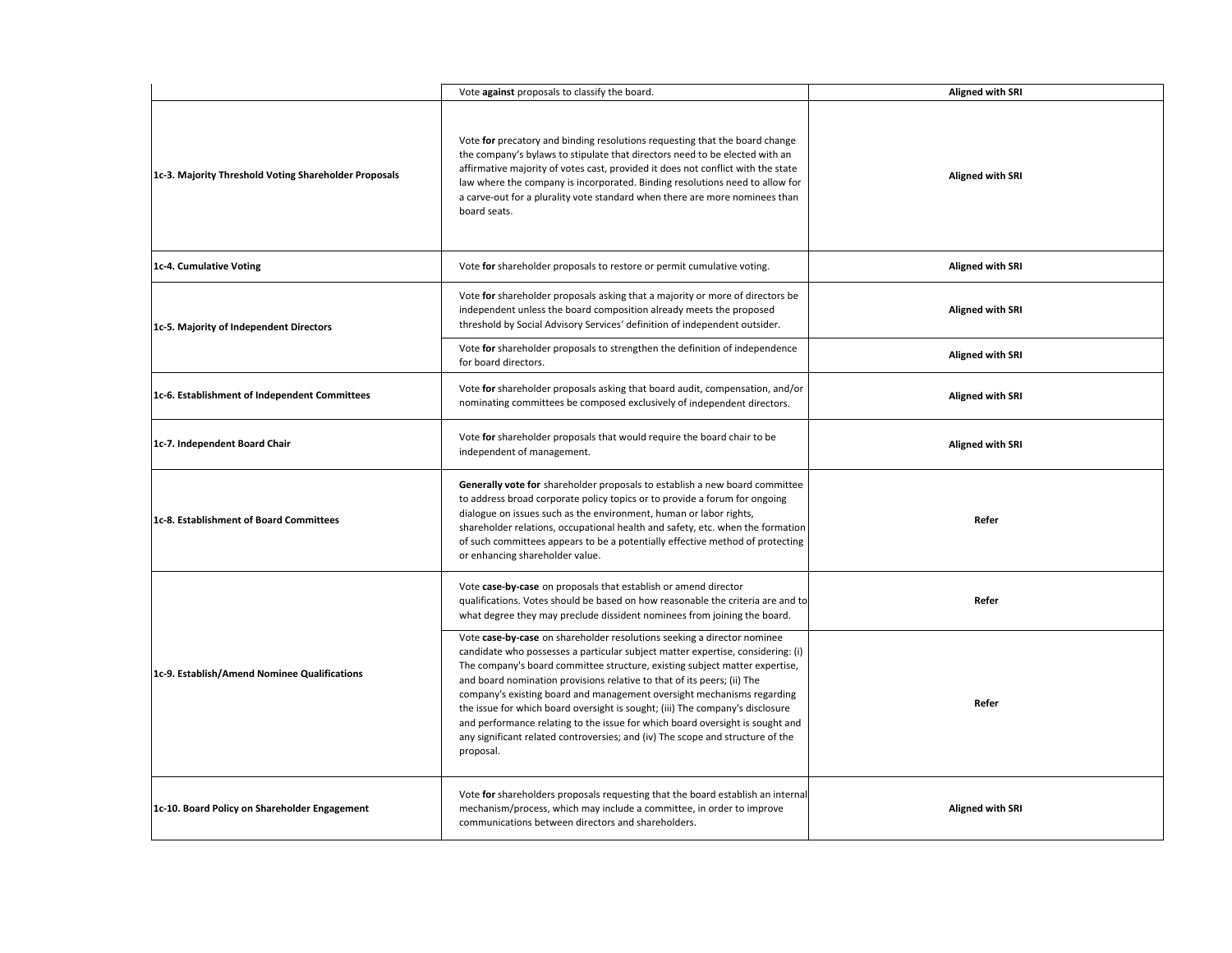|                                                     | 1c-11. Proxy Access                                                       | Generally vote for on shareholder proposals asking for open or proxy access.                                                                                                                                                                                                                                                                              | <b>Aligned with SRI</b> |
|-----------------------------------------------------|---------------------------------------------------------------------------|-----------------------------------------------------------------------------------------------------------------------------------------------------------------------------------------------------------------------------------------------------------------------------------------------------------------------------------------------------------|-------------------------|
|                                                     | 1b-9. Term Limits                                                         | Vote against shareholder proposals to limit the tenure of outside directors<br>through term limits. However, scrutinize boards where the average tenure of<br>all directors exceeds 15 years for independence from management and for<br>sufficient turnover to ensure that new perspectives are being added to the<br>board.                             | <b>Aligned with SRI</b> |
|                                                     | 1c-13. Age Limits                                                         | Vote against shareholder proposals to limit the tenure of outside directors<br>through mandatory retirement ages.                                                                                                                                                                                                                                         | Aligned with SRI        |
|                                                     | 1c-14. CEO Succession Planning                                            | Generally vote for proposals seeking disclosure on a CEO succession planning<br>policy, considering the scope of the request and the company's existing<br>disclosure on its current CEO succession planning process.                                                                                                                                     | <b>Aligned with SRI</b> |
|                                                     | 1c-15. Vote No Campaigns                                                  | In cases where companies are targeted in connection with public "vote no"<br>campaigns, evaluate director nominees under the existing governance policies<br>for voting on director nominees in uncontested elections. Take into<br>consideration the arguments submitted by shareholders and other publicly<br>available information. Vote case-by-case. | Refer                   |
| 2. Ratification of Auditors                         |                                                                           |                                                                                                                                                                                                                                                                                                                                                           |                         |
| 2a. Auditor Ratification                            |                                                                           | Vote against where non-audit fees exceed 25 percent of total fees paid.                                                                                                                                                                                                                                                                                   | <b>Aligned with SRI</b> |
|                                                     | 2a-1. Auditor Independence                                                | Vote for shareholder proposals to allow shareholders to vote on auditor<br>ratification.                                                                                                                                                                                                                                                                  | <b>Aligned with SRI</b> |
|                                                     |                                                                           | Vote for proposals that ask a company to adopt a policy on auditor<br>independence.                                                                                                                                                                                                                                                                       | <b>Aligned with SRI</b> |
| 2a. Auditor-Related<br><b>Shareholder Proposals</b> |                                                                           | Vote for proposals that seek to limit the non-audit services provided by the<br>company's auditor.                                                                                                                                                                                                                                                        | <b>Aligned with SRI</b> |
|                                                     | 2a-2. Auditor Rotation                                                    | Vote for shareholder proposals to rotate company's auditor every five years or<br>more.                                                                                                                                                                                                                                                                   | <b>Aligned with SRI</b> |
| 3. Takeover Defenses / Shareholder Rights           |                                                                           |                                                                                                                                                                                                                                                                                                                                                           |                         |
|                                                     | 3a. Takeover Defenses and Shareholder Rights-Related Management Proposals |                                                                                                                                                                                                                                                                                                                                                           |                         |
|                                                     |                                                                           | Vote case-by-case on management proposals on poison pill ratification. The<br>rights plan should have the following attributes:                                                                                                                                                                                                                           |                         |
|                                                     |                                                                           | -No lower than a 20% trigger, flip-in or flip-over provision;                                                                                                                                                                                                                                                                                             |                         |
|                                                     |                                                                           | -A term of no more than three years;                                                                                                                                                                                                                                                                                                                      |                         |

|                                               | -A term of no more than three years;                                          |                                                                          |
|-----------------------------------------------|-------------------------------------------------------------------------------|--------------------------------------------------------------------------|
|                                               | -No dead-hand, slow-hand, no-hand or similar feature that limits the ability  |                                                                          |
|                                               | of a future board to redeem the pill;                                         |                                                                          |
|                                               | -Shareholder redemption feature (qualifying offer clause): if the board       | Aligned with SRI, except always vote against if the board is classified. |
| 3a-1. Poison Pills (Shareholder Rights Plans) | refuses to redeem the pill 90 days after a qualifying offer is announced, 10  |                                                                          |
|                                               | percent of the shares may call a special meeting or seek a written consent to |                                                                          |
|                                               | vote on rescinding the pill; and                                              |                                                                          |
|                                               | -The rationale for adopting the pill should be thoroughly explained by the    |                                                                          |
|                                               | company. In examining the request for the pill, the company's existing        |                                                                          |
|                                               | governance structure, including: board independence, existing takeover        |                                                                          |
|                                               | defenses, and any problematic governance concerns should be taken into        |                                                                          |
|                                               | consideration.                                                                |                                                                          |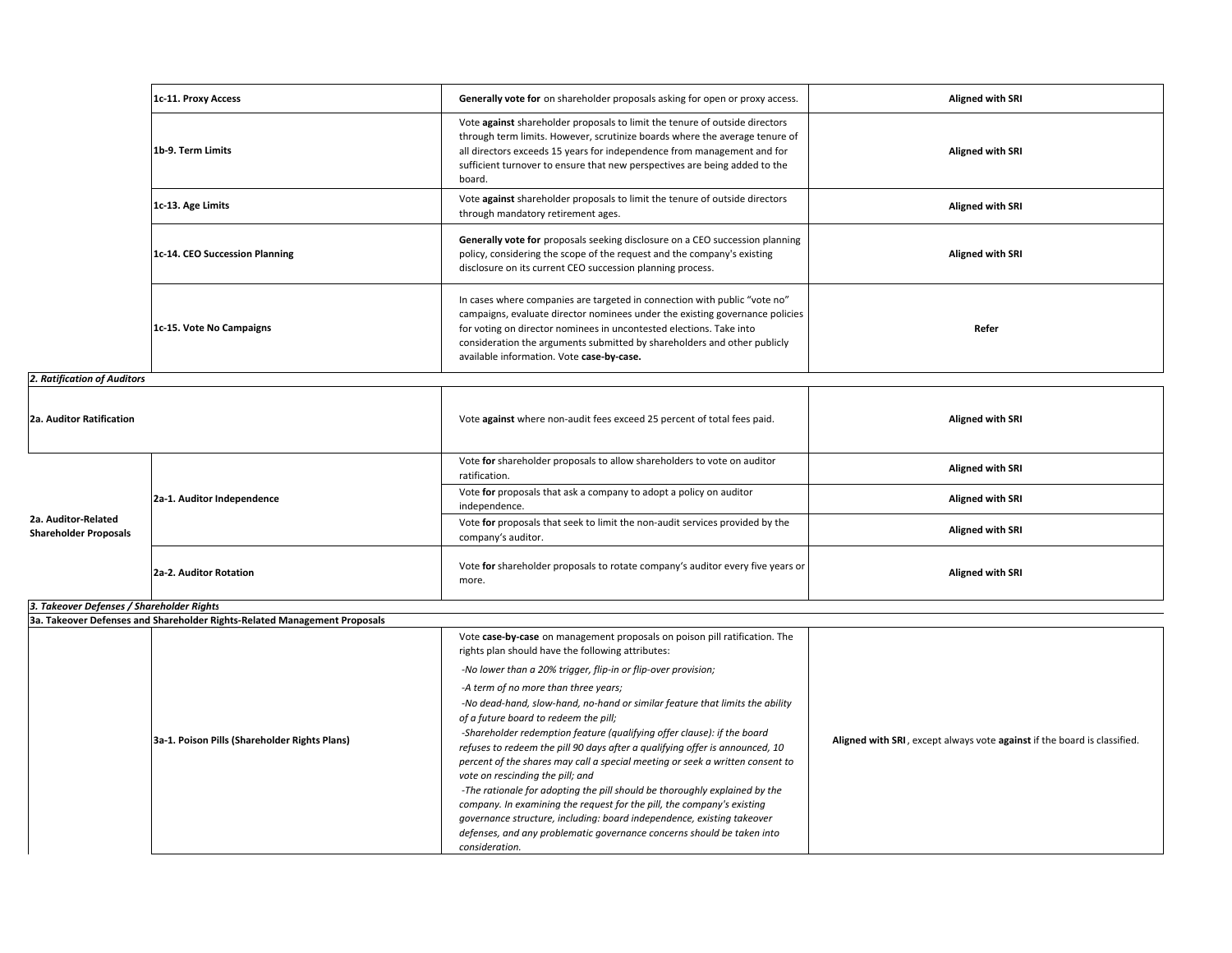|                                                                                   | Vote against proposals to adopt a poison pill for the state purpose of<br>protecting a company's NOLs if the term of the pill would exceed the shorter<br>of 3 years and the exhaustion of the NOL.                                                                                                                                                                                                                                                          | <b>Aligned with SRI</b> |
|-----------------------------------------------------------------------------------|--------------------------------------------------------------------------------------------------------------------------------------------------------------------------------------------------------------------------------------------------------------------------------------------------------------------------------------------------------------------------------------------------------------------------------------------------------------|-------------------------|
| 3a-2. Net Operating Loss (NOL) Poison Pills/Protective                            | Vote case-by-case on management proposals for poison pill ratification,<br>considering the following factors, if the term of the pill would be the shorter of<br>3 years (or less) and the exhaustion of the NOL: (i) the ownership threshold to<br>transfer, (ii) the value of the NOLs, (iii) shareholder protection mechanisms,<br>(iv) the company's existing governance structure, and (v) any other relevant<br>factors.                               | <b>Aligned with SRI</b> |
| <b>Amendments</b>                                                                 | Vote against proposals to adopt a protective amendment for the stated<br>purpose of protecting a company's NOLs if the effective term of the protective<br>amendment would exceed the shorter of 3 years and the exhaustion of the<br>NOL.                                                                                                                                                                                                                   | <b>Aligned with SRI</b> |
|                                                                                   | Vote case-by-case, considering the following factors, for management<br>proposals to adopt an NOL protective amendment that would remain in effect<br>for the shorter of 3 years (or less) and the exhaustion of the NOL: (i) the<br>ownership threshold to transfer, (ii) the value of the NOLs, (iii) shareholder<br>protection mechanisms, (iv) the company's existing governance strucutre, and<br>(v) any other relevant factors.                       | <b>Aligned with SRI</b> |
|                                                                                   | Vote for proposals to reduce supermajority shareholder vote requirements for<br>charter amendments, mergers and other significant business combinations.                                                                                                                                                                                                                                                                                                     | <b>Aligned with SRI</b> |
| 3a-3. Supermajority Shareholder Vote Requirements                                 | Vote against proposals to require a supermajority shareholder vote for charter<br>amendments, mergers and other significant business combinations.                                                                                                                                                                                                                                                                                                           | <b>Aligned with SRI</b> |
| 3a-4. Shareholder Ability to Call Special Meeting                                 | Vote for proposals that provide shareholders with the ability to call special<br>meetings taking into account: a) shareholders' current right to call special<br>meetings, b) minimum ownership threshold necessary to call special meetings<br>(10% preferred), c) the inclusion of exclusionary or prohibitive language, d)<br>investor ownership structure, and e) shareholder support of and<br>management's response to previous shareholder proposals. | <b>Aligned with SRI</b> |
|                                                                                   | Vote against proposals to restrict or prohibit shareholders' ability to call<br>special meetings.                                                                                                                                                                                                                                                                                                                                                            | <b>Aligned with SRI</b> |
| 3a-5. Shareholder Ability to Act by Written Consent                               | Vote for proposals to allow or facilitate shareholder action by written consent,<br>taking into consideration: a) shareholders' current right to act by written<br>consent, b) consent threshold, c) the inclusion of exclusionary or prohibitive<br>language, d) Investor ownership structure, and e) shareholder support of and<br>management's response to previous shareholder proposals.                                                                | <b>Aligned with SRI</b> |
|                                                                                   | Vote against proposals to restrict or prohibit shareholders' ability to take<br>action by written consent.                                                                                                                                                                                                                                                                                                                                                   | <b>Aligned with SRI</b> |
| 3a-6. Advance Notice Requirements for Shareholder<br><b>Proposals/Nominations</b> | Vote case-by-case basis on advance notice proposals, giving support to those<br>proposals which allow shareholders to submit proposals/nominations as close<br>to the meeting date as reasonably possible and within the broadest window<br>possible, recognizing the need to allow sufficient notice for company,<br>regulatory and shareholder review.                                                                                                     | <b>Aligned with SRI</b> |
| <b>3a-7. Fair Price Provisions</b>                                                | Vote case-by-case on proposals to adopt fair price provisions evaluating<br>factors such as the vote required to approve the proposed acquisition, the vote<br>required to repeal the fair price provision, and the mechanism for determining<br>the fair price.                                                                                                                                                                                             | <b>Aligned with SRI</b> |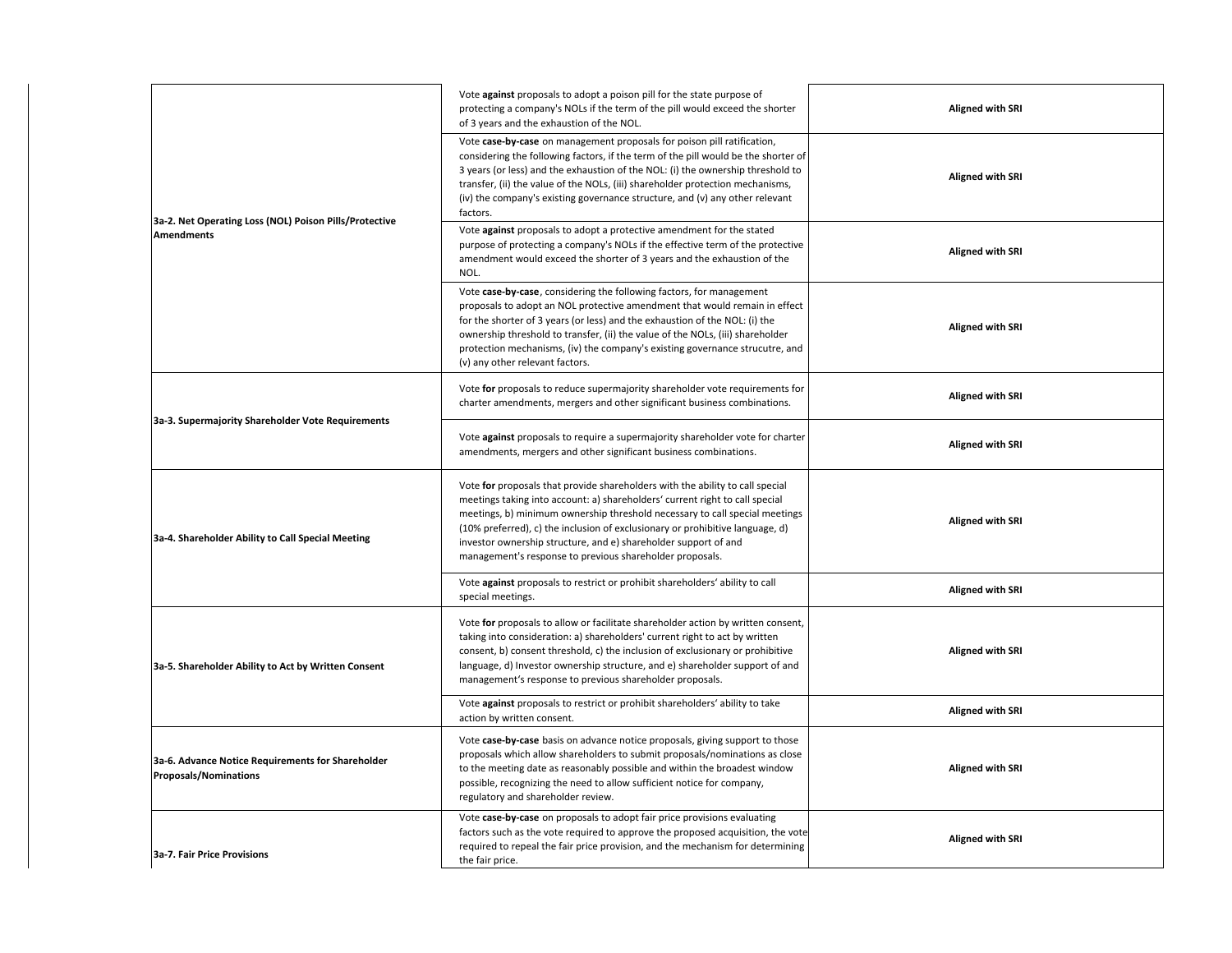|                                                                            | Generally, vote against fair price provisions with shareholder vote<br>requirements greater than a majority of disinterested shares.                                                                                                                                                                                                                                                                                                                                                                                                                                                                                                                                                                                                                                                                                                          | <b>Aligned with SRI</b> |
|----------------------------------------------------------------------------|-----------------------------------------------------------------------------------------------------------------------------------------------------------------------------------------------------------------------------------------------------------------------------------------------------------------------------------------------------------------------------------------------------------------------------------------------------------------------------------------------------------------------------------------------------------------------------------------------------------------------------------------------------------------------------------------------------------------------------------------------------------------------------------------------------------------------------------------------|-------------------------|
| 3a-8. Greenmail                                                            | Vote for proposals to adopt antigreenmail charter or bylaw amendments or<br>otherwise restrict a company's ability to make greenmail payments.                                                                                                                                                                                                                                                                                                                                                                                                                                                                                                                                                                                                                                                                                                | <b>Aligned with SRI</b> |
|                                                                            | Review on a case-by-case basis antigreenmail proposals when they are<br>bundled with other charter or bylaw amendments.                                                                                                                                                                                                                                                                                                                                                                                                                                                                                                                                                                                                                                                                                                                       | <b>Aligned with SRI</b> |
| 3a-9. Confidential Voting                                                  | Vote for management proposals to adopt confidential voting.                                                                                                                                                                                                                                                                                                                                                                                                                                                                                                                                                                                                                                                                                                                                                                                   | <b>Aligned with SRI</b> |
| 3a-10. Control Share Acquisition Provisions                                | Vote for proposals to opt out of control share acquisition statutes unless doing<br>so would enable the completion of a takeover that would be detrimental to<br>shareholders.                                                                                                                                                                                                                                                                                                                                                                                                                                                                                                                                                                                                                                                                | <b>Aligned with SRI</b> |
|                                                                            | Vote against proposals to amend the charter to include control share<br>acquisition provisions.                                                                                                                                                                                                                                                                                                                                                                                                                                                                                                                                                                                                                                                                                                                                               | <b>Aligned with SRI</b> |
|                                                                            | Vote for proposals to restore voting rights to the control shares.                                                                                                                                                                                                                                                                                                                                                                                                                                                                                                                                                                                                                                                                                                                                                                            | <b>Aligned with SRI</b> |
| 3a-11. Control Share Cash-Out Provisions                                   | Vote for proposals to opt out of control share cash-out statutes.                                                                                                                                                                                                                                                                                                                                                                                                                                                                                                                                                                                                                                                                                                                                                                             | <b>Aligned with SRI</b> |
| 3a-12. Disgorgement Provisions                                             | Vote for proposals to opt out of state disgorgement provisions.                                                                                                                                                                                                                                                                                                                                                                                                                                                                                                                                                                                                                                                                                                                                                                               | <b>Aligned with SRI</b> |
| 3a-13. State Takeover Statutes                                             | Vote on a case-by-case basis proposals to opt in or out of state takeover<br>statutes (including control share acquisition statutes, control share cash-out<br>statutes, freezeout provisions, fair price provisions, stakeholder laws, poison<br>pill endorsements, severance pay and labor contract provisions, antigreenmail<br>provisions, and disgorgement provisions).                                                                                                                                                                                                                                                                                                                                                                                                                                                                  | Refer                   |
|                                                                            | Vote for opting into stakeholder protection statutes if they provide<br>comprehensive protections for employees and community stakeholders.                                                                                                                                                                                                                                                                                                                                                                                                                                                                                                                                                                                                                                                                                                   | <b>Aligned with SRI</b> |
| 3a-14. Freeze-Out Provisions                                               | Vote for proposals to opt out of state freeze-out provisions.                                                                                                                                                                                                                                                                                                                                                                                                                                                                                                                                                                                                                                                                                                                                                                                 | <b>Aligned with SRI</b> |
| 3a-15. Reincorporation Proposals                                           | Vote on a case-by-case basis proposals to change a company's state of<br>incorporation giving consideration to both financial and corporate governance<br>concerns. Reincorporations into "tax havens" will be given special<br>consideration.                                                                                                                                                                                                                                                                                                                                                                                                                                                                                                                                                                                                | <b>Aligned with SRI</b> |
| 3a-16. Amend Bylaws Without Shareholder Consent                            | Vote against proposals giving the board exclusive authority to amend the<br>bylaws.                                                                                                                                                                                                                                                                                                                                                                                                                                                                                                                                                                                                                                                                                                                                                           | <b>Aligned with SRI</b> |
|                                                                            | Vote for proposals giving the board the ability to amend the bylaws in addition<br>to shareholders.                                                                                                                                                                                                                                                                                                                                                                                                                                                                                                                                                                                                                                                                                                                                           | <b>Aligned with SRI</b> |
| 3a-17. Litigation Rights                                                   | Vote case-by-case on bylaws which impact shareholders' litigation rights,<br>taking into account factors such as:<br>- The company's stated rationale for adopting such a provision;<br>- Disclosure of past harm from shareholder lawsuits in which plaintiffs were<br>unsuccessful or shareholder lawsuits outside the jurisdiction of incorporation;<br>- The breadth of application of the bylaw, including the types of lawsuits to<br>which it would apply and the definition of key terms; and<br>- Governance features such as shareholders' ability to repeal the provision at a<br>later date (including the vote standard applied when shareholders attempt to<br>amend the bylaws) and their ability to hold directors accountable through<br>annual director elections and a majority vote standard in uncontested<br>elections. | Aligned with SRI        |
| 3b. Takeover Defenses and Shareholder Rights-Related Shareholder Proposals | Generally vote against bylaws that mandate fee-shifting whenever plaintiffs<br>are not completely successful on the merits (i.e., in cases where the plaintiffs<br>are partially successful).                                                                                                                                                                                                                                                                                                                                                                                                                                                                                                                                                                                                                                                 |                         |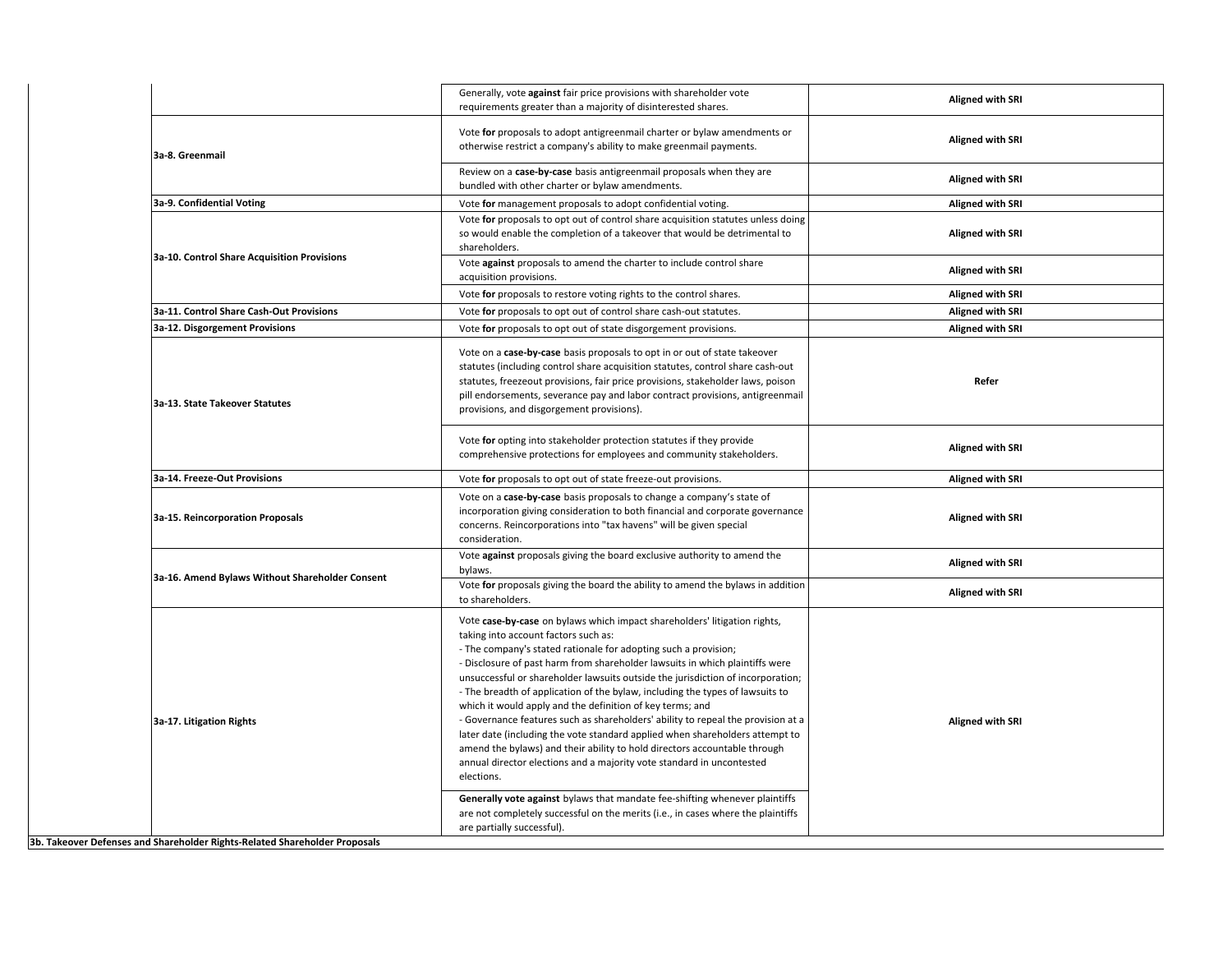| 3b-1. Shareholder Proposals to put Pill to a Vote and/or Adopt<br>a Pill Policy | Vote for shareholder proposals requesting that the company submit its poison<br>pill to a shareholder vote or redeem it unless the company has: a) a<br>shareholder approved poison pill in place, or b) the company has adopted a<br>policy concerning the adoption of a pill in the future specifying that the board<br>will only adopt a shareholder rights plan if either: shareholders have approved<br>the adoption of the plan; or the board, in its exercise of its fiduciary<br>responsibilities, determines that it is in the best interest of shareholders under<br>the circumstances to adopt a pill without the delay in adoption that would<br>result from seeking stockholder approval. | <b>Aligned with SRI</b> |
|---------------------------------------------------------------------------------|--------------------------------------------------------------------------------------------------------------------------------------------------------------------------------------------------------------------------------------------------------------------------------------------------------------------------------------------------------------------------------------------------------------------------------------------------------------------------------------------------------------------------------------------------------------------------------------------------------------------------------------------------------------------------------------------------------|-------------------------|
|                                                                                 | Vote for shareholder proposals to lower supermajority shareholder vote<br>requirements for charter and bylaw amendments.                                                                                                                                                                                                                                                                                                                                                                                                                                                                                                                                                                               | <b>Aligned with SRI</b> |
| 3b-2. Reduce Supermajority Vote Requirements                                    | Vote for shareholder proposals to lower supermajority shareholder vote<br>requirements for mergers and other significant business combinations.                                                                                                                                                                                                                                                                                                                                                                                                                                                                                                                                                        | <b>Aligned with SRI</b> |
| 3b-3. Remove Antitakeover Provisions                                            | Vote for shareholder proposals that seek to remove antitakeover provisions.                                                                                                                                                                                                                                                                                                                                                                                                                                                                                                                                                                                                                            | <b>Aligned with SRI</b> |
|                                                                                 | Vote case-by-case on proposals to reimburse proxy solicitation expenses.<br>When voting in conjunction with support of a dissident slate, vote for the<br>reimbursement of all appropriate proxy solicitation expenses associated with<br>the election.                                                                                                                                                                                                                                                                                                                                                                                                                                                | <b>Aligned with SRI</b> |
| 3b-4. Reimbursing Proxy Solicitation Expenses                                   | Vote for shareholder proposals calling for the reimbursement of reasonable<br>costs incurred in connection with nominating one or more candidates in a<br>contested election where the following apply: (i) The election of fewer than 50<br>percent of the directors to be elected is contested in the election; (ii) One or<br>more of the dissident's candidates is elected; (iii) Shareholders are not<br>permitted to cumulate their votes for directors; (iv) The election occurred, and<br>the expenses were incurred, after the adoption of this bylaw.                                                                                                                                        | <b>Aligned with SRI</b> |

## *4. Miscellaneous Governance Provisions*

| 4a. Bundled Proposals         |                                                                                                     | Review on a case-by-case basis bundled or "conditioned" proxy proposals.                                                                                                          | <b>Aligned with SRI</b>                                                                              |
|-------------------------------|-----------------------------------------------------------------------------------------------------|-----------------------------------------------------------------------------------------------------------------------------------------------------------------------------------|------------------------------------------------------------------------------------------------------|
|                               |                                                                                                     | <b>Generally vote against</b> proposals to provide management with the authority<br>to adjourn an annual or special meeting absent compelling reasons to support<br>the proposal. | <b>Aligned with SRI</b>                                                                              |
| 4b. Adjourn Meeting           |                                                                                                     | Vote for proposals that relate specifically to soliciting votes for a merger or<br>transaction if supporting that merger or transaction.                                          | <b>Aligned with SRI</b>                                                                              |
|                               | Vote against proposals if the wording is too vague or if the proposal includes<br>"other business." | <b>Aligned with SRI</b>                                                                                                                                                           |                                                                                                      |
| 4c. Changing Corporate Name   |                                                                                                     | Vote for changing the corporate name unless there is compelling evidence that<br>the change would adversely affect shareholder value.                                             | Refer if ESG concerns are raised by the name change (e.g. Native American<br>naming concerns raised) |
| 4d. Amend Quorum Requirements |                                                                                                     | Vote against proposals to reduce quorum requirements for shareholder<br>meetings below a majority of the shares outstanding unless there are                                      | <b>Aligned with SRI</b>                                                                              |
|                               |                                                                                                     | compelling reasons to support the proposal.                                                                                                                                       |                                                                                                      |
| 4e. Amend Minor Bylaws        |                                                                                                     | Vote for bylaw or charter changes that are of a housekeeping nature (updates<br>or corrections).                                                                                  | <b>Aligned with SRI</b>                                                                              |
| 4f. Other Business            |                                                                                                     | Generally vote against other business proposals.                                                                                                                                  | <b>Aligned with SRI</b>                                                                              |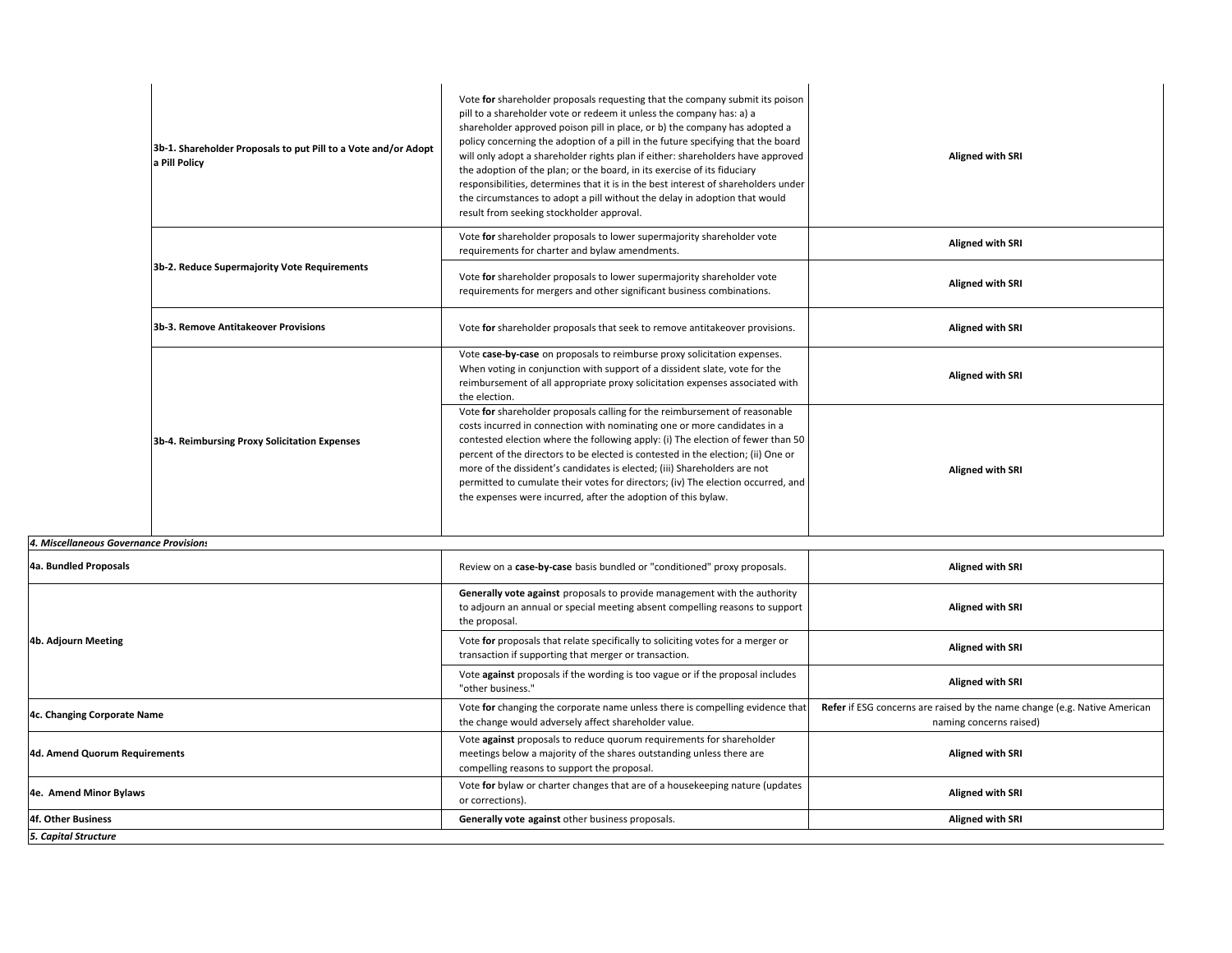|                                               | Review on a case-by-case basis proposals to increase the number of shares of<br>common stock authorized for issue, taking into account the size of the<br>increase, the company's rationale for additional shares, the company's use of<br>authorized shares during the last three years, and the risk to shareholders if<br>the request is not approved. A company's need for additional shares is gauged<br>by measuring shares outstanding and reserved as a percentage of the total<br>number of shares currently authorized for issuance. | <b>Aligned with SRI</b> |
|-----------------------------------------------|------------------------------------------------------------------------------------------------------------------------------------------------------------------------------------------------------------------------------------------------------------------------------------------------------------------------------------------------------------------------------------------------------------------------------------------------------------------------------------------------------------------------------------------------|-------------------------|
|                                               | Generally vote against the requested increase in authorized capital on the<br>basis of imprudent past use of shares if, within the past three years, the board<br>adopted a poison pill without shareholder approval, repriced or exchanged<br>underwater stock options without shareholder approval, or placed a<br>substantial amount of stock with insiders at prices substantially below market<br>value without shareholder approval.                                                                                                     | <b>Aligned with SRI</b> |
| 5a. Common Stock Authorization                | Vote for proposals to increase the number of authorized common shares<br>where the primary purpose of the increase is to issue shares in connection<br>with a transaction on the same ballot that warrants support.                                                                                                                                                                                                                                                                                                                            | <b>Aligned with SRI</b> |
|                                               | Vote against proposals at companies with more than one class of common<br>stock to increase the number of authorized shares of the class of common<br>stock that has superior voting rights.                                                                                                                                                                                                                                                                                                                                                   | <b>Aligned with SRI</b> |
|                                               | Vote against proposals to increase the number of authorized common shares if<br>a vote for a reverse stock split on the same ballot is warranted despite the fact<br>that the authorized shares would not be reduced proportionally.                                                                                                                                                                                                                                                                                                           | <b>Aligned with SRI</b> |
|                                               | Review on a case-by-case basis all other proposals to increase the number of<br>shares of common stock authorized for issue, considering company-specific<br>factors that include past company performance and the current request.                                                                                                                                                                                                                                                                                                            | <b>Aligned with SRI</b> |
| 5b. Issue Stock for Use with Rights Plan      | Vote against proposals that increase authorized common stock for the explicit<br>purpose of implementing a non-shareholder approved shareholder rights plan<br>(poison pill).                                                                                                                                                                                                                                                                                                                                                                  | <b>Aligned with SRI</b> |
| 5c. Stock Distributions: Splits and Dividends | Vote for management proposals to increase common share authorization for a<br>stock split or shared dividend, provided that the increase in authorized shares<br>would not result in an excessive number of shares available for issuance using<br>an allowable increase calculated by Social Advisory Services.                                                                                                                                                                                                                               | <b>Aligned with SRI</b> |
|                                               | Vote for management proposals to implement a reverse stock split when the<br>number of authorized shares will be proportionately reduced                                                                                                                                                                                                                                                                                                                                                                                                       | <b>Aligned with SRI</b> |
| 5d. Reverse Stock Splits                      | Vote against proposals when there is not a proportionate reduction of<br>authorized shares, unless:<br>- A stock exchange has provided notice to the company of a potential delisting;<br>or<br>- The effective increase in authorized shares is equal to or less than the<br>allowable increase calculated in accordance with Social Advisory Services'<br>Common Stock Authorization policy.                                                                                                                                                 | <b>Aligned with SRI</b> |
|                                               | Vote for proposals to increase the number of authorized preffered shares<br>where the primary purpose of the increase is to issue shares in connection<br>with a transaction on the same ballot that warrants support.                                                                                                                                                                                                                                                                                                                         | <b>Aligned with SRI</b> |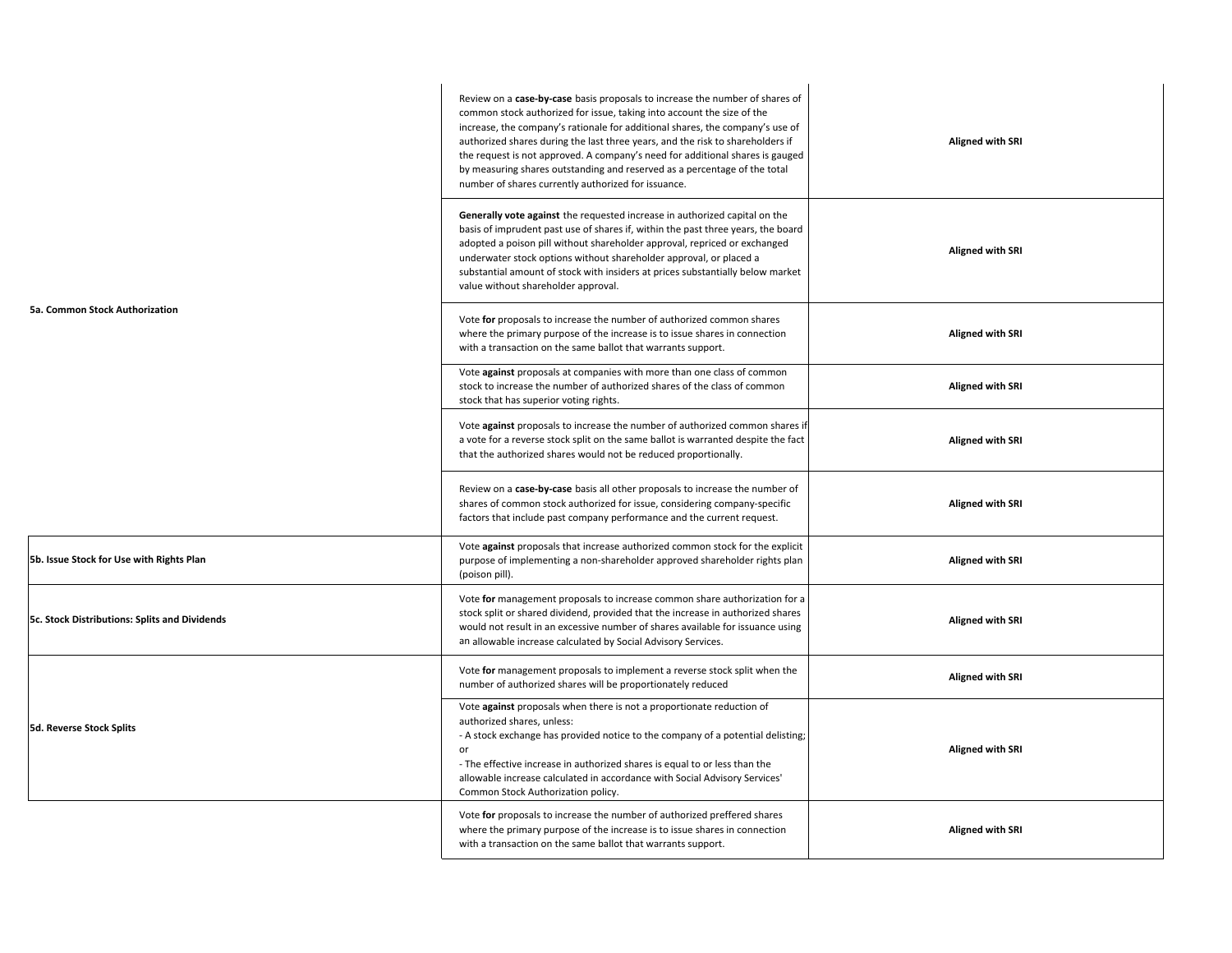|                                              | Vote against proposals at companies with more than one class or series of<br>preferred stock to increase the number of authorized shares of the class or<br>series of preferred stock that has superior voting rights.                                                    | <b>Aligned with SRI</b>                                                                                                                                                        |
|----------------------------------------------|---------------------------------------------------------------------------------------------------------------------------------------------------------------------------------------------------------------------------------------------------------------------------|--------------------------------------------------------------------------------------------------------------------------------------------------------------------------------|
| <b>5e. Preferred Stock Authorization</b>     | Vote on a case-by-case basis proposals to increase the number of shares of<br>preferred stock authorized for issuance, considering company-specific factors<br>that include past board performance and the current request.                                               | <b>Aligned with SRI</b>                                                                                                                                                        |
|                                              | Vote against proposals that would authorize the creation of new classes of<br>preferred stock with unspecified voting, conversion, dividend distribution, and<br>other rights ("blank check" preferred stock).                                                            | <b>Aligned with SRI</b>                                                                                                                                                        |
|                                              | Vote against proposals to increase the number of blank check preferred stock<br>authorized for issuance when no shares have been issued or reserved for a<br>specific purpose.                                                                                            | <b>Aligned with SRI</b>                                                                                                                                                        |
|                                              | Vote for proposals to create "declawed" blank check preferred stock (stock<br>that cannot be used as a takeover defense).                                                                                                                                                 | <b>Aligned with SRI</b>                                                                                                                                                        |
|                                              | Vote for requests to require shareholder approval for blank check<br>authorizations.                                                                                                                                                                                      | <b>Aligned with SRI</b>                                                                                                                                                        |
| 5f. Adjustments to Par Value of Common Stock | Vote for management proposals to reduce the par value of common stock<br>unless the action is being taken to facilitate an anti-takeover device or some<br>other negative corporate governance action.                                                                    | <b>Aligned with SRI</b>                                                                                                                                                        |
|                                              | Vote for management proposals to eliminate par value.                                                                                                                                                                                                                     | Aligned with SRI                                                                                                                                                               |
|                                              | <b>Generally vote against</b> dual class capital structures.                                                                                                                                                                                                              | Refer - Trillium will determine its vote based on the principle that it as a                                                                                                   |
| 5g. Unequal Voting Rights                    | Vote for dual class recapitalizations when the structure is designed to protect<br>economic interests of investors.                                                                                                                                                       | general matter votes against dual class structures, but recognizes that there are<br>limited occasions where it is in the public interest to support a dual class<br>structure |
| 5h. Preemptive Rights                        | Review on a case-by-case basis proposals to create or abolish preemptive<br>rights taking into consideration the size of the company, the characteristics of<br>its shareholder base, and the liquidity of the stock.                                                     | Refer                                                                                                                                                                          |
|                                              | Review on a case-by-case basis proposals regarding debt restructurings.                                                                                                                                                                                                   | <b>Aligned with SRI</b>                                                                                                                                                        |
| <b>5i. Debt Restructurings</b>               | Vote for the debt restructuring if it is expected that the company will file for<br>bankruptcy if the transaction is not approved.                                                                                                                                        | Aligned with SRI                                                                                                                                                               |
| 5j. Share Repurchase Programs                | Vote for management proposals to institute open-market share repurchase<br>plans in which all shareholders may participate on equal terms.                                                                                                                                | <b>Aligned with SRI</b>                                                                                                                                                        |
| <b>5k. Conversion of Securities</b>          | Vote case-by-case on proposals regarding conversion of securities, taking into<br>account the dilution to existing shareholders, the conversion price relative to<br>market value, financial issues, control issues, termination penalties, and<br>conflicts of interest. | <b>Aligned with SRI</b>                                                                                                                                                        |
|                                              | Vote for the conversion if it is expected that the company will be subject to<br>onerous penalties or will be forced to file for bankruptcy if the transaction is<br>not approved.                                                                                        | <b>Aligned with SRI</b>                                                                                                                                                        |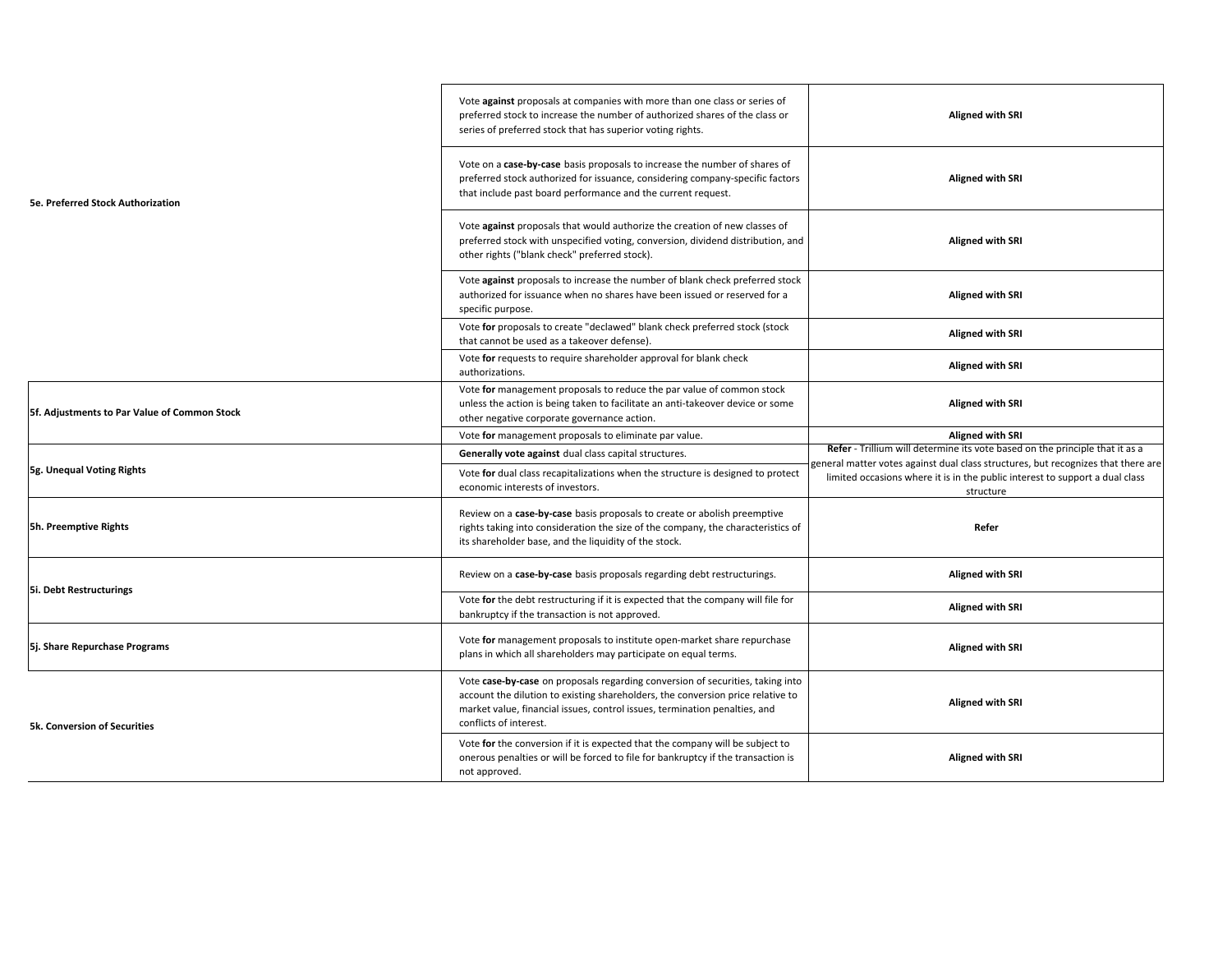| 5l. Recapitalization                          |                                                                                                        | Vote case-by-case on recapitalizations (reclassifications of securities), taking<br>into account whether capital structure is simplified, liquidity is enhanced,<br>fairness of conversion terms, impact on voting power and dividends, reasons<br>for the reclassification, conflicts of interest, and other alternatives considered.                                                                                                                                                      | <b>Aligned with SRI</b>                                                                                                                                                                                                                                                                                                                                                                                                                                                                                                                                                                                                         |
|-----------------------------------------------|--------------------------------------------------------------------------------------------------------|---------------------------------------------------------------------------------------------------------------------------------------------------------------------------------------------------------------------------------------------------------------------------------------------------------------------------------------------------------------------------------------------------------------------------------------------------------------------------------------------|---------------------------------------------------------------------------------------------------------------------------------------------------------------------------------------------------------------------------------------------------------------------------------------------------------------------------------------------------------------------------------------------------------------------------------------------------------------------------------------------------------------------------------------------------------------------------------------------------------------------------------|
| 5m. Tracking Stock                            |                                                                                                        | Vote case-by-case on the creation of tracking stock, weighing the strategic<br>value of the transaction against such factors as: adverse governance changes,<br>excessive increases in authorized capital stock, unfair method of distribution,<br>diminution of voting rights, adverse conversion features, negative impact on<br>stock option plans, and alternatives such as spin-offs.                                                                                                  | <b>Aligned with SRI</b>                                                                                                                                                                                                                                                                                                                                                                                                                                                                                                                                                                                                         |
| <b>6. Executive and Director Compensation</b> |                                                                                                        |                                                                                                                                                                                                                                                                                                                                                                                                                                                                                             |                                                                                                                                                                                                                                                                                                                                                                                                                                                                                                                                                                                                                                 |
| 6a.Executive Pay                              |                                                                                                        | Vote on a case-by-case basis management proposals seeking advisory votes on<br>executive compensation                                                                                                                                                                                                                                                                                                                                                                                       | Vote against if any of the following apply:                                                                                                                                                                                                                                                                                                                                                                                                                                                                                                                                                                                     |
|                                               |                                                                                                        | Vote against management say on pay proposals where there is a misalignment<br>between CEO pay and company performance; the company maintains<br>problematic pay practices; the board exhibits a significant level of poor<br>communication and responsiveness to shareholders or if the board has failed<br>to demonstrate good stewardship of investors' interests regarding executive<br>compensation practices.                                                                          | -CEO pay is excessive compared to its peers.<br>-Equity awards vest in less than five years.<br>-CEO pay is not tied to ESG performance.<br>-CEO pay exceeds 150 times the median household income.<br>These factors constitute Trillium's best effort to capture a number of important<br>factors that we believe get at firm performance and wider systemic challenges                                                                                                                                                                                                                                                        |
|                                               | 6a-1. Advisory Votes on Executive Compensation -<br><b>Management Say-on-Pay Proposals</b>             | Vote against an equity plan on the ballot if pay for performance misalignment<br>exists, and a significant portion of the CEO's misaligned pay is attributed to<br>non-performance-based equity awards, taking into consideration:<br>- Magnitude of pay misalignment;<br>- Contribution of non-performance-based equity grants to overall pay; and<br>- The proportion of equity awards granted in the last three fiscal years<br>concentrated at the named executive officer (NEO) level. | that may have a negative impact on economic growth including excessive<br>executive compensation; economic inequality; environmental and social<br>performance; and long-term thinking. We are currently exploring ways to<br>include additional factors, but are unable at this time to implement these<br>factors. Those additional factors include :<br>1. Percentage of CEO's total compensation that is equity or share based.<br>2. Linking CEO long-term incentive compensation being based on a return on<br>invested capital or an equivalent metric such as return on equity, as is most<br>relevant to the industry. |
|                                               | 6a-2. Frequency of Advisory Vote on Executive Compensation<br><b>Management Say-on-Pay</b>             | Vote for annual advisory votes on compensation, which provide the most<br>consistent and clear communication channel for shareholder concerns about<br>companies' executive pay programs.                                                                                                                                                                                                                                                                                                   | <b>Aligned with SRI</b>                                                                                                                                                                                                                                                                                                                                                                                                                                                                                                                                                                                                         |
|                                               | 6a-3. Advisory Vote on Golden Parachutes in an Acquisition,<br>Merger, Consolidation, or Proposed Sale | Vote case-by-case on say on Golden Parachute proposals, including<br>consideration of existing change-in-control arrangements maintained with<br>named executive officers rather than focusing primarily on new or extended<br>arrangements.                                                                                                                                                                                                                                                | <b>Aligned with SRI</b>                                                                                                                                                                                                                                                                                                                                                                                                                                                                                                                                                                                                         |
|                                               |                                                                                                        | Vote case-by-case on equity-based compensation plans depending on a<br>combination of certain plan features and equity grant practices, where postive<br>factors may counterbalance negative factors, and vice versa, as evaluated in<br>three pillars:                                                                                                                                                                                                                                     |                                                                                                                                                                                                                                                                                                                                                                                                                                                                                                                                                                                                                                 |
|                                               |                                                                                                        | (i) Plan Cost: The total estimated cost of the company's equity plans is<br>unreasonable; relative to industry/market cap peers, measured by the<br>company's estimated Shareholder Value Transfer (SVT) in relation to peers and<br>considering both:<br>-The plan expressly permits the repricing of stock options/stock appreciate<br>rights (SARs) without prior shareholder approval;                                                                                                  |                                                                                                                                                                                                                                                                                                                                                                                                                                                                                                                                                                                                                                 |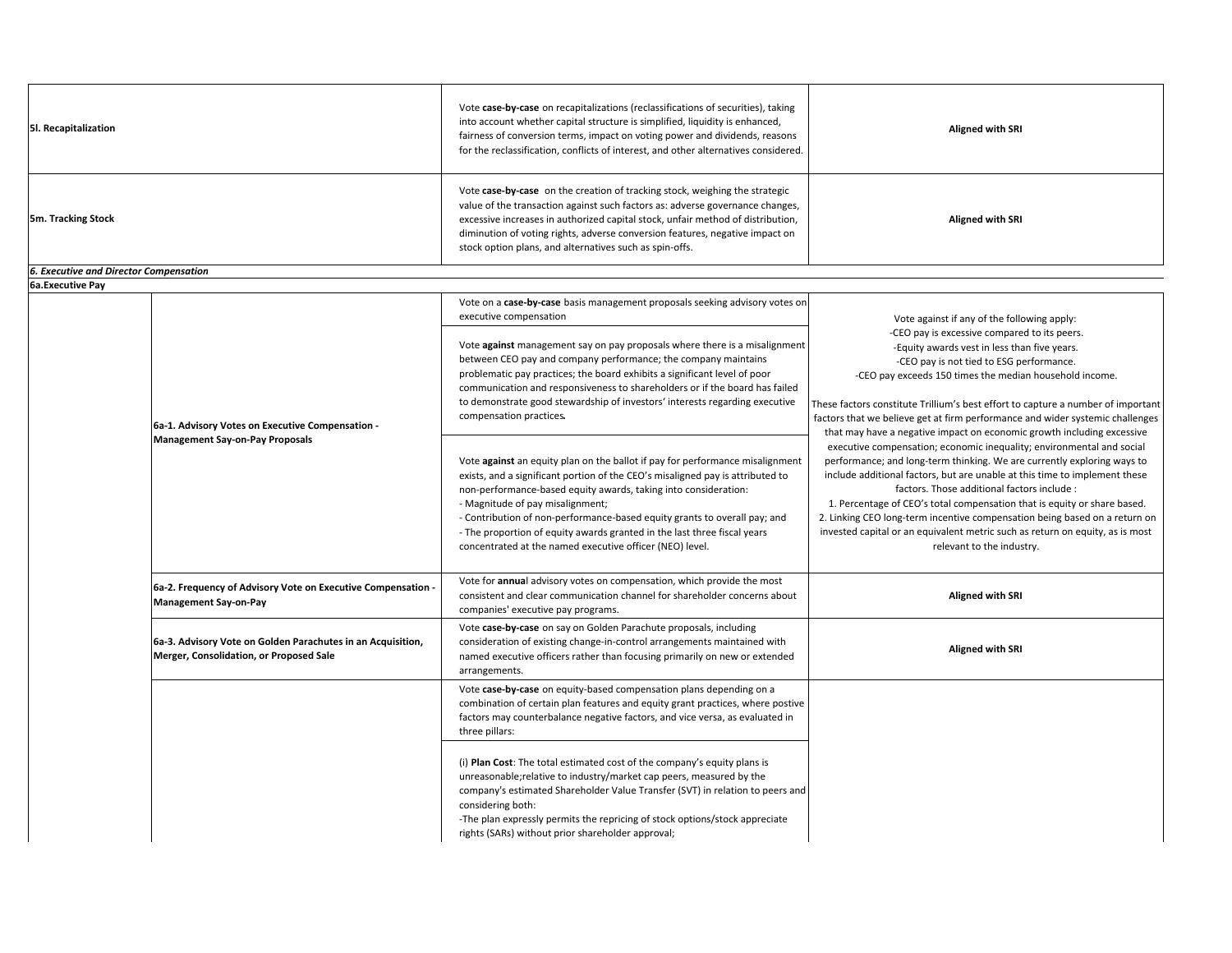| 6b. Other Compensation Plans | 6a-4. Equity-Based Incentive Plans                                                                       | -A pay-for-performance misalignment is found);<br>-SVT based on new shares requested plus shares remaining for future grants,<br>plus outstanding unvested/unexercised grants; and<br>-SVT based only on new shares requested plus shares remaining for future<br>grants.<br>(ii) Plan Features:<br>-Automatic single-triggered award vesting upon a change in control (CIC);<br>-Discretionary vesting authority;<br>-Liberal share recycling on various award types;<br>-Minimum vesting period for grants made under the plan.<br>(iii) Grant Practices:<br>-The company's three year burn rate exceeds the burn rate cap of relative to<br>its industry group/market cap peers;<br>-Vesting requirements in most recent CEO equity grants (3-year look-back);<br>-The estimated duration of the plan based on the sum of shares remaining<br>available and the new shares requested, divided by the average annual shares<br>granted in the prior three years;<br>-The proportion of the CEO's most recent equity grants/awards subject to<br>performance conditions;<br>-Whether the company maintains a claw-back policy;<br>-Whether the company has established post exercise/vesting share-holding<br>requirements.<br>Generally vote against the plan proposal if the combination of above factors<br>indicates that the plan is not, overall, in shareholders' interests, or if any of the<br>following apply:<br>-Awards may vest in connection with a liberal change-of-control definition;<br>-The plan would permit repricing or cash buyout of underwater options<br>without shareholder approval (either by expressly permitting it - for NYSE and<br>Nasdaq listed companies -- or by not prohibiting it when the company has a<br>history of repricing - for non-listed companies);<br>-The plan is a vehicle for problematic pay practices or a pay-for-performance<br>disconnect; or<br>-Any other plan features are determined to have a significant negative impact<br>on shareholder interests. | Vote against if any of the following apply:<br>-CEO pay is excessive compared to its peers.<br>-Equity awards vest in less than five years.<br>-CEO pay is not tied to ESG performance.<br>-CEO pay exceeds 150 times the median household income.<br>These factors constitute Trillium's best effort to capture a number of important<br>factors that we believe get at firm performance and wider systemic challenges<br>that may have a negative impact on economic growth including excessive<br>executive compensation; economic inequality; environmental and social<br>performance; and long-term thinking. We are currently exploring ways to<br>include additional factors, but are unable at this time to implement these<br>factors. Those additional factors include :<br>1. Percentage of CEO's total compensation that is equity or share based.<br>2. Linking CEO long-term incentive compensation being based on a return on<br>invested capital or an equivalent metric such as return on equity, as is most<br>relevant to the industry. |
|------------------------------|----------------------------------------------------------------------------------------------------------|-------------------------------------------------------------------------------------------------------------------------------------------------------------------------------------------------------------------------------------------------------------------------------------------------------------------------------------------------------------------------------------------------------------------------------------------------------------------------------------------------------------------------------------------------------------------------------------------------------------------------------------------------------------------------------------------------------------------------------------------------------------------------------------------------------------------------------------------------------------------------------------------------------------------------------------------------------------------------------------------------------------------------------------------------------------------------------------------------------------------------------------------------------------------------------------------------------------------------------------------------------------------------------------------------------------------------------------------------------------------------------------------------------------------------------------------------------------------------------------------------------------------------------------------------------------------------------------------------------------------------------------------------------------------------------------------------------------------------------------------------------------------------------------------------------------------------------------------------------------------------------------------------------------------------------------------------------------------------------------------------------------------------|------------------------------------------------------------------------------------------------------------------------------------------------------------------------------------------------------------------------------------------------------------------------------------------------------------------------------------------------------------------------------------------------------------------------------------------------------------------------------------------------------------------------------------------------------------------------------------------------------------------------------------------------------------------------------------------------------------------------------------------------------------------------------------------------------------------------------------------------------------------------------------------------------------------------------------------------------------------------------------------------------------------------------------------------------------|
|                              | 6b-1. Incentive Bonus Plans and Tax Deductibility Proposals<br>IGRAS Belekeel According to the concelled | Generally vote for proposals to approve or amend executive incentive bonus<br>plans if the proposal:<br>-Is only to include administrative features;<br>-Places a cap on the annual grants any one participant may receive to comply<br>with the provisions of Section 162(m);<br>-Adds performance goals to existing compensation plans to comply with the<br>provisions of Section 162(m) unless they are clearly inappropriate; or<br>-Covers cash or cash and stock bonus plans that are submitted to shareholders<br>for the purpose of exempting compensation from taxes under the provisions of<br>Section 162(m) if no increase in shares is requested.                                                                                                                                                                                                                                                                                                                                                                                                                                                                                                                                                                                                                                                                                                                                                                                                                                                                                                                                                                                                                                                                                                                                                                                                                                                                                                                                                         | <b>Aligned with SRI</b>                                                                                                                                                                                                                                                                                                                                                                                                                                                                                                                                                                                                                                                                                                                                                                                                                                                                                                                                                                                                                                    |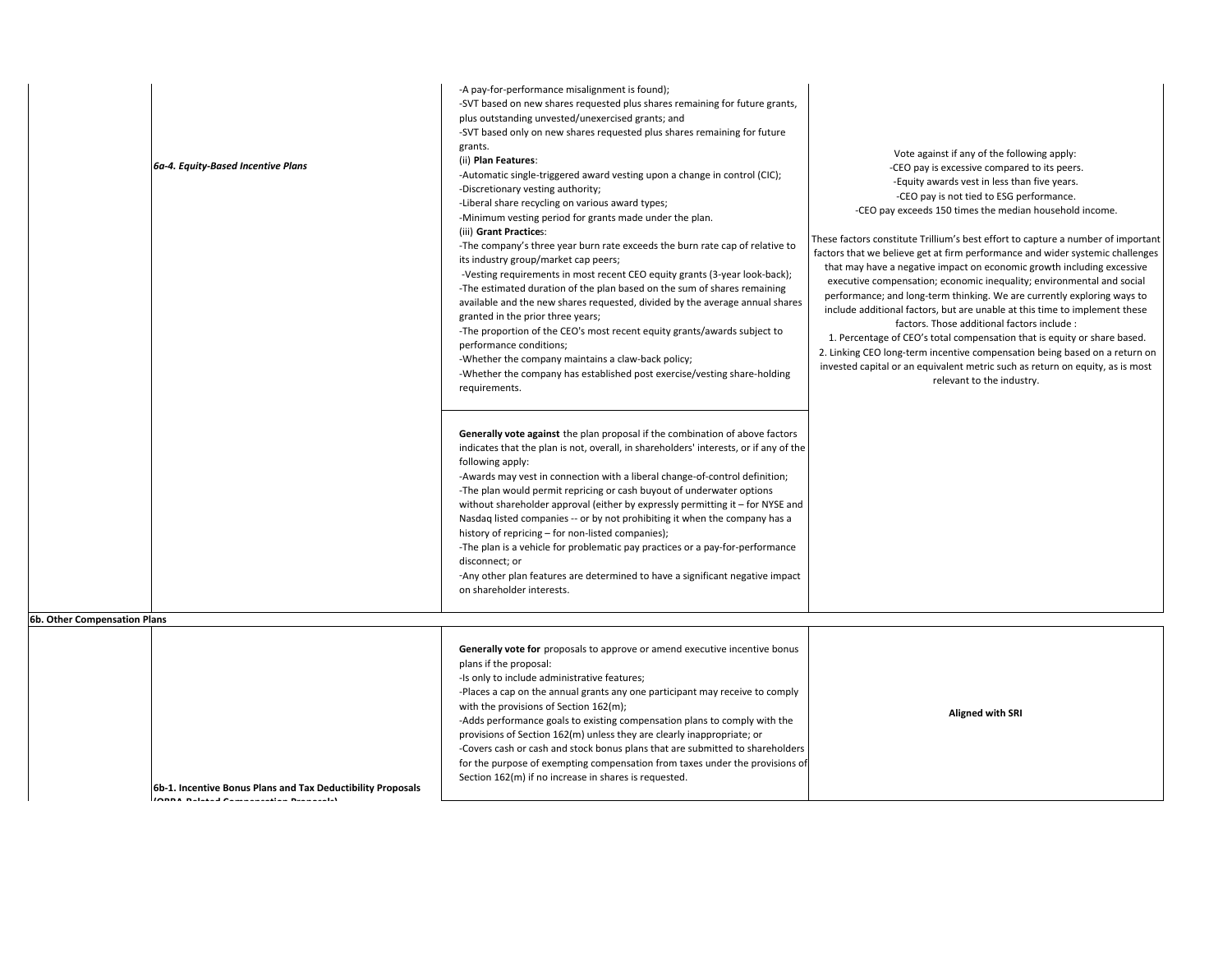| I(UBKA-Kelated Compensation Proposais)           |                                 | Vote case-by-case on such proposals if:<br>(a) In addition to seeking 162(m) tax treatment, the amendment may cause<br>the transfer of additional shareholder value to employees (e.g., by requesting<br>additional shares, extending the option term, or expanding the pool of plan<br>participants).<br>(b) A company is presenting the plan to shareholders for Section 162(m)<br>favorable tax treatment for the first time after the company's initial public<br>offering (IPO).                                                                                                                                                                       | <b>Aligned with SRI</b> |
|--------------------------------------------------|---------------------------------|-------------------------------------------------------------------------------------------------------------------------------------------------------------------------------------------------------------------------------------------------------------------------------------------------------------------------------------------------------------------------------------------------------------------------------------------------------------------------------------------------------------------------------------------------------------------------------------------------------------------------------------------------------------|-------------------------|
|                                                  |                                 | Vote against proposals if the compensation committee does not fully consist<br>of independent outsiders, or if the plan contains excessive problematic<br>provisions.                                                                                                                                                                                                                                                                                                                                                                                                                                                                                       | <b>Aligned with SRI</b> |
|                                                  | 6b-2(a). Qualified Plans        | Vote case-by-case on qualified employee stock purchase plans. Vote for<br>employee stock purchase plans where all of the following apply:<br>-Purchase price is at least 85 percent of fair market value;<br>-Offering period is 27 months or less; and<br>-The number of shares allocated to the plan is ten percent or less of the<br>outstanding shares.                                                                                                                                                                                                                                                                                                 | <b>Aligned with SRI</b> |
| 6b-2. Employee Stock Purchase                    |                                 | Vote against qualified employee stock purchase plans where any of the<br>following apply:<br>-Purchase price is less than 85 percent of fair market value; or<br>-Offering period is greater than 27 months; or<br>-The number of shares allocated to the plan is more than ten percent of the<br>outstanding shares.                                                                                                                                                                                                                                                                                                                                       | <b>Aligned with SRI</b> |
| Plans (ESPPs)                                    | 6b-2(b). Non-Qualified<br>Plans | Vote for nonqualified employee stock purchase plans with all the following<br>features:<br>-Broad-based participation (i.e., all employees of the company with the<br>exclusion of individuals with 5 percent or more of beneficial ownership of the<br>company);<br>-Limits on employee contribution, which may be a fixed dollar amount or<br>expressed as a percent of base salary;<br>-Company matching contribution up to 25 percent of employee's contribution,<br>which is effectively a discount of 20 percent from market value; and<br>-No discount on the stock price on the date of purchase since there is a<br>company matching contribution. | <b>Aligned with SRI</b> |
| 6b-3. Employee Stock Ownership Plans (ESOPs)     |                                 | Vote for proposals to implement an ESOP or increase authorized shares for<br>existing ESOPs, unless the number of shares allocated to the ESOP is excessive<br>(more than five percent of outstanding shares).                                                                                                                                                                                                                                                                                                                                                                                                                                              | <b>Aligned with SRI</b> |
| 6b-4. Option Exchange Programs/Repricing Options |                                 | Vote case-by-case on management proposals seeking approval to<br>exchange/reprice options.                                                                                                                                                                                                                                                                                                                                                                                                                                                                                                                                                                  | <b>Aligned with SRI</b> |
|                                                  |                                 | Vote for shareholder proposals to put option repricings to a shareholder vote.                                                                                                                                                                                                                                                                                                                                                                                                                                                                                                                                                                              | <b>Aligned with SRI</b> |
| 6b-5. Stock Plans in Lieu of Cash                |                                 | Vote case-by-case on plans that provide participants with the option of taking<br>all or a portion of their cash compensation in the form of stock.                                                                                                                                                                                                                                                                                                                                                                                                                                                                                                         | <b>Aligned with SRI</b> |
|                                                  |                                 | Vote for non-employee director-only equity plans that provide a dollar-for-<br>dollar cash-for-stock exchange.                                                                                                                                                                                                                                                                                                                                                                                                                                                                                                                                              | <b>Aligned with SRI</b> |
|                                                  |                                 | Vote case-by-case on plans which do not provide a dollar-for-dollar cash for<br>stock exchange. In cases where the exchange is not dollar-for-dollar, the<br>request for new or additional shares for such equity program will be<br>considered using the binomial option pricing model.                                                                                                                                                                                                                                                                                                                                                                    | <b>Aligned with SRI</b> |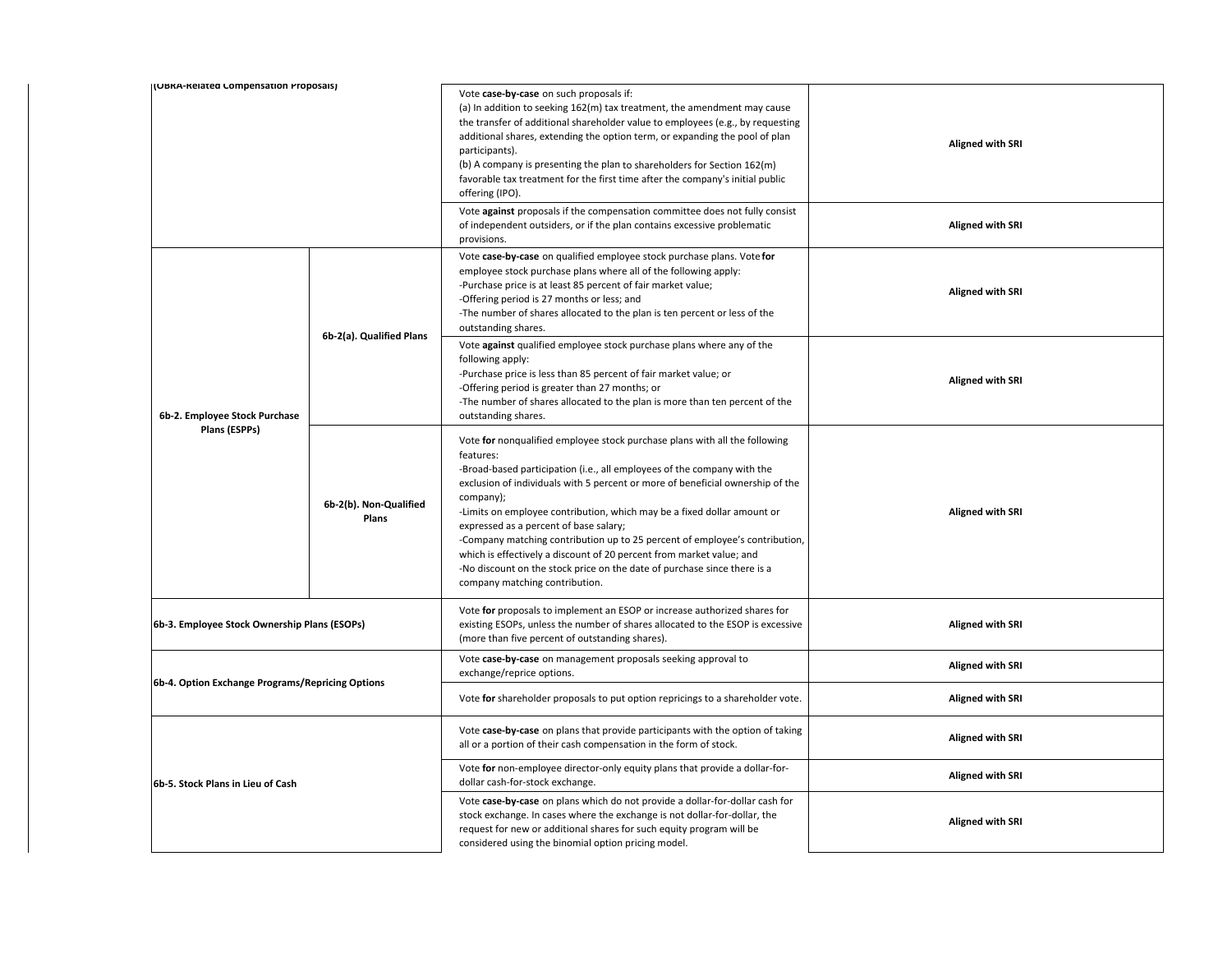| 6b-6. Transfer Stock Option (TSO) Programs                     | Vote case-by-case on one-time transfers. Vote for if: (i) Executive officers and<br>non-employee directors are excluded from participating; (ii) Stock options are<br>purchased by third-party financial institutions at a discount to their fair value<br>using option pricing models such as Black-Scholes or a Binomial Option<br>Valuation or other appropriate financial models; and (iii) There is a two-year<br>minimum holding period for sale proceeds (cash or stock) for all participants. | <b>Aligned with SRI</b> |
|----------------------------------------------------------------|-------------------------------------------------------------------------------------------------------------------------------------------------------------------------------------------------------------------------------------------------------------------------------------------------------------------------------------------------------------------------------------------------------------------------------------------------------------------------------------------------------|-------------------------|
|                                                                | Vote against equity plan proposals if the details of ongoing TSO programs are<br>not provided to shareholders.                                                                                                                                                                                                                                                                                                                                                                                        | <b>Aligned with SRI</b> |
| 6b-7. 401(k) Employee Benefit Plans                            | Vote for proposals to implement a 401(k) savings plan for employees.                                                                                                                                                                                                                                                                                                                                                                                                                                  | <b>Aligned with SRI</b> |
| 6b-8. Severance Agreements for Executives/Golden<br>Parachutes | Vote on a case-by-case basis on proposals to ratify or cancel golden<br>parachutes.                                                                                                                                                                                                                                                                                                                                                                                                                   | <b>Aligned with SRI</b> |

Τ

**6c. Director Compensation** ┓

|                                           | 6c-1. Equity Plans for Non-Employee Directors                 | Vote case-by-case on compensation plans for non-employee directors, based<br>on the cost of the plans against the company's allowable cap. | Vote against if any of the following apply:<br>-Outside director compensation exceeds USD 100,000. |
|-------------------------------------------|---------------------------------------------------------------|--------------------------------------------------------------------------------------------------------------------------------------------|----------------------------------------------------------------------------------------------------|
|                                           | 6c-2. Outside Director Stock Awards / Options in Lieu of Cash | Vote for proposals that seek to pay outside directors a portion of their<br>compensation in stock rather than cash.                        | <b>Aligned with SRI</b>                                                                            |
|                                           |                                                               | Vote against retirement plans for non-employee directors.                                                                                  | <b>Aligned with SRI</b>                                                                            |
|                                           | 6c-3. Director Retirement Plans                               | Vote for shareholder proposals to eliminate retirement plans for non-<br>employee directors.                                               | <b>Aligned with SRI</b>                                                                            |
| 6d. Shareholder Proposals on Compensation |                                                               |                                                                                                                                            |                                                                                                    |
|                                           |                                                               |                                                                                                                                            |                                                                                                    |

Τ

| 6d-1. Increase Disclosure of Executive Compensation    | Vote for shareholder proposals seeking increased disclosure on executive<br>compensation issues including the preparation of a formal report on executive<br>compensation practices and policies.                                                                                            | <b>Aligned with SRI</b> |
|--------------------------------------------------------|----------------------------------------------------------------------------------------------------------------------------------------------------------------------------------------------------------------------------------------------------------------------------------------------|-------------------------|
|                                                        | Vote for proposals to prepare reports seeking to compare the wages of a<br>company's lowest paid worker to the highest paid workers.                                                                                                                                                         | <b>Aligned with SRI</b> |
| 6d-2. Limit Executive Compensation                     | Vote case-by-case on proposals that seek to establish a fixed ratio between<br>the company's lowest paid workers and the highest paid workers.                                                                                                                                               | <b>Aligned with SRI</b> |
| 6d-3. Prohibit/Require Shareholder Approval for Option | Vote for shareholder proposals seeking to limit repricing.                                                                                                                                                                                                                                   | <b>Aligned with SRI</b> |
| <b>Repricing</b>                                       | Vote for shareholder proposals asking the company to have option repricings<br>submitted for shareholder ratification.                                                                                                                                                                       | <b>Aligned with SRI</b> |
| 6d-4. Severance Agreements/ Golden Parachutes          | Vote for shareholder proposals requiring that golden parachutes or executive<br>severance agreements be submitted for shareholder ratification, unless the<br>proposal requires shareholder approval prio to entering into employment<br>contracts.                                          | <b>Aligned with SRI</b> |
|                                                        | Vote for shareholder proposals calling for non-discrimination in retirement<br>benefits.                                                                                                                                                                                                     | <b>Aligned with SRI</b> |
| 6d-5. Cash Balance Plans                               | Vote for shareholder proposals asking a company to give employees the option<br>of electing to participate in either a cash balance plan or in a defined benefit<br>plan.                                                                                                                    | <b>Aligned with SRI</b> |
| 6d-6. Performance-Based Equity Awards                  | Vote case-by-case on shareholder proposal requesting that a significant<br>amount of future long-term incentive compensation awarded to senior<br>executives shall be performance-based and requesting that the board adopt<br>and disclose challenging performance metrics to shareholders. | For                     |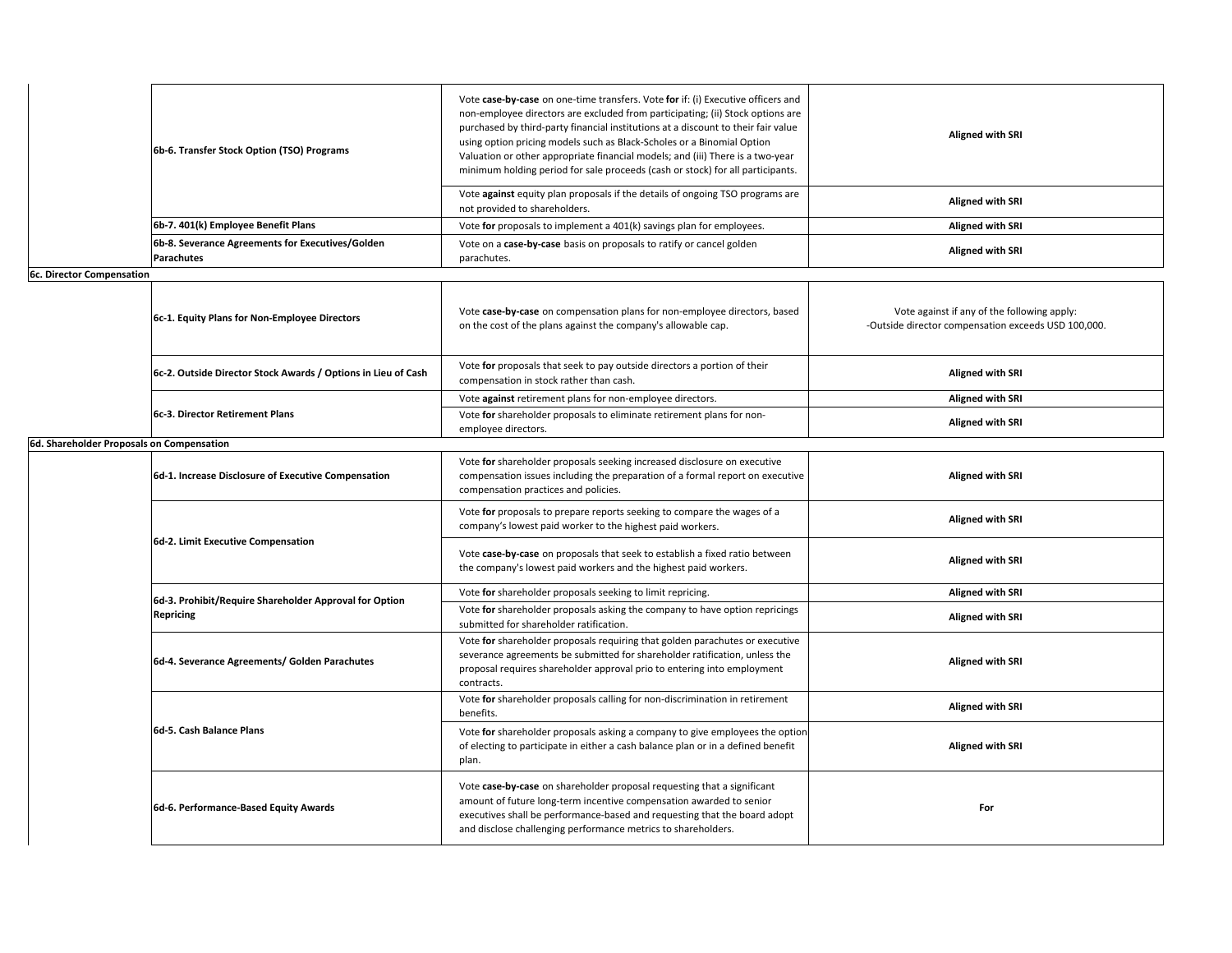| 6d-7. Pay for Superior Performance                                                                                 | Generally vote for shareholder proposals based on a case-by-case analysis that<br>requests the board establish a pay-for-superior performance standard in the<br>company's executive compensation plan for senior executives.                                                                                                                                                                                                                                                                                                                                                                                                     | <b>Aligned with SRI</b> |
|--------------------------------------------------------------------------------------------------------------------|-----------------------------------------------------------------------------------------------------------------------------------------------------------------------------------------------------------------------------------------------------------------------------------------------------------------------------------------------------------------------------------------------------------------------------------------------------------------------------------------------------------------------------------------------------------------------------------------------------------------------------------|-------------------------|
| 6d-8. Link Compensation to Non-Financial Factors                                                                   | Vote for shareholder proposals calling for linkage of executive pay to non-<br>financial factors including performance against social and environmental goals,<br>customer/employee satisfaction, corporate downsizing, community<br>involvement, human rights, or predatory lending.                                                                                                                                                                                                                                                                                                                                             | <b>Aligned with SRI</b> |
|                                                                                                                    | Vote for shareholder proposals seeking reports on linking executive pay to non-<br>financial factors.                                                                                                                                                                                                                                                                                                                                                                                                                                                                                                                             | <b>Aligned with SRI</b> |
| 6d-9. Advisory Vote on Executive Compensation (Say-on-Pay)<br><b>Shareholder Proposals</b>                         | Generally vote for shareholder proposals that call for non-binding shareholder<br>ratification of the compensation of the Named Executive Officers and the<br>accompanying narrative disclosure of material factors provided to understand<br>the Summary Compensation Table.                                                                                                                                                                                                                                                                                                                                                     | <b>Aligned with SRI</b> |
| 6d-10. Employment Termination Prior to Severance Payment<br>and Eliminating Accelerated Vesting of Unvested Equity | Vote case-by-case on shareholder proposals seeking a policy requiring<br>termination of employment prior to severance payment, and eliminating<br>accelerated vesting of unvested equity. The following factors will be taken into<br>regarding this policy: (i) The company's current treatment of equity in change-<br>of-control situations (i.e. is it double triggered, does it allow for the<br>assumption of equity by acquiring company, the treatment of performance<br>shares; and (ii) Current employment agreements, including potential<br>problematic pay practices such as gross-ups embedded in those agreements. | <b>Aligned with SRI</b> |
|                                                                                                                    | Generally vote for proposals seeking a policy that prohibits acceleration of the<br>vesting of equity awards to senior executives in the event of a change in<br>control (except for pro rata vesting considering the time elapsed and<br>attainment of any related performance goals between the award date and the<br>change in control).                                                                                                                                                                                                                                                                                       | <b>Aligned with SRI</b> |
| 6d-11 Tax Gross-Up Proposals                                                                                       | Generally vote for proposals calling for companies to adopt a policy of not<br>providing tax gross-up payments to executives, except in situations where<br>gross-ups are provided pursuant to a plan, policy, or arrangement applicable to<br>management employees of the company, such as a relocation or expatriate tax<br>equalization policy.                                                                                                                                                                                                                                                                                | <b>Aligned with SRI</b> |
| 6d-12. Compensation Consultants - Disclosure of Board or<br>Company's Utilization                                  | Generally vote for shareholder proposals seeking disclosure regarding the<br>Company, Board, or Compensation Committee's use of compensation<br>consultants, such as company name, business relationship(s) and fees paid.                                                                                                                                                                                                                                                                                                                                                                                                        | <b>Aligned with SRI</b> |
| 6d-13. Golden Coffins/Executive Death Benefits                                                                     | <b>Generally vote for</b> proposals calling companies to adopt a policy of obtaining<br>shareholder approval for any future agreements and corporate policies that<br>could oblige the company to make payments or awards following the death of<br>a senior executive in the form of unearned salary or bonuses, accelerated<br>vesting or the continuation in force of unvested equity grants, perquisites and<br>other payments or awards made in lieu of compensation.                                                                                                                                                        | <b>Aligned with SRI</b> |
| 6d-14. Recoup Bonuses                                                                                              | Vote on a case-by-case on proposals to recoup unearned incentive bonuses or<br>other incentive payments made to senior executives if it is later determined<br>that the figures upon which incentive compensation is earned later turn out to<br>have been in error.                                                                                                                                                                                                                                                                                                                                                              | <b>Aligned with SRI</b> |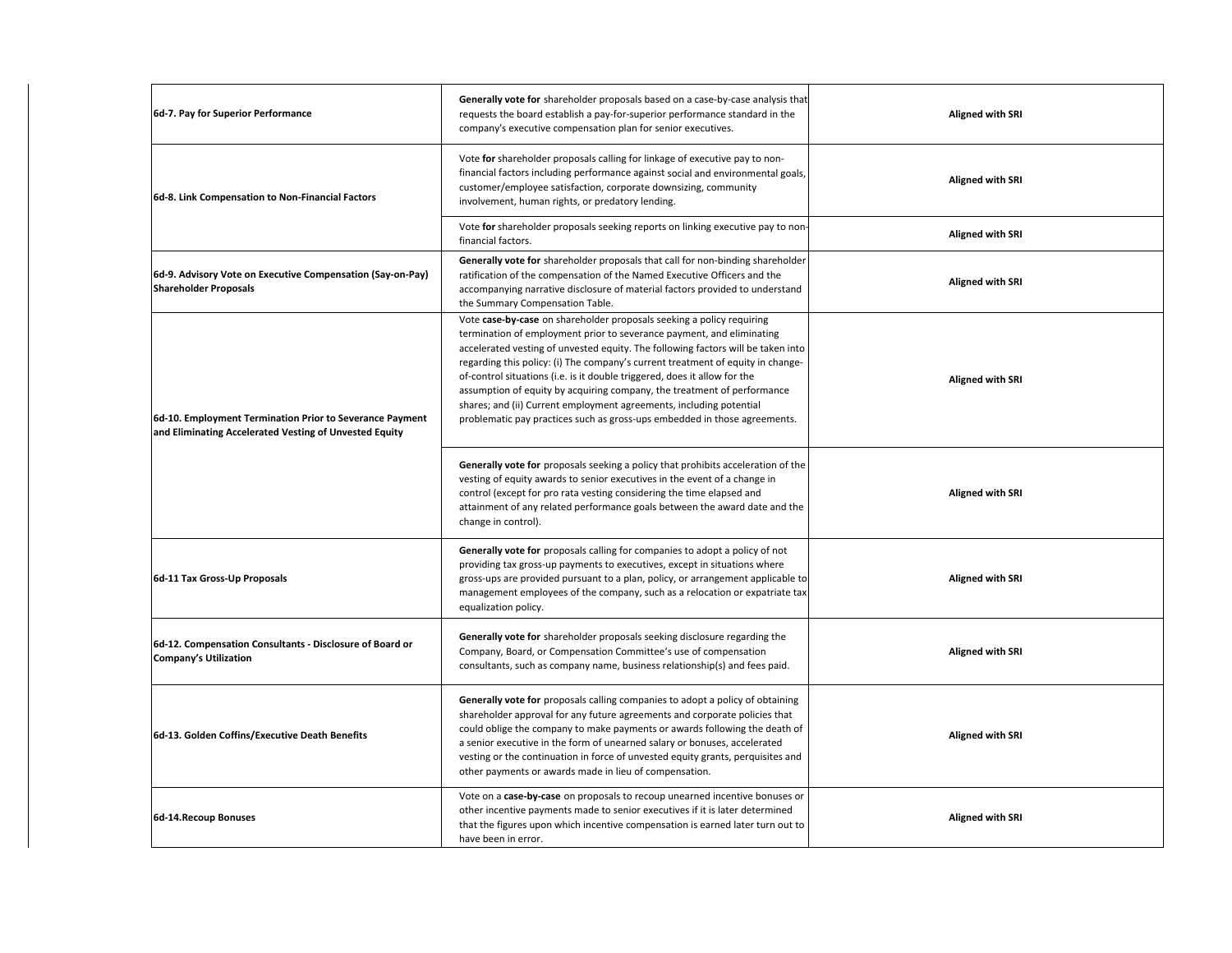|                                                               | 6d-15. Adopt Anti-Hedging/Pledging/Speculative Investment<br>Policy       | Generally vote for proposals seeking a policy that prohibits named executive<br>officers from engaging in derivative or speculative transactions involving<br>company stock, including hedging, holding stock in a margin account, or<br>pledging stock as collateral for a loan.                                                                                                                                                                                                                                                                                                                                                                                                                                                                                                                                                                                                                                                                  | <b>Aligned with SRI</b>        |
|---------------------------------------------------------------|---------------------------------------------------------------------------|----------------------------------------------------------------------------------------------------------------------------------------------------------------------------------------------------------------------------------------------------------------------------------------------------------------------------------------------------------------------------------------------------------------------------------------------------------------------------------------------------------------------------------------------------------------------------------------------------------------------------------------------------------------------------------------------------------------------------------------------------------------------------------------------------------------------------------------------------------------------------------------------------------------------------------------------------|--------------------------------|
|                                                               | 6d-16. Bonus Banking                                                      | Vote case-by-case on proposals seeking deferral of a portion of annual bonus<br>pay, with ultimate payout linked to sustained results for the performance<br>metrics on which the bonus was earned (whether for the named executive<br>officers or a wider group of employees).                                                                                                                                                                                                                                                                                                                                                                                                                                                                                                                                                                                                                                                                    | <b>Aligned with SRI</b>        |
|                                                               | 6d-17. Hold Equity Past Retirement or for a Significant Period<br>of Time | Vote case-by-case on shareholder proposals asking companies to adopt<br>policies requiring senior executive officers to retain a portion of net shares<br>acquired through compensation plans. The following factors will be taken into<br>account:<br>- The percentage/ratio of net shares required to be retained;<br>- The time period required to retain the shares;<br>- Whether the company has equity retention, holding period, and/or stock<br>ownership requirements in place and the robustness of such requirements;<br>- Whether the company has any other policies aimed at mitigating risk taking<br>by executives;<br>- Executives' actual stock ownership and the degree to which it meets or<br>exceeds the proponent's suggested holding period/retention ratio or the<br>company's existing requirements; and<br>- Problematic pay practices, current and past, which may demonstrate a short-<br>term versus long-term focus. | Aligned with SRI (Recommended) |
|                                                               | 6d-18. Non-Deductible Compensation                                        | Generally vote for proposals seeking disclosure of the extent to which the<br>company paid non-deductible compensation to senior executives due to<br>Internal Revenue Code Section 162(m), while considering the company's<br>existing disclosure practices.                                                                                                                                                                                                                                                                                                                                                                                                                                                                                                                                                                                                                                                                                      | <b>Aligned with SRI</b>        |
|                                                               | 6d-19. Pre-Arranged Trading Plans (10b5-1 Plans)                          | Generally vote for shareholder proposals calling for certain principles<br>regarding the use of prearranged trading plans (10b5-1 plans) for executives.                                                                                                                                                                                                                                                                                                                                                                                                                                                                                                                                                                                                                                                                                                                                                                                           | <b>Aligned with SRI</b>        |
| 7. Mergers and Corporate Restructurings                       |                                                                           |                                                                                                                                                                                                                                                                                                                                                                                                                                                                                                                                                                                                                                                                                                                                                                                                                                                                                                                                                    |                                |
| <b>7a. Mergers and Acquisitions</b>                           |                                                                           | Votes on mergers and acquisitions are considered on a case-by-case basis. A<br>review and evaluation of the merits and drawbacks of the proposed<br>transaction is conducted, balancing various and sometimes countervailing<br>factors.                                                                                                                                                                                                                                                                                                                                                                                                                                                                                                                                                                                                                                                                                                           | Refer                          |
| 7b. Corporate Reorganization/Restructuring Plans (Bankruptcy) |                                                                           | Vote case-by-case on proposals to common shareholders on bankruptcy plans<br>of reorganization.                                                                                                                                                                                                                                                                                                                                                                                                                                                                                                                                                                                                                                                                                                                                                                                                                                                    | <b>Aligned with SRI</b>        |
| 7c. Spin-Offs                                                 |                                                                           | Votes on spin-offs should be considered on a case-by-case basis depending on<br>the tax and regulatory advantages, planned use of sale proceeds, valuation of<br>spinoff, fairness opinion, benefits to the parent company, conflicts of interest,<br>managerial incentives, corporate governance changes, and changes in the<br>capital structure.                                                                                                                                                                                                                                                                                                                                                                                                                                                                                                                                                                                                | <b>Aligned with SRI</b>        |
| 7d. Asset Purchases                                           |                                                                           | Votes on asset purchase proposals should be made on acase-by-case after<br>considering the purchase price, fairness opinion, financial and strategic<br>benefits, how the deal was negotiated, conflicts of interest, other alternatives<br>for the business, non-completion risk.                                                                                                                                                                                                                                                                                                                                                                                                                                                                                                                                                                                                                                                                 | <b>Aligned with SRI</b>        |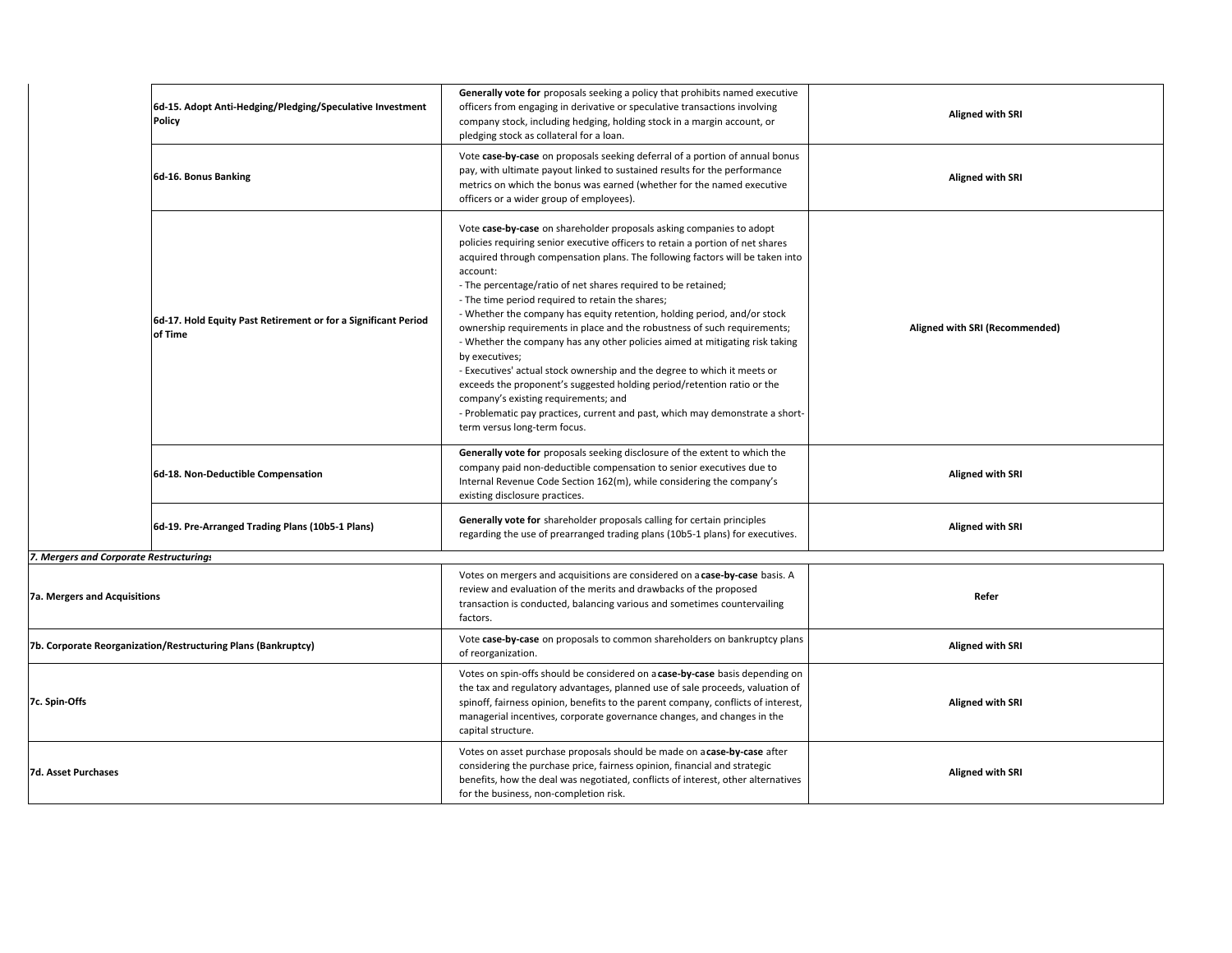| <b>7e. Asset Sales</b>                                               | Votes on asset sales should be made on a case-by-case basis after considering<br>the impact on the balance sheet/working capital, value received for the asset,<br>potential elimination of diseconomies, anticipated financial and operating<br>benefits, anticipated use of funds, fairness opinion, how the deal was<br>negotiated, and conflicts of interest. | <b>Aligned with SRI</b> |
|----------------------------------------------------------------------|-------------------------------------------------------------------------------------------------------------------------------------------------------------------------------------------------------------------------------------------------------------------------------------------------------------------------------------------------------------------|-------------------------|
| 7f. Liquidations                                                     | Votes on liquidations should be made on a case-by-case basis after reviewing<br>management's efforts to pursue other alternatives, appraisal value of assets,<br>and the compensation plan for executives managing the liquidation.                                                                                                                               | <b>Aligned with SRI</b> |
|                                                                      | Vote for the liquidation if the company will file for bankruptcy if the proposal<br>is not approved.                                                                                                                                                                                                                                                              | <b>Aligned with SRI</b> |
| 7g. Joint Ventures                                                   | Vote case-by-case on proposals to form joint ventures, taking into account<br>percentage of assets/business contributed, percentage ownership, financial<br>and strategic benefits, governance structure, conflicts of interest, other<br>alternatives, and non-completion risk.                                                                                  | Refer                   |
| 7h. Appraisal Rights                                                 | Vote for proposals to restore, or provide shareholders with, rights of appraisal.                                                                                                                                                                                                                                                                                 | <b>Aligned with SRI</b> |
| 7i. Going Private/Dark Transactions (LBOs and Minority Squeeze-Outs) | Vote case-by-case on going private transactions, taking into account the<br>following: offer price/premium, fairness opinion, how the deal was negotiated,<br>conflicts of interest, other alternatives/offers considered, and non-completion<br>risk.                                                                                                            | Refer                   |
|                                                                      | Vote case-by-case on "going dark" transactions, determining whether the<br>transaction enhances shareholder value.                                                                                                                                                                                                                                                | Refer                   |
|                                                                      | Vote case-by-case on proposals regarding private placements.                                                                                                                                                                                                                                                                                                      | <b>Aligned with SRI</b> |
| 7j. Private Placements/Warrants/Convertible Debentures               | Vote for the private placement if it is expected that the company will file for<br>bankruptcy if the transaction is not approved.                                                                                                                                                                                                                                 | <b>Aligned with SRI</b> |
| 7k. Formation of Holding Company                                     | Vote case-by-case on proposals regarding the formation of a holding<br>company, taking into consideration the reasons for the change, any financial or<br>tax benefits, regulatory benefits, increases in capital structure, and changes to<br>the articles of incorporation or bylaws of the company.                                                            | <b>Aligned with SRI</b> |
|                                                                      | Vote against the formation of a holding company if the transaction would<br>include increases in common or preferred stock in excess of the allowable<br>maximum, or adverse changes in shareholder rights.                                                                                                                                                       | <b>Aligned with SRI</b> |
| 7l. Value Maximization Shareholder Proposals                         | Vote case-by-case on shareholder proposals seeking to maximize shareholder<br>value by hiring a financial advisor to explore strategic alternatives, selling the<br>company or liquidating the company and distributing the proceeds to<br>shareholders.                                                                                                          | <b>Aligned with SRI</b> |
| 8. Social & Environmental Proposals.                                 |                                                                                                                                                                                                                                                                                                                                                                   |                         |

**8a. Diversity and Equality**

|                                                                         | Vote for shareholder proposals that ask the company to take steps to<br>nominate more women and racial minorities to the board.                                    | <b>Aligned with SRI</b> |
|-------------------------------------------------------------------------|--------------------------------------------------------------------------------------------------------------------------------------------------------------------|-------------------------|
| 8a-1. Add Women and Minorities to Board                                 | Vote for shareholder proposals asking for reports on board diversity.                                                                                              | <b>Aligned with SRI</b> |
|                                                                         | Vote for shareholder proposals asking companies to adopt nomination<br>charters or amend existing charters to include reasonable language addressing<br>diversity. | <b>Aligned with SRI</b> |
| 8a-2. Report on the Distribution of Stock Options by Gender<br>and Race | Vote for shareholder proposals asking companies to report on the distribution<br>of stock options by race and gender of the recipient.                             | <b>Aligned with SRI</b> |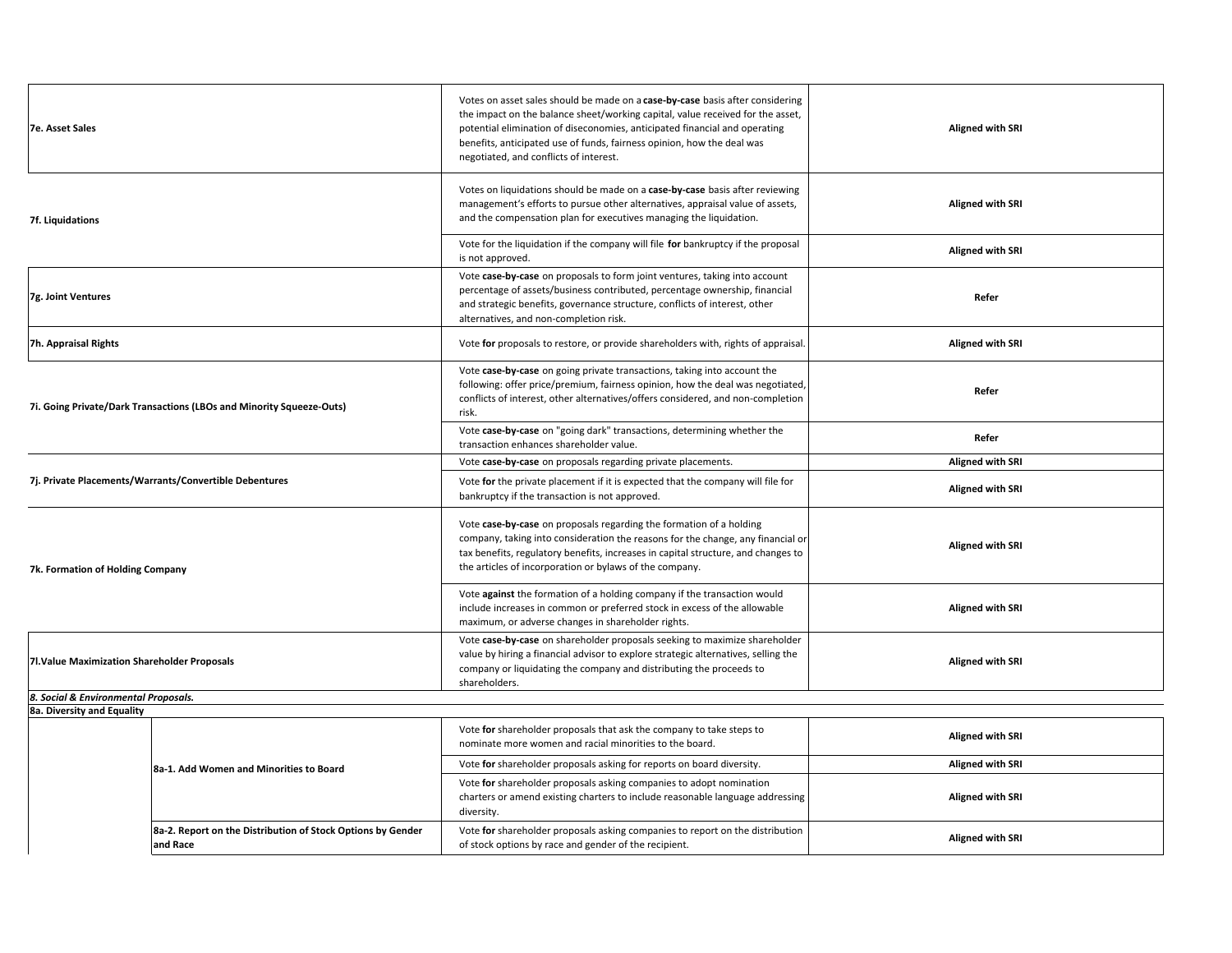|                            | 8a-3. Prepare Report/Promote EEOC-Related Activities                                          | Vote for shareholder proposals that ask the company to report on its diversity<br>and/or affirmative action programs.                                                                                                                                                  | Aligned with SRI        |
|----------------------------|-----------------------------------------------------------------------------------------------|------------------------------------------------------------------------------------------------------------------------------------------------------------------------------------------------------------------------------------------------------------------------|-------------------------|
|                            |                                                                                               | Vote for shareholder proposals calling for legal and regulatory compliance and<br>public reporting related to non-discrimination, affirmative action, workplace<br>health and safety, and labor policies and practices that effect long-term<br>corporate performance. | <b>Aligned with SRI</b> |
|                            |                                                                                               | Vote for shareholder proposals requesting nondiscrimination in salary, wages<br>and all benefits.                                                                                                                                                                      | Aligned with SRI        |
|                            |                                                                                               | Vote for shareholder proposals calling for action on equal employment<br>opportunity and antidiscrimination.                                                                                                                                                           | Aligned with SRI        |
|                            | 8a-4. Report on Progress Toward Glass Ceiling Commission                                      | Vote for shareholder proposals that ask the company to report on its progress<br>against the Glass Ceiling Commission's recommendations.                                                                                                                               | Aligned with SRI        |
|                            | Recommendations                                                                               | Vote for shareholder proposals seeking to eliminate the "glass ceiling" for<br>women and minority employees.                                                                                                                                                           | Aligned with SRI        |
|                            | 8a-5. Prohibit Discrimination on the Basis of Sexual<br><b>Orientation or Gender Identity</b> | Vote for shareholder proposals to include language in EEO statements<br>specifically barring discrimination on the basis of sexual orientation or gender<br>identity.                                                                                                  | Aligned with SRI        |
|                            |                                                                                               | Vote for shareholder proposals seeking reports on a company's initiatives to<br>create a workplace free of discrimination on the basis of sexual orientation or<br>gender identity.                                                                                    | <b>Aligned with SRI</b> |
|                            |                                                                                               | Vote against shareholder proposals that seek to eliminate protection already<br>afforded to gay and lesbian employees.                                                                                                                                                 | <b>Aligned with SRI</b> |
|                            | 8a-6. Report on/Eliminate Use of Racial Stereotypes in<br><b>Advertising</b>                  | Vote for shareholder proposals seeking more careful consideration of using<br>racial stereotypes in advertising campaigns, including preparation of a report<br>on this issue.                                                                                         | Aligned with SRI        |
| 8b. Labor and Human Rights |                                                                                               |                                                                                                                                                                                                                                                                        |                         |
|                            |                                                                                               | Vote for shareholder proposals to implement human rights standards and<br>workplace codes of conduct.                                                                                                                                                                  | Aligned with SRI        |
|                            |                                                                                               | Vote for shareholder proposals calling for the implementation and reporting<br>on ILO sodos of sandust. SA 8000 Standards, or the Global Sullivan Drinsiples                                                                                                           | <b>Aligned with SRI</b> |

|                                             | on ILO codes of conduct, SA 8000 Standards, or the Global Sullivan Principles.                                                                                                                                                                         | <b>Aligned with SRI</b> |
|---------------------------------------------|--------------------------------------------------------------------------------------------------------------------------------------------------------------------------------------------------------------------------------------------------------|-------------------------|
|                                             | Vote for shareholder proposals that call for the adoption of principles or codes<br>of conduct relating to company investments in countries with patterns of<br>human rights abuses (e.g. Northern Ireland, Burma, former Soviet Union, and<br>China). | <b>Aligned with SRI</b> |
| 8b-1. Codes of Conduct and Vendor Standards | Vote for shareholder proposals that call for independent monitoring programs<br>in conjunction with local and respected religious and human rights groups to<br>monitor supplier and licensee compliance with codes.                                   | <b>Aligned with SRI</b> |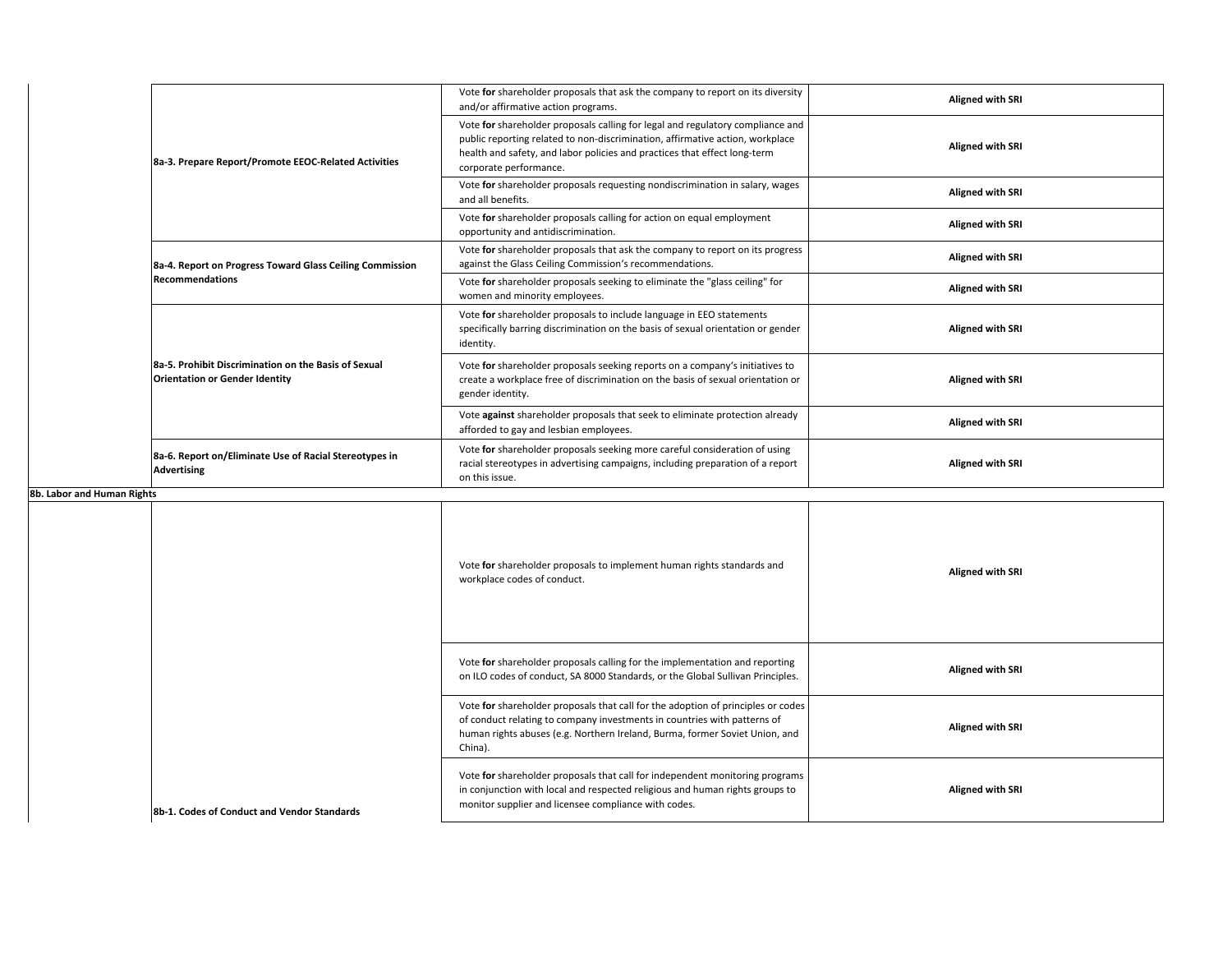|                                                                                |                                                                     | Vote for shareholder proposals that seek publication of a "Code of Conduct" to<br>the company's foreign suppliers and licensees, requiring they satisfy all<br>applicable standards and laws protecting employees' wages, benefits, working<br>conditions, freedom of association, and other rights.                                                          | <b>Aligned with SRI</b> |
|--------------------------------------------------------------------------------|---------------------------------------------------------------------|---------------------------------------------------------------------------------------------------------------------------------------------------------------------------------------------------------------------------------------------------------------------------------------------------------------------------------------------------------------|-------------------------|
|                                                                                |                                                                     | Vote for proposals requesting that a company conduct an assessment of the<br>human rights risks in its operations or in its supply chain, or report on its<br>human rights risk assessment process.                                                                                                                                                           | <b>Aligned with SRI</b> |
|                                                                                |                                                                     | Vote for shareholder proposals seeking reports on, or the adoption of, vendor<br>standards including: reporting on incentives to encourage suppliers to raise<br>standards rather than terminate contracts and providing public disclosure of<br>contract supplier reviews on a regular basis.                                                                | <b>Aligned with SRI</b> |
|                                                                                |                                                                     | Vote for shareholder proposals to adopt labor standards for foreign and<br>domestic suppliers to ensure that the company will not do business with<br>foreign suppliers that manufacture products for sale in the U.S. using forced<br>labor, child labor, or that fail to comply with applicable laws protecting<br>employee's wages and working conditions. | <b>Aligned with SRI</b> |
| 8b-2. Adopt/Report on MacBride Principles                                      |                                                                     | Vote for shareholder proposals to report on or implement the MacBride<br>Principles.                                                                                                                                                                                                                                                                          | <b>Aligned with SRI</b> |
| 8b-3. Community Impact Assessment / Indigenous Peoples'<br><b>Rights</b>       |                                                                     | Vote for shareholder proposals to prepare reports on a company's<br>environmental and health impact on communities.                                                                                                                                                                                                                                           | <b>Aligned with SRI</b> |
| 8b-4. Report on Risks of Outsourcing                                           |                                                                     | Vote for shareholders proposals asking for companies to report on the risks<br>associated with outsourcing or off-shoring.                                                                                                                                                                                                                                    | <b>Aligned with SRI</b> |
| 8b-5. Report on the Impact of Health Pandemics on Company<br><b>Operations</b> |                                                                     | Vote for shareholder proposals asking for companies to report on the impact<br>of pandemics, such as HIV/AIDS, malaria, and tuberculosis, on their business<br>strategies.                                                                                                                                                                                    | <b>Aligned with SRI</b> |
|                                                                                |                                                                     | Vote for shareholder proposals to adopt labor standards in connection with<br>involvement in Burma.                                                                                                                                                                                                                                                           | <b>Aligned with SRI</b> |
|                                                                                | 8b-6(a). Reports on<br><b>Operations in</b><br><b>Burma/Myanmar</b> | Vote for shareholder proposals seeking reports on Burmese operations and<br>reports on costs of continued involvement in the country.                                                                                                                                                                                                                         | <b>Aligned with SRI</b> |
|                                                                                |                                                                     | Vote shareholder proposals to pull out of Burma on a case-by-case basis.                                                                                                                                                                                                                                                                                      | <b>Aligned with SRI</b> |
| 8b-6. Operations in High Risk                                                  | 8b-6(b). Reports on                                                 | Vote for shareholder proposals requesting more disclosure on a company's<br>involvement in China.                                                                                                                                                                                                                                                             | <b>Aligned with SRI</b> |
| <b>Markets</b>                                                                 | <b>Operations in China</b>                                          | Vote on a case-by-case basis shareholder proposals that ask a company to<br>terminate a project or investment in China.                                                                                                                                                                                                                                       | Refer                   |
|                                                                                | 8b-6(c). Product Sales to<br><b>Repressive Regimes</b>              | Vote case-by-case on shareholder proposals requesting that companies cease<br>product sales to repressive regimes that can be used to violate human rights.                                                                                                                                                                                                   | Refer                   |
|                                                                                |                                                                     | Vote for proposals to report on company efforts to reduce the likelihood of<br>product abuses in this manner.                                                                                                                                                                                                                                                 | <b>Aligned with SRI</b> |
|                                                                                | 8b-6(d). Internet<br>Privacy/Censorship and<br><b>Data Security</b> | Vote for resolutions requesting the disclosure and implementation of Internet<br>privacy and censorship policies and procedures.                                                                                                                                                                                                                              | <b>Aligned with SRI</b> |
|                                                                                |                                                                     |                                                                                                                                                                                                                                                                                                                                                               |                         |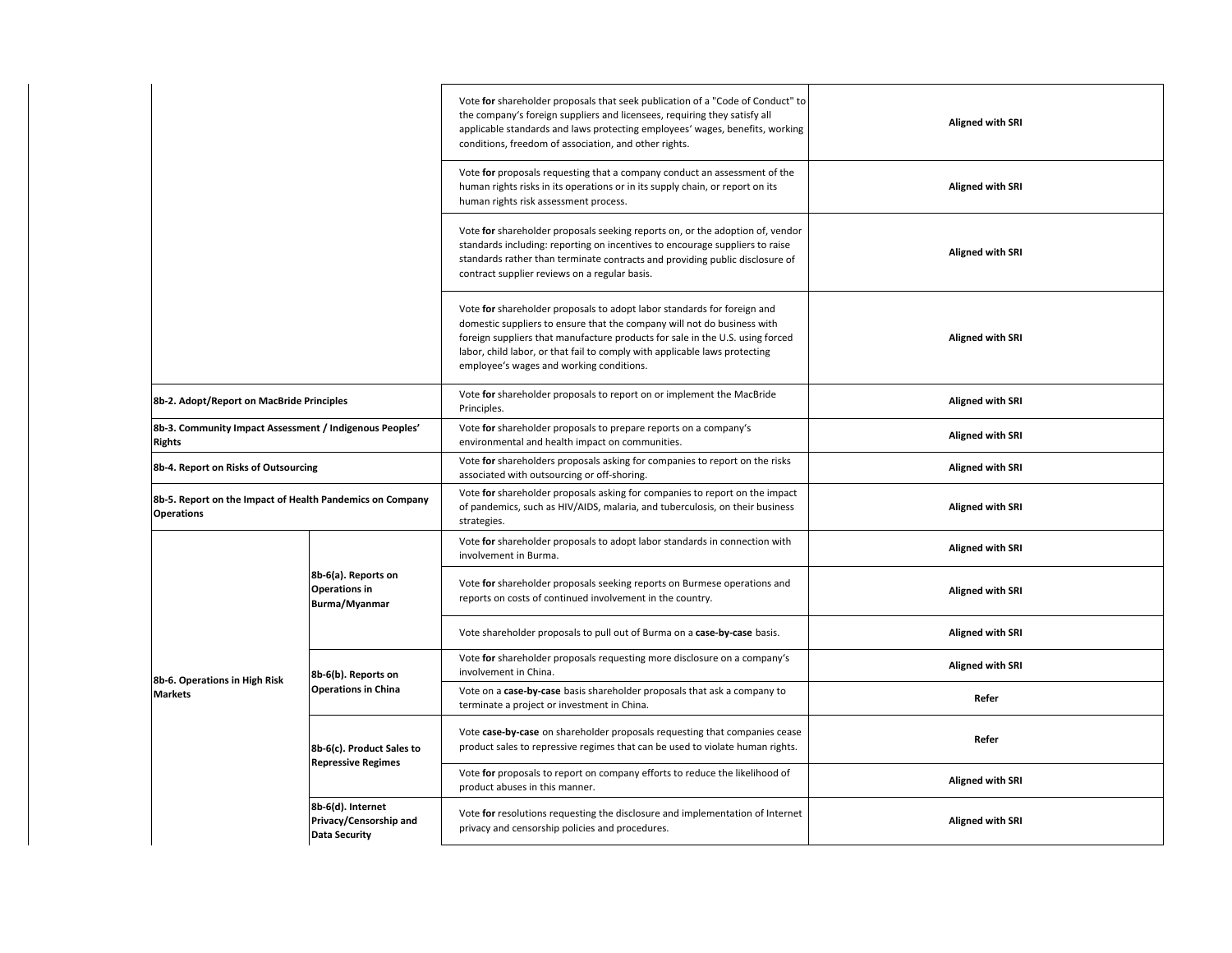|                                               | 8b-7. Disclosure on Plant Closings            | Vote for shareholder proposals seeking greater disclosure on plant closing<br>criteria if the company has not provided such information.                                                                                      | <b>Aligned with SRI</b>        |
|-----------------------------------------------|-----------------------------------------------|-------------------------------------------------------------------------------------------------------------------------------------------------------------------------------------------------------------------------------|--------------------------------|
| 8c. Environment                               |                                               |                                                                                                                                                                                                                               |                                |
|                                               |                                               | Vote for shareholder proposals seeking greater disclosure on the company's<br>environmental practices, and/or environmental risks and liabilities.                                                                            | <b>Aligned with SRI</b>        |
|                                               |                                               | Vote for shareholder proposals asking companies to report in accordance with<br>the Global Reporting Initiative (GRI).                                                                                                        | <b>Aligned with SRI</b>        |
|                                               | 8c-1. Environmental/Sustainability Reports    | Vote for shareholder proposals to prepare a sustainability report.                                                                                                                                                            | <b>Aligned with SRI</b>        |
|                                               |                                               | Vote for shareholder proposals to study or implement the CERES principles.                                                                                                                                                    | <b>Aligned with SRI</b>        |
|                                               |                                               | Vote for shareholder proposals to study or implement the Equator Principles.                                                                                                                                                  | <b>Aligned with SRI</b>        |
|                                               |                                               | Vote for shareholder proposals seeking disclosure of liabilities or preparation<br>of a report pertaining to global warming and climate change risks, such as<br>financial, physical, or regulatory risks.                    | Aligned with SRI (Recommended) |
|                                               |                                               | Vote for shareholder proposals calling for the reduction of GHG or adoption of<br>GHG goals in products and operations.                                                                                                       | <b>Aligned with SRI</b>        |
|                                               | 8c-2. Climate Change/Greenhouse Gas Emissions | Vote for shareholder proposals seeking reports on responses to regulatory and<br>public pressures surrounding climate change, and for disclosure of research<br>that aided in setting company policies around climate change. | <b>Aligned with SRI</b>        |
|                                               |                                               | Vote for shareholder proposals requesting a report on greenhouse gas<br>emissions from company operations and/or products.                                                                                                    | <b>Aligned with SRI</b>        |
|                                               |                                               | Vote for shareholder proposals seeking the preparation of a report on a<br>company's activities related to the development of renewable energy sources.                                                                       | <b>Aligned with SRI</b>        |
|                                               | 8c-3. Invest in Clean/Renewable Energy        | Vote for shareholder proposals seeking increased investment in renewable<br>energy sources unless the terms of the resolution are overly restrictive.                                                                         | <b>Aligned with SRI</b>        |
|                                               | 8c-4. Energy Efficiency                       | Vote for shareholder proposals requesting a report on company energy<br>efficiency policies and/or goals.                                                                                                                     | <b>Aligned with SRI</b>        |
|                                               |                                               | Vote for requests for reports on potential environmental damage as a result of<br>company operations in protected regions.                                                                                                    | <b>Aligned with SRI</b>        |
| 8c-5. Operations in Protected/Sensitive Areas |                                               | Vote for shareholder proposals asking companies to prepare a feasibility<br>report or to adopt a policy not to mine, drill, or log in environmentally<br>sensitive areas.                                                     | <b>Aligned with SRI</b>        |
|                                               |                                               | Vote for shareholder proposals seeking to prohibit or reduce the sale of<br>products manufactured from materials extracted from environmentally<br>sensitive areas such as old growth forests.                                | <b>Aligned with SRI</b>        |
|                                               | 8c-6. Hydraulic Fracturing                    | Vote for requests seeking greater transparency on the practice of hydraulic<br>fracturing and its associated risks.                                                                                                           | <b>Aligned with SRI</b>        |
|                                               | Rr.7 Dhace Out Chlorine. Raced Chemicale      | Vote for shareholder proposals to prepare a report on the phase-out of<br>chlorine bleaching in paper production.                                                                                                             | <b>Aligned with SRI</b>        |
|                                               |                                               |                                                                                                                                                                                                                               |                                |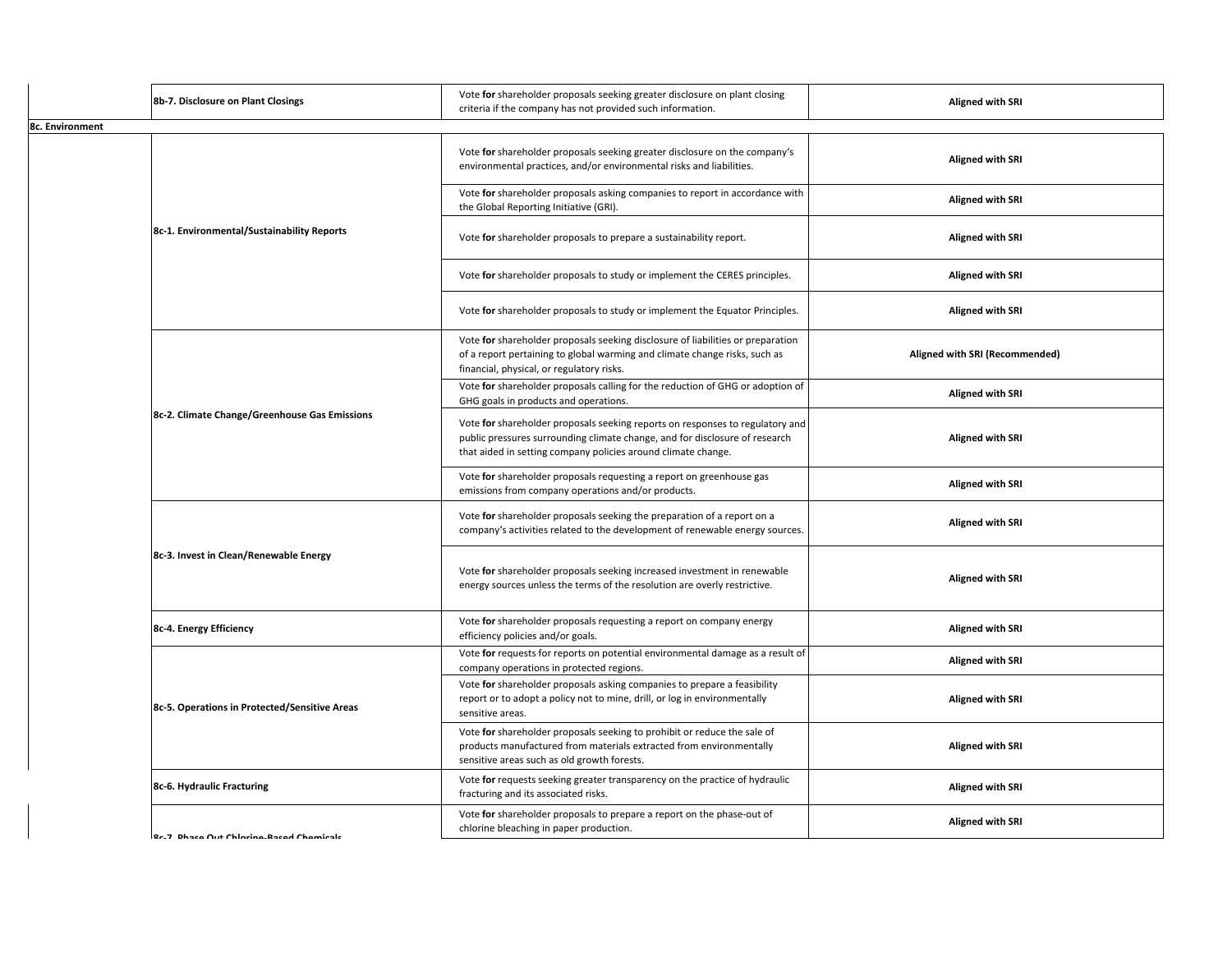|                       | סטיז, רווסטכ טעג טוווטווווכיטפטכע טווכווווטפוט                                              | Vote on a case-by-case basis on shareholder proposals asking companies to<br>cease or phase-out the use of chlorine bleaching.                                                               | For                     |
|-----------------------|---------------------------------------------------------------------------------------------|----------------------------------------------------------------------------------------------------------------------------------------------------------------------------------------------|-------------------------|
|                       | 8c-8. Land Procurement and Development                                                      | Vote for shareholder proposals requesting that companies report on or adopt<br>policies for land procurement and utilize the policies in their decision-making.                              | <b>Aligned with SRI</b> |
|                       | 8c-9. Report on the Sustainability of Concentrated Area<br><b>Feeding Operations (CAFO)</b> | Vote for requests that companies report on the sustainability and the<br>environmental impacts of both company-owned and contract livestock<br>operations.                                   | <b>Aligned with SRI</b> |
|                       |                                                                                             | Vote for shareholder proposals requesting the preparation of a report on the<br>company's recycling efforts.                                                                                 | <b>Aligned with SRI</b> |
|                       | 8c-10. Adopt a Comprehensive Recycling Policy                                               | Vote for shareholder proposals that ask companies to increase their recycling<br>efforts or to adopt a formal recycling policy.                                                              | <b>Aligned with SRI</b> |
|                       | 8c-11. Nuclear Energy                                                                       | Vote for shareholder proposals seeking the preparation of a report on a<br>company's nuclear energy procedures.                                                                              | <b>Aligned with SRI</b> |
|                       |                                                                                             | Vote case-by-case on proposals that ask the company to cease the production<br>of nuclear power.                                                                                             | For                     |
|                       | 8c-12. Water Use                                                                            | Vote for shareholder proposals seeking the preparation of a report on a<br>company's risks linked to water use.                                                                              | Aligned with SRI        |
|                       |                                                                                             | Vote for resolutions requesting companies to promote the "human right to<br>water" as articulated by the United Nations.                                                                     | <b>Aligned with SRI</b> |
|                       |                                                                                             | Vote for shareholder proposals requesting that companies report on or adopt<br>policies for water use that incorporate social and environmental factors.                                     | Aligned with SRI        |
|                       | 8c-13. Kyoto Protocol Compliance                                                            | Vote for shareholder proposals asking companies to review and report on how<br>companies will meet GHG reduction targets of the Kyoto-compliant countries<br>in which they operate.          | <b>Aligned with SRI</b> |
| 8d. Health and Safety |                                                                                             |                                                                                                                                                                                              |                         |
|                       |                                                                                             | Vote for shareholder proposals asking companies to report on policies and<br>activities to ensure product safety.                                                                            | <b>Aligned with SRI</b> |
|                       | 8d-1. Toxic Materials                                                                       | Vote for shareholder proposals asking companies to disclose annual<br>expenditures relating to the promotion and/or environmental cleanup of<br>toxins.                                      | <b>Aligned with SRI</b> |
|                       |                                                                                             | Vote for shareholder proposals asking companies to report on the feasibility of<br>removing, or substituting with safer alternatives, all "harmful" ingredients<br>used in company products. | <b>Aligned with SRI</b> |
|                       |                                                                                             | Vote for shareholder proposals calling on the company to establish a plan to<br>reduce toxic emissions.                                                                                      | <b>Aligned with SRI</b> |
|                       |                                                                                             | Generally vote for proposals requesting the company to report on or adopt<br>consumer product safety policies and initiatives.                                                               | For                     |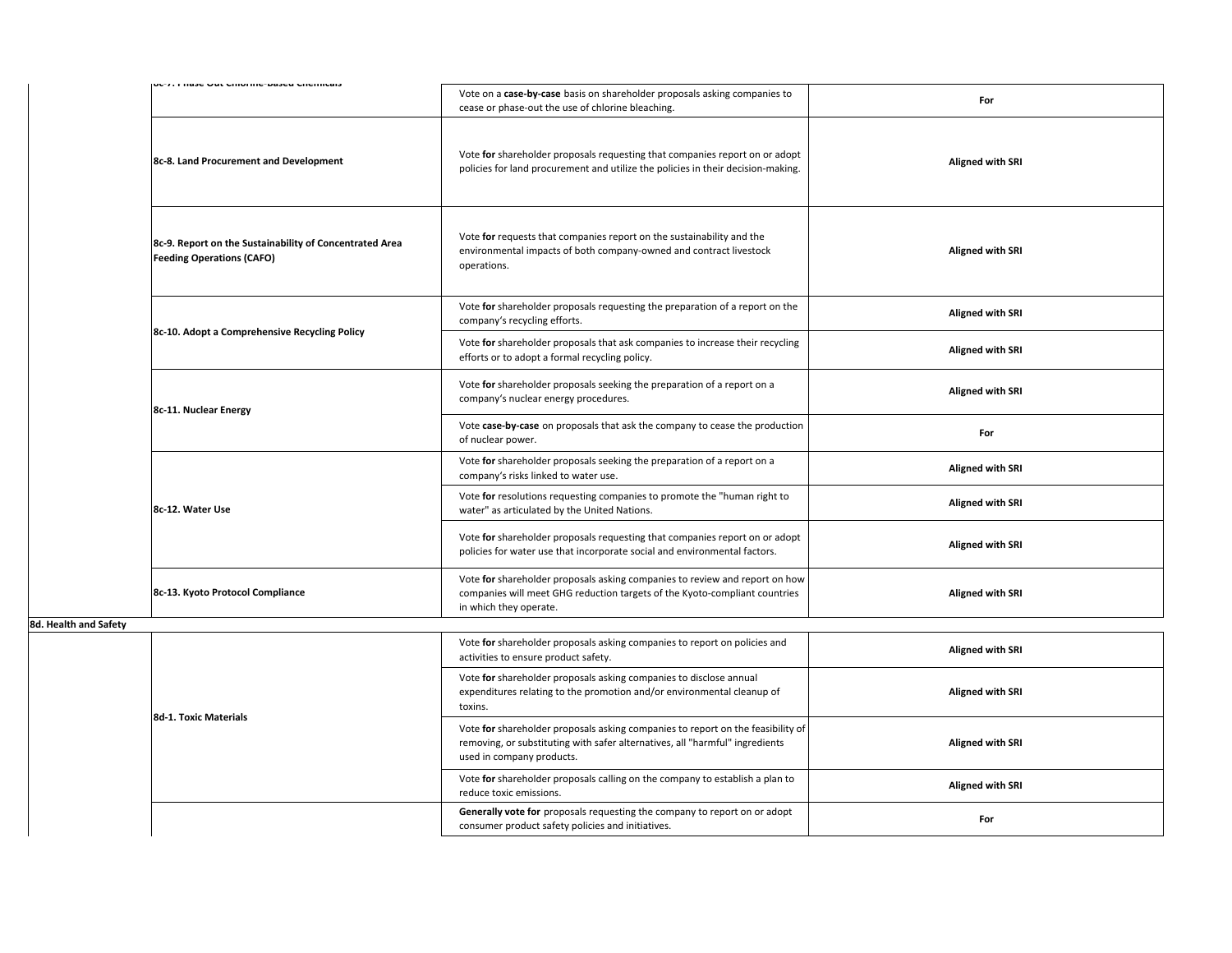| 8d-2. Product Safety                                     | Generally vote for proposals requesting the study, adoption and/or<br>implementation of consumer product safety programs in the company's supply<br>chain.                                             | For                     |
|----------------------------------------------------------|--------------------------------------------------------------------------------------------------------------------------------------------------------------------------------------------------------|-------------------------|
|                                                          | Vote for shareholder proposals requesting workplace safety reports, including<br>reports on accident risk reduction efforts.                                                                           | <b>Aligned with SRI</b> |
| 8d-3. Workplace/Facility Safety                          | Vote shareholder proposals requesting companies report on or implement<br>procedures associated with their operations and/or facilities on a case-by-case<br>basis.                                    | Refer                   |
| 8d-4. Report on Handgun Safety Initiatives               | Vote for shareholder proposals asking the company to report on its efforts to<br>promote handgun safety.                                                                                               | <b>Aligned with SRI</b> |
|                                                          | Vote for shareholder proposals asking the company to stop the sale of<br>handguns and accessories.                                                                                                     | <b>Aligned with SRI</b> |
| 8d-5. Ride Safety                                        | Vote case-by-case shareholder proposals to report on ride safety.                                                                                                                                      | For                     |
|                                                          | Vote for shareholder proposals to label products that contain genetically<br>engineered products or products from cloned animals.                                                                      | <b>Aligned with SRI</b> |
| 8d-6. Phase-Out or Label Products Containing Genetically | Vote for shareholder proposals that ask the company to phase out the use of<br>genetically engineered ingredients in their products.                                                                   | <b>Aligned with SRI</b> |
| <b>Engineered Ingredients</b>                            | Vote for shareholder proposals that ask the company to report on the use of<br>genetically engineered organisms in their products.                                                                     | <b>Aligned with SRI</b> |
|                                                          | Vote for shareholder proposals asking for reports on the financial, legal, and<br>operational risks posed by the use of genetically engineered organisms.                                              | <b>Aligned with SRI</b> |
|                                                          | Vote for shareholder proposals seeking to limit the sale of tobacco products to<br>children.                                                                                                           | <b>Aligned with SRI</b> |
|                                                          | Vote for shareholder proposals asking producers of tobacco product<br>components (such as filters, adhesives, flavorings, and paper products) to halt<br>sales to tobacco companies.                   | <b>Aligned with SRI</b> |
|                                                          | Vote for shareholder proposals that ask restaurants to adopt smoke-free<br>policies and that ask tobacco companies to support smoke-free legislation.                                                  | <b>Aligned with SRI</b> |
|                                                          | Vote for shareholder proposals seeking a report on a tobacco company's<br>advertising approach.                                                                                                        | <b>Aligned with SRI</b> |
| 8d-7. Tobacco-Related Proposals                          | Vote for shareholder proposals at insurance companies to cease investment in<br>tobacco companies.                                                                                                     | <b>Aligned with SRI</b> |
|                                                          | Vote for proposals at producers of cigarette components calling for a report<br>outlining the risks and potential liabilities of the production of these<br>components.                                | Aligned with SRI        |
|                                                          | Vote for proposals calling for tobacco companies to cease the production of<br>tobacco products.                                                                                                       | <b>Aligned with SRI</b> |
|                                                          | Vote for shareholder proposals asking companies to stop all advertising,<br>marketing and sale of cigarettes using the terms "light," "ultra-light," "mild,"<br>and other similar words and/or colors. | <b>Aligned with SRI</b> |
|                                                          | Vote for shareholder proposals asking companies to increase health warnings<br>on cigarette smoking. (i.e.: information for pregnant women, "Canadian Style"<br>warnings, filter safety).              | <b>Aligned with SRI</b> |
|                                                          | Vote for shareholder proposals to prepare a report on drug pricing.                                                                                                                                    | <b>Aligned with SRI</b> |
|                                                          | Vote for shareholder proposals to adopt a formal policy on drug pricing.                                                                                                                               | <b>Aligned with SRI</b> |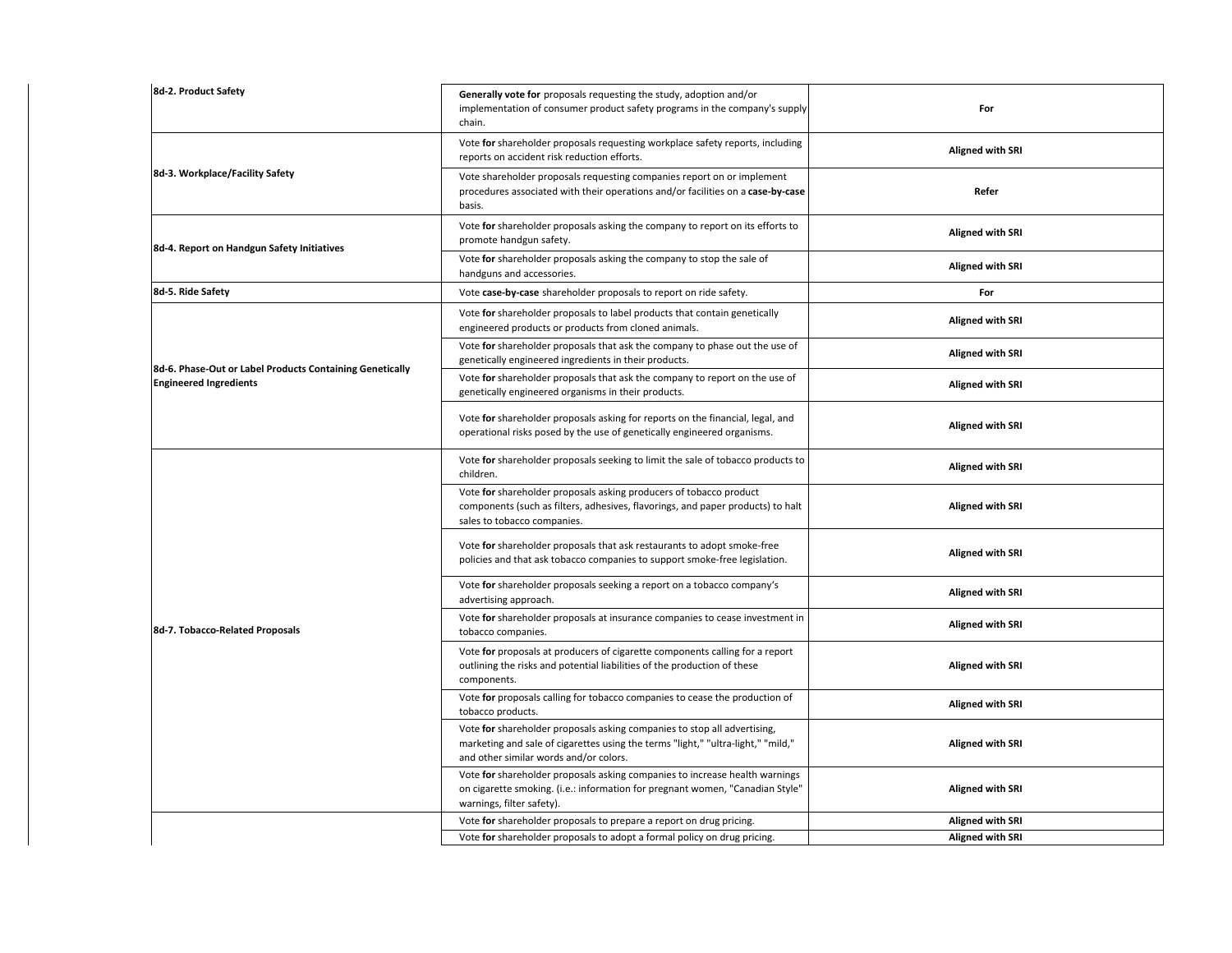|                                     | 8d-8. Adopt Policy/Report on Drug Pricing                      | Vote for shareholder proposals that call on companies to develop a policy to<br>provide affordable HIV, AIDS, tuberculosis and malaria drugs in third-world<br>nations.                                                        | <b>Aligned with SRI</b>        |
|-------------------------------------|----------------------------------------------------------------|--------------------------------------------------------------------------------------------------------------------------------------------------------------------------------------------------------------------------------|--------------------------------|
|                                     |                                                                | Vote for proposals asking for reports on the economic effects and legal risks of<br>limiting pharmaceutical products to Canada or certain wholesalers.                                                                         | <b>Aligned with SRI</b>        |
|                                     |                                                                | Vote case-by-case proposals requesting that companies adopt policies not to<br>constrain prescription drug re-importation by limiting supplies to foreign<br>markets.                                                          | Refer                          |
| <b>8e. Government and Military</b>  |                                                                |                                                                                                                                                                                                                                |                                |
|                                     | 8e-1. Prepare Report to Renounce Future Landmine<br>Production | Vote for shareholder proposals seeking a report on the renouncement of<br>future landmine production.                                                                                                                          | <b>Aligned with SRI</b>        |
|                                     | 8e-2. Prepare Report on Foreign Military Sales                 | Vote for shareholder proposals to report on foreign military sales or offset<br>agreements.                                                                                                                                    | <b>Aligned with SRI</b>        |
|                                     |                                                                | Vote case-by-case on proposals that call for outright restrictions on foreign<br>military sales.                                                                                                                               | Refer                          |
|                                     | 8e-3. Depleted Uranium/Nuclear Weapons                         | Vote for shareholder proposals requesting a report on involvement, policies,<br>and procedures related to depleted uranium and nuclear weapons.                                                                                | <b>Aligned with SRI</b>        |
|                                     | 8e-4. Adopt Ethical Criteria for Weapons Contracts             | Vote for shareholder proposals asking companies to review and amend, if<br>necessary, the company's code of conduct and statements of ethical criteria<br>for military production-related contract bids, awards and execution. | <b>Aligned with SRI</b>        |
| 8f. Animal Welfare                  |                                                                |                                                                                                                                                                                                                                |                                |
|                                     |                                                                | Vote for shareholder proposals that seek to limit unnecessary animal testing<br>where alternative testing methods are feasible or not barred by law.                                                                           | <b>Aligned with SRI</b>        |
|                                     |                                                                | Vote for shareholder proposals that ask companies to adopt and/or report on<br>company animal welfare standards or animal welfare-related risks                                                                                | Aligned with SRI (Recommended) |
|                                     |                                                                | Vote for shareholder proposals asking companies to report on the operational<br>costs and liabilities associated with selling animals.                                                                                         | <b>Aligned with SRI</b>        |
|                                     | 8f-1. Animal Rights/Testing                                    | Vote for shareholder proposals to eliminate cruel product testing methods.                                                                                                                                                     | <b>Aligned with SRI</b>        |
|                                     |                                                                | Vote for shareholder proposals that seek to monitor, limit, report, or eliminate<br>outsourcing animal testing to overseas laboratories.                                                                                       | Refer                          |
|                                     |                                                                | Vote for shareholder proposals to publicly adopt or adhere to an animal<br>welfare policy at both company and contracted laboratory levels.                                                                                    | <b>Aligned with SRI</b>        |
|                                     |                                                                | Vote for shareholder proposals to evaluate, adopt or require suppliers to adopt<br>CAK and/or CAS slaughter methods.                                                                                                           | <b>Aligned with SRI</b>        |
| 8g. Political and Charitable Giving |                                                                |                                                                                                                                                                                                                                |                                |
|                                     |                                                                | Vote for shareholder proposals asking companies to review and report on how<br>companies utilize lobbying efforts to challenge scientific research and<br>governmental legislation.                                            | <b>Aligned with SRI</b>        |
|                                     | 8g-1. Lobbying Efforts                                         | Vote for proposals requesting information on a company's lobbying (including<br>direct, indirect, and grassroots lobbying) activities, policies, or procedures.                                                                | <b>Aligned with SRI</b>        |
|                                     |                                                                |                                                                                                                                                                                                                                |                                |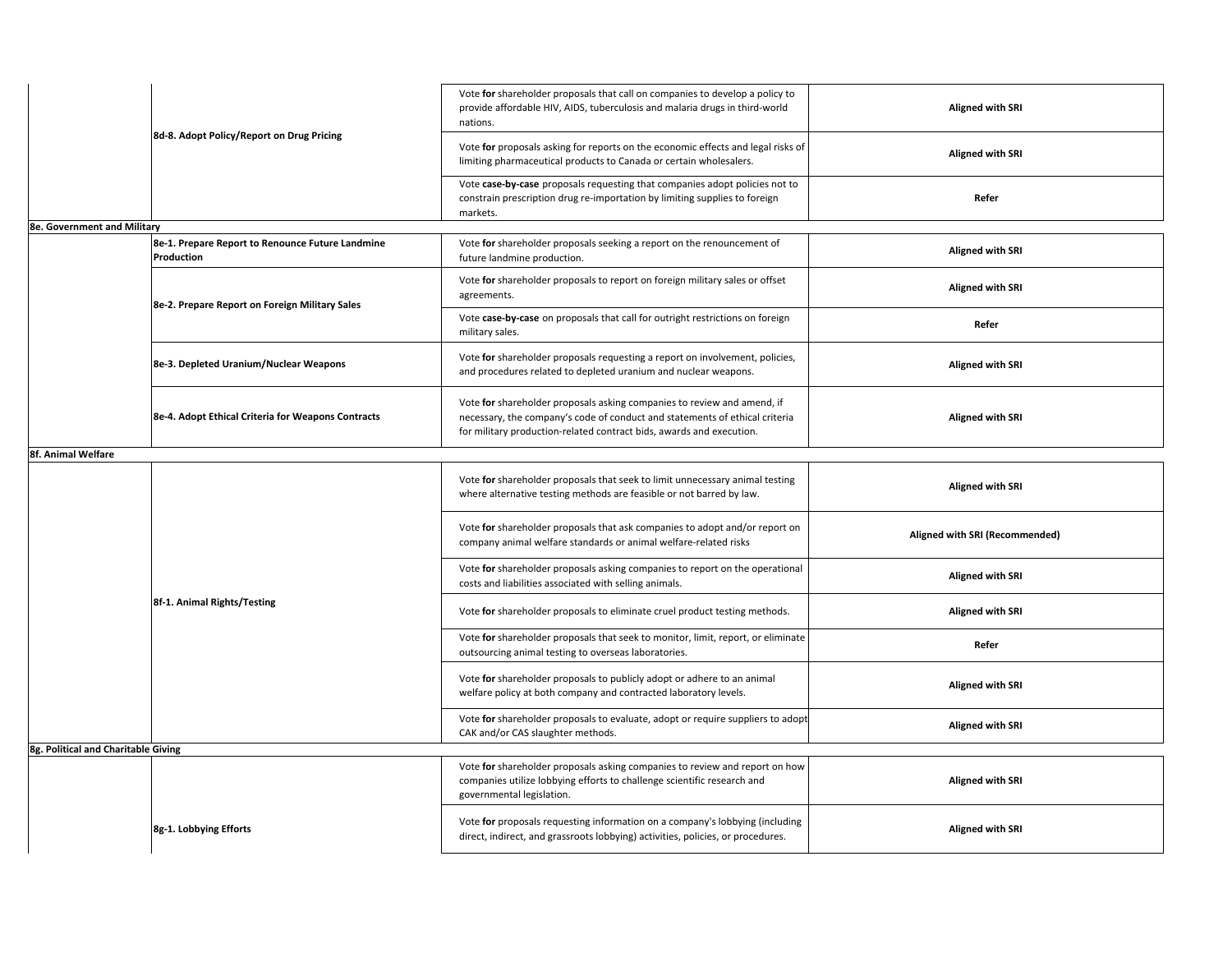|                                                | Vote for proposals requesting information about recent significant<br>controversies, fines, or litigation regarding the company's lobbying-related<br>activities.      | <b>Aligned with SRI</b> |
|------------------------------------------------|------------------------------------------------------------------------------------------------------------------------------------------------------------------------|-------------------------|
|                                                | Vote for proposals calling for a company to disclose its political and trade<br>association contributions, unless the terms of the proposal are unduly<br>restrictive. | For                     |
| 8g-2. Political Contributions/Non-Partisanship | Vote for proposals calling for a company to maintain a policy of non-<br>partisanship and to limit political contributions.                                            | <b>Aligned with SRI</b> |
|                                                | Vote against proposals calling for a company to refrain from making any<br>political contributions.                                                                    | For                     |
|                                                | Generally vote for shareholder resolutions seeking enhanced transparency on<br>corporate philanthropy.                                                                 | <b>Aligned with SRI</b> |
| 8g-3. Charitable Contributions                 | Vote against shareholder proposals imposing charitable giving criteria or<br>requiring shareholder ratification of grants.                                             | <b>Aligned with SRI</b> |
|                                                | Vote against shareholder proposals requesting that companies prohibit<br>charitable contributions.                                                                     | Aligned with SRI        |
| 8g-4. Disclosure on Prior Government Service   | Vote for shareholder proposals calling for the disclosure of prior government<br>service of the company's key executives.                                              | <b>Aligned with SRI</b> |
|                                                |                                                                                                                                                                        |                         |

**8h. Consumer Lending and Economic Development**

|                           | 8h-1. Adopt Policy/Report on Predatory Lending Practices                                | Vote for shareholder proposals seeking the development of a policy or<br>preparation of a report to guard against predatory lending practices.                                      | <b>Aligned with SRI</b> |
|---------------------------|-----------------------------------------------------------------------------------------|-------------------------------------------------------------------------------------------------------------------------------------------------------------------------------------|-------------------------|
|                           | 8h-2. Disclosure on Credit in Developing Countries (LDCs) or<br><b>Forgive LDC Debt</b> | Vote for shareholder proposals asking for disclosure on lending practices in<br>developing countries, unless the company has demonstrated a clear proactive<br>record on the issue. | <b>Aligned with SRI</b> |
|                           |                                                                                         | Vote against shareholder proposals asking banks to forgive loans outright.                                                                                                          | Refer                   |
|                           |                                                                                         | Vote case-by-case on shareholder proposals asking for loan forgiveness at<br>banks that have failed to make reasonable provisions for non-performing<br>loans.                      | Refer                   |
|                           |                                                                                         | Vote for proposals to restructure and extend the terms of non-performing<br>loans.                                                                                                  | <b>Aligned with SRI</b> |
| 8h-3. Community Investing |                                                                                         | Vote for proposals that seek a policy review or report addressing the<br>company's community investing efforts.                                                                     | <b>Aligned with SRI</b> |

**8i. Miscellaneous**

| 8i-1. Adult Entertainment                      | Vote for shareholder proposals that seek a review of the company's<br>involvement with pornography.                                             | <b>Aligned with SRI</b> |
|------------------------------------------------|-------------------------------------------------------------------------------------------------------------------------------------------------|-------------------------|
| 8i-2. Abortion/Right to Life Issues            | Abstain on shareholder proposals that address right to life issues.                                                                             | <b>Aligned with SRI</b> |
| 8i-3. Coffee Crisis                            | Vote for shareholder proposals asking for reports on company policies related<br>to the coffee crisis.                                          | <b>Aligned with SRI</b> |
| 8i-4. Anti-Social Proposals                    | Vote against shareholder proposals that do not seek to ultimately advance the<br>goals of the social investment community.                      | Refer                   |
|                                                | Vote case-by-case on anti-social shareholder proposals seeking a review or<br>report on the company's charitable contributions.                 | Refer                   |
| 8i-5. Violence and Adult Themes in Video Games | Vote for shareholder proposals asking for reports on company policies related<br>to the sale of mature-rated video games to children and teens. | <b>Aligned with SRI</b> |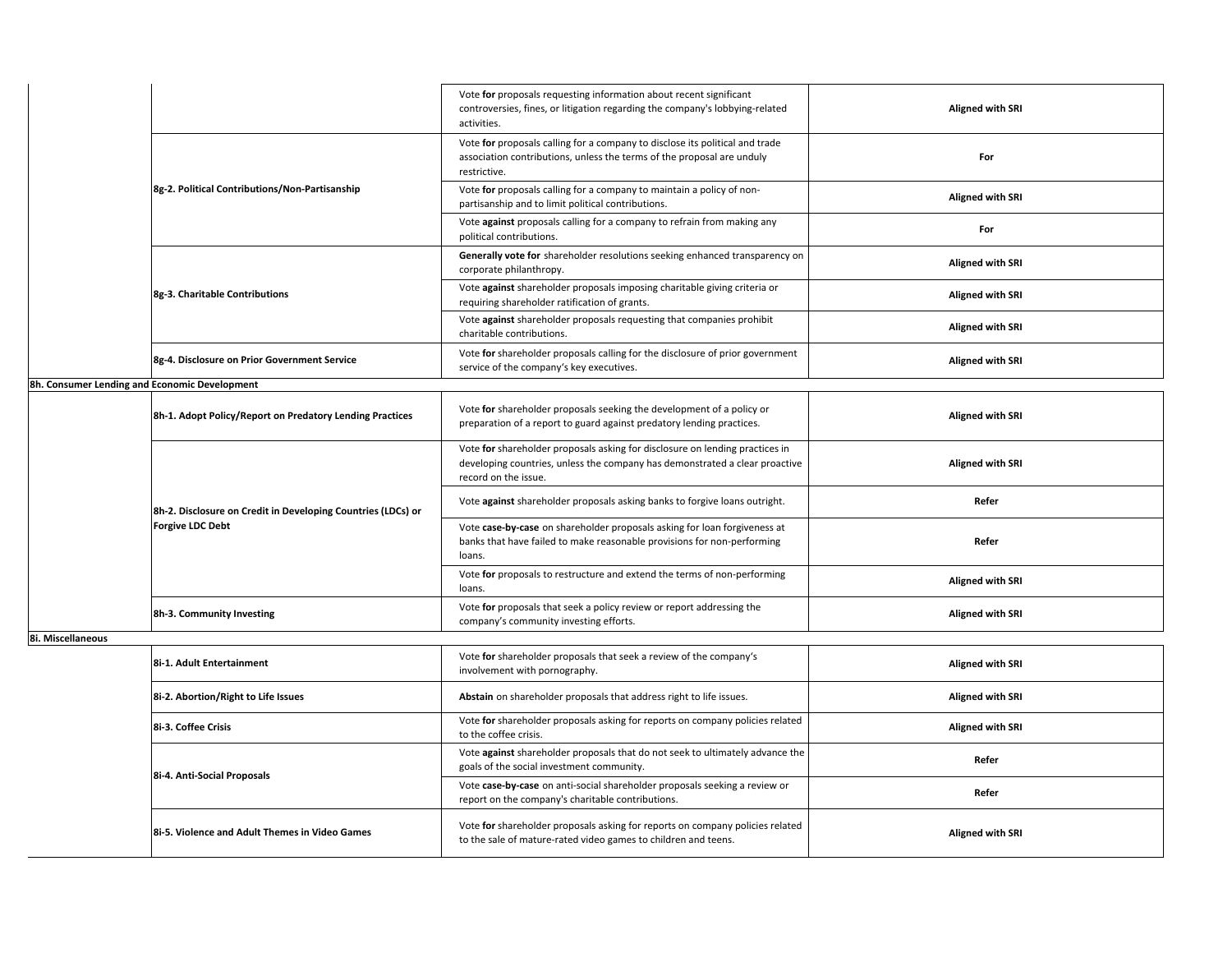| 9. Mutual Fund Proxies                                                                                                |                                                                                                                                                                                                                                                                                                                                                                                                                                                                                                                                                                                                                                                                                                                                                                                                                                                                                                                                                                                                  |                         |
|-----------------------------------------------------------------------------------------------------------------------|--------------------------------------------------------------------------------------------------------------------------------------------------------------------------------------------------------------------------------------------------------------------------------------------------------------------------------------------------------------------------------------------------------------------------------------------------------------------------------------------------------------------------------------------------------------------------------------------------------------------------------------------------------------------------------------------------------------------------------------------------------------------------------------------------------------------------------------------------------------------------------------------------------------------------------------------------------------------------------------------------|-------------------------|
| 9a. Election of Trustees and Directors                                                                                | Vote case-by-case on the election of directors and trustees, following the<br>same guidelines for uncontested directors for public company shareholder<br>meetings.                                                                                                                                                                                                                                                                                                                                                                                                                                                                                                                                                                                                                                                                                                                                                                                                                              | <b>Aligned with SRI</b> |
| 9b. Investment Advisory Agreement                                                                                     | Votes on investment advisory agreements should be evaluated on a case-by-<br>case basis, considering the following factors: (i) Proposed and current fee<br>schedules; (ii) Fund category/investment objective; (iii) Performance<br>benchmarks; (iv) Share price performance as compared with peers; (v)<br>Resulting fees relative to peers; (vi) Assignments (where the advisor undergoes<br>a change of control).                                                                                                                                                                                                                                                                                                                                                                                                                                                                                                                                                                            | <b>Aligned with SRI</b> |
| 9c. Changing a Fundamental Restriction to a Non-fundamental Restriction                                               | Vote case-by-case on proposals to change a fundamental restriction to a non-<br>fundamental restriction, considering the following factors: (i) The fund's target<br>investments; (ii) The reasons given by the fund for the change; and (iii) The<br>projected impact of the change on the portfolio.                                                                                                                                                                                                                                                                                                                                                                                                                                                                                                                                                                                                                                                                                           | <b>Aligned with SRI</b> |
| 9d. Change Fundamental Investment Objective to Non-fundamental                                                        | Vote against proposals to change a fund's fundamental investment objective<br>to non-fundamental.                                                                                                                                                                                                                                                                                                                                                                                                                                                                                                                                                                                                                                                                                                                                                                                                                                                                                                | <b>Aligned with SRI</b> |
| 9e. Distribution Agreements                                                                                           | Votes on distribution agreements should be evaluated on a case-by-case basis,<br>considering the following factors: (i) Fees charged to comparably sized funds<br>with similar objectives; (ii) The proposed distributor's reputation and past<br>performance; (iii) The competitiveness of the fund in the industry; and (iv) The<br>terms of the agreement.                                                                                                                                                                                                                                                                                                                                                                                                                                                                                                                                                                                                                                    | Refer                   |
| 9f. Approving New Classes or Series of Shares                                                                         | Vote for the establishment of new classes or series of shares                                                                                                                                                                                                                                                                                                                                                                                                                                                                                                                                                                                                                                                                                                                                                                                                                                                                                                                                    | <b>Aligned with SRI</b> |
| 9g. Convert Closed-End Fund to Open-End Fund                                                                          | Vote case-by-case on shareholder proposals to convert a closed-end fund to<br>an open-end fund, considering the following factors: (i) Past performance as a<br>closed-end fund; (ii) Market in which the fund invests; (iii) Measures taken by<br>the board to address the discount; and (iv) Past shareholder activism, board<br>activity, and votes on related proposals.                                                                                                                                                                                                                                                                                                                                                                                                                                                                                                                                                                                                                     | <b>Aligned with SRI</b> |
| 9h. Proxy Contests                                                                                                    | Vote case-by-case on proxy contests.                                                                                                                                                                                                                                                                                                                                                                                                                                                                                                                                                                                                                                                                                                                                                                                                                                                                                                                                                             | Refer                   |
| 9i. Preferred Stock Proposals                                                                                         | Vote case-by-case on the authorization for or increase in preferred shares.                                                                                                                                                                                                                                                                                                                                                                                                                                                                                                                                                                                                                                                                                                                                                                                                                                                                                                                      | <b>Aligned with SRI</b> |
| 9j. Mergers                                                                                                           | Vote case-by-case on merger proposals.                                                                                                                                                                                                                                                                                                                                                                                                                                                                                                                                                                                                                                                                                                                                                                                                                                                                                                                                                           | <b>Aligned with SRI</b> |
| 9k. Business Development Companies - Authorization to Sell Shares of Common Stock at<br>a Price below Net Asset Value | Vote for proposals authorizing the board to issue shares below Net Asset Value<br>(NAV) if:<br>The proposal to allow share issuances below NAV has an expiration date that<br>is less than one year from the date shareholders approve the underlying<br>proposal, as required under the Investment Company Act of 1940;<br>A majority of the independent directors who have no financial interest in the<br>sale have made a determination as to whether such sale would be in the best<br>interests of the company and its shareholders prior to selling shares below<br>NAV;and<br>The company has demonstrated responsible past use of share issuances by<br>either:<br>- Outperforming peers in its 8-digit GICS group as measured by one- and three-<br>year median TSRs; or<br>- Providing disclosure that its past share issuances were priced at levels that<br>resulted in only small or moderate discounts to NAV and economic dilution to<br>existing non-participating shareholder. | <b>Aligned with SRI</b> |